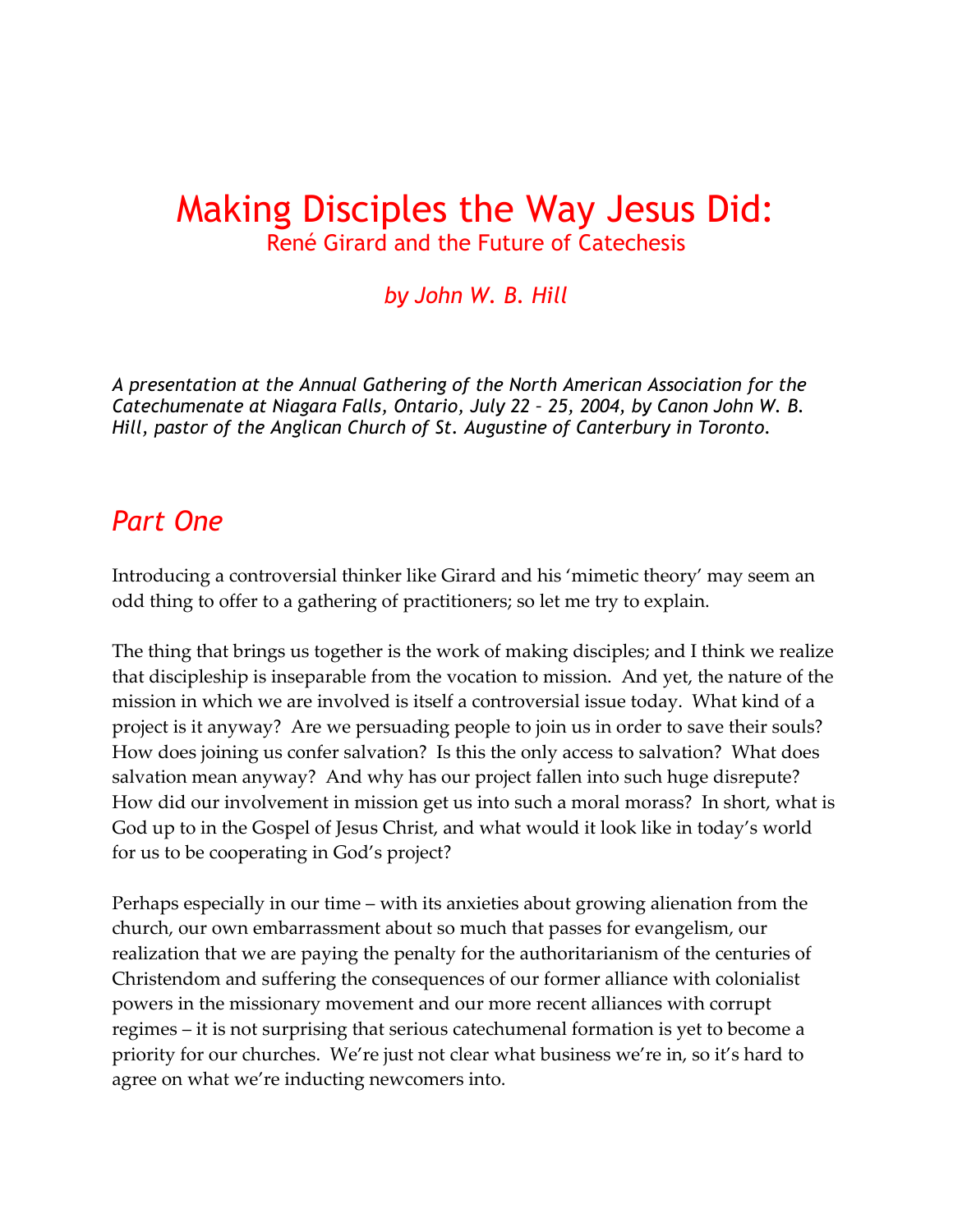And so I want to share with you my excitement in discovering the work of Girard and his colleagues. What Girard offers is a cluster of insights which seem to unlock many of the Bible's treasures more profoundly, and answer the very question I started with: What is God up to in the Gospel, and what would it look like in today's world for us to be cooperating in God's project?

Along the way, these insights will, I hope, provide new ways of appreciating the method that Jesus used in making disciples, and suggest what the function of a renewed catechumenate might be in our own time.

So let me tell you about René Girard. He was born on Christmas Day in 1923, in Avignon, a Roman Catholic (though a nominal one, I think); and he studied medieval history in Paris. Then he emigrated to the US, where he completed a doctorate in history. But his first academic appointment was teaching literature ( he claims he was seldom more than a few chapters ahead of his students). He was a bit unorthodox; he said he was pursuing a hunch that what made great literary works great might consist not so much in what made them unique (as other critics assumed) but in what they had in common.

He claimed to find the deepest significance of the world's great works of fiction in their common identification of the nature of human desire. Contrary to the romantic myth of the heroic individual whose desire springs from some deep inner vision, Girard noted the recurring theme of imitation in the great novels and plays. His insight was that all desire – above the merely instinctual – flows from imitation of a model. Don Quixote sets out to be a brave and chivalrous knight, in imitation of some ancient knight he has read about. In Shakespeare's play 'Julius Caesar', Brutus is an avid admirer of Caesar and wants to be what Caesar is. And so on.

I am not a literary scholar; so I move along quickly to Girard's analysis. Whereas we commonly assume that I desire something because it finds some deep resonance in my own soul, Girard observes that what I desire is the result of observing the same desire in someone I admire and would like to imitate. I have this voracious appetite for imitation because of the awful void in my own sense of being: "I could really be someone if I could be like him". And to be like him would mean liking what he likes, having what he has. Girard uses the word 'mimesis' for this kind of imitation; and the desire it generates he calls 'mimetic desire.'

There is nothing strange about this pattern, of course; this is exactly how a new-born child begins to mature: by imitating – or miming – those around it, chiefly its parents who take delight in teaching it to imitate. It learns language by imitating their sounds,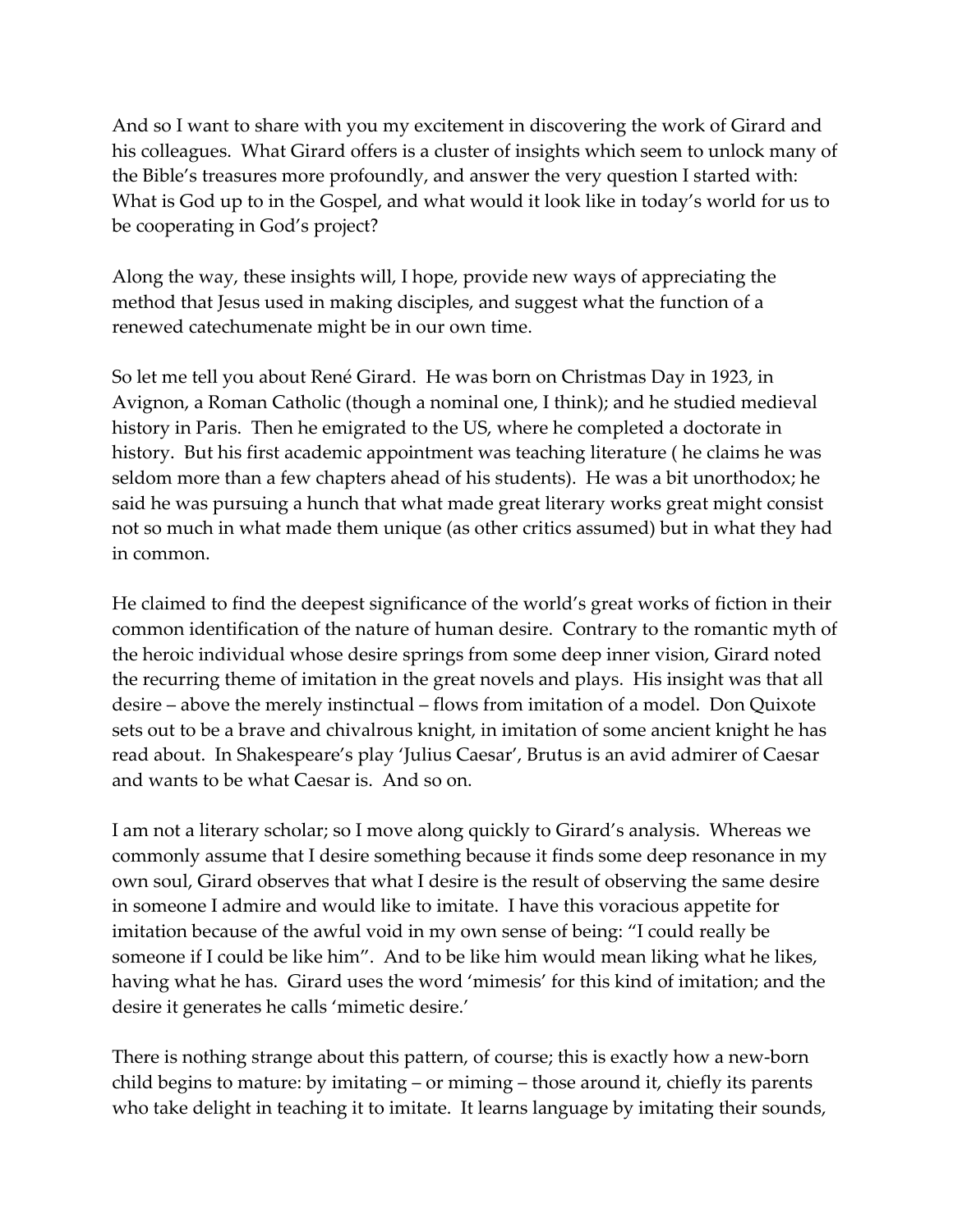and discovering what happens as a result. The child finds its being in their love and delight, and learns to like what they like.

Girard observes that there are two kinds of model I can imitate: first, the model who belongs to a category completely different from myself – a parent, a teacher, a hero of old, a monarch, etc.; and second, the model who is another like myself.

The first kind of model can never be my rival (I can never belong to my parents' generation; if I ever get to be a teacher myself, the teacher I so admired won't be my teacher anymore; I cannot be my hero's rival because my hero is long dead; and much as I may envy the royal family's glamour and wealth, I know I will never wear the crown).

The second kind of model will almost inevitably be my rival: if I imitate him to be what he is, and desire what he desires, we will soon find ourselves in competition for the same things. Even children exhibit this kind of rivalrous imitation: put two toddlers together in a room full of toys, and watch what happens. 'Mimetic rivalry.' And indeed, modern western culture and commerce seems to based on this dynamic. Most advertizing sells me stuff I didn't know I wanted until I saw someone else depicted who was enjoying it, someone who was as glamorous or happy or sexy as I would like to be. Perhaps the most notorious – and effective – advertisement of all time was the Marlboro Man, in his many incarnations. What on earth is the link he makes between me and tobacco? It is my sense of needing to become something macho like him.

Much of the time, this envy is seen as a good thing – a force propelling society to higher and greater achievement or productivity. It is commonly held in the west that envy, which may be a private vice, is also a public good: it is the engine of our economic system.

But sooner or later, it leads to conflict. And here, Girard offers a stunning observation. What began as shared desire between me and my model soon leads to a double bind. My model may have been luring me to be like him, to desire what he desires; but if I become his competitor, he will begin fending me off. "Become like me; but don't become like me" – that is the mixed message I get. My model has become my obstacle. So for example, I may be my boss's prize protege, stroking his ego by my admiration and my eagerness to learn from him. But when I am promoted and step up to the position of colleague, our relationship suddenly changes and begins to look more like conflict.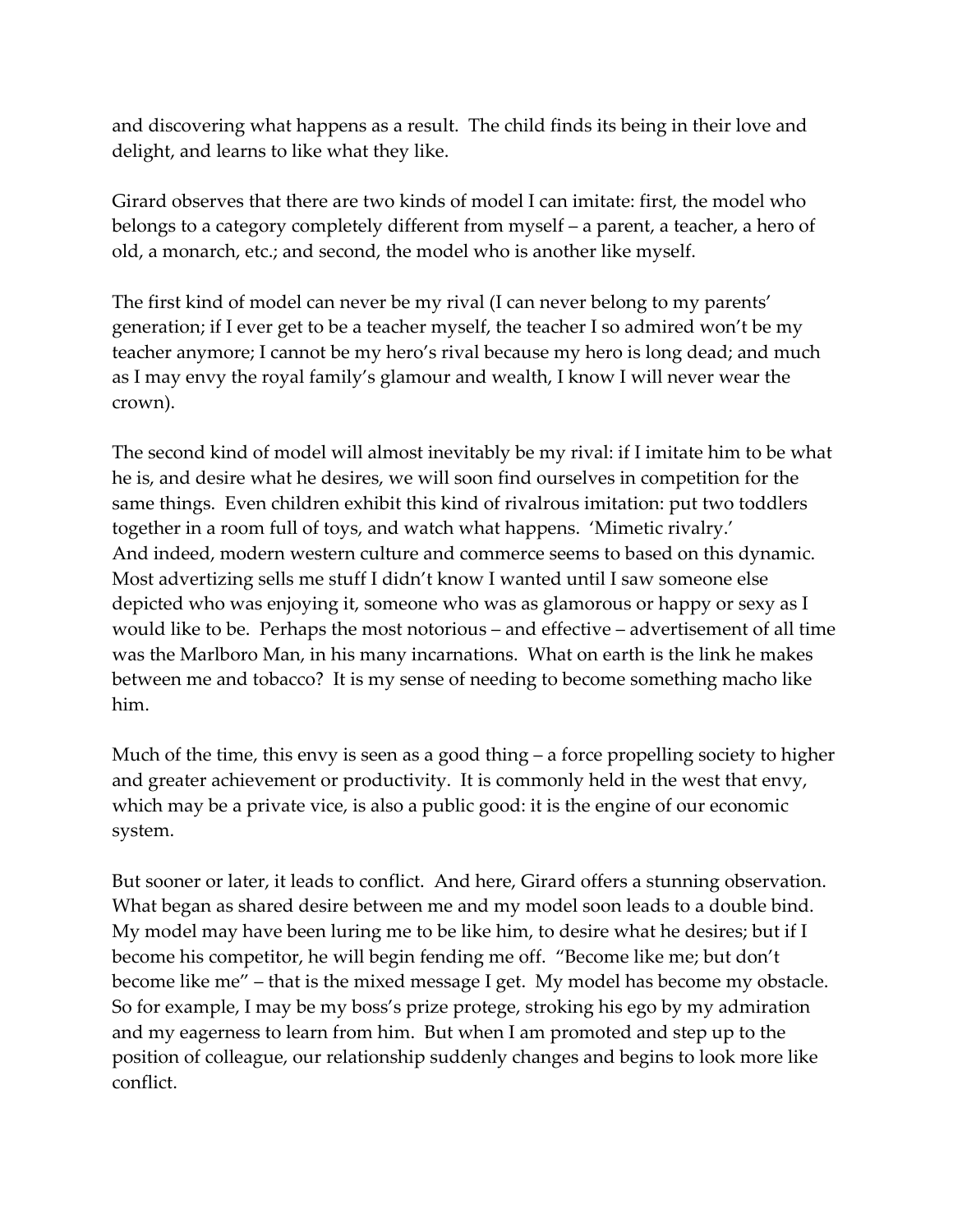And once conflict is the name of the game, both of us become obstacles to each other, and the original object that we both desired becomes less important than the conflict itself. That, in fact, is the story of Adam and Eve. In the beginning, neither of them actually desire the forbidden fruit; but they are tempted to see their model as their obstacle (that is, to see God as their rival), and they begin to desire what God has prohibited. Adam desires what Eve has acquired, only to begin accusing her once the deed is discovered; and accusation leads to further accusation. Distorted desire, generated by their rivalry of a non-rivalrous model, leads to conflict between them.

This is the huge new insight, then: that what began as envious desire quickly turns into a competition to outdo one another in violence. The more we see ourselves as adversaries, the more alike we become. Each of us imitates the other's accusations; each of us imitates the other's violence. Watch any bar-room brawl; listen to any domestic argument; think of any civil or international war. What we end up with is a cycle of violence, a mimetic crisis, Girard would say.

Girard points out that because of this built in mimetic pattern in our relationships – the fact that desire shapes who we see ourselves to be, and yet desire leads to rivalry and conflict which all too often turns into a contagion of violence – because of this pattern, human society has always been threatened by immanent destruction: the violence of all against all. If some means of controlling or quelling such violence had not been found, no human society, no stable cultural existence would ever have been possible.

But Girard lays out the evidence that a means of dealing with this threat of mimetic contagion had in fact been discovered in virtually every ancient society – by accident. This constitutes perhaps the most profound insight he offers us. Because of the magnetic power of imitation of one another's violence, the violence of each against each finally coalesces into a violence of all against one; as soon as any accusation against one person surfaced, mimesis would quickly draw everyone into making the same accusation. Some poor devil who had always seemed suspicious, or repugnant, suddenly becomes the focus of the violence – a mob violence in which all the accumulated feelings of animosity are projected onto the one individual – and he or she is driven out of town, pushed off a cliff, stoned to death, burned at the stake, lynched, or some such thing.

But here's the important thing: the thrill and shock of all this is wondrously cathartic, leaving everyone in the mob with a sudden sense of release, a miraculous sense of calm, a divine gift of peace. I say 'divine' because its miraculous and inexplicable power would clearly be such as no human agency could have created. The victim, whom everyone had spontaneously recognized as the complete embodiment of all the evil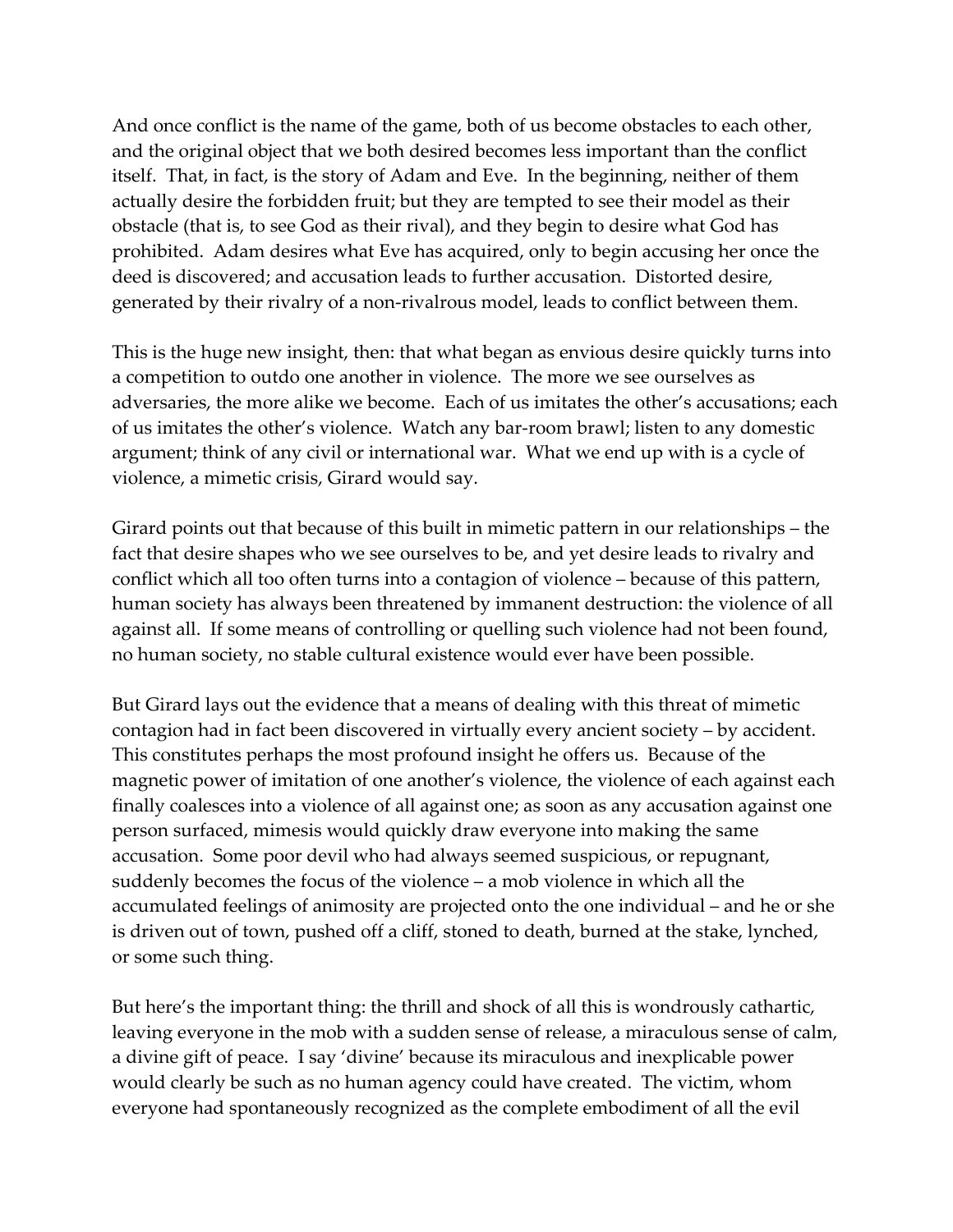afflicting their society, would suddenly prove to be a divine saviour as well, a veritable deity.

And this, Girard proposes, is the origin of the primitive sense of the sacred, and therefore of religion itself. The myth that arises out of this experience usually tells a story of how people were afflicted by a terrible plague; how they discovered the culprit – whose identity was indicated by his or her suspicious character – and how this evil creature was sacrificed, bringing an end to the plague. Only then would it be revealed that the victim was indeed a deity who had intended this sacrifice from the beginning.

If such a phenomenon lies behind ancient mythology, it also lies behind the foundation of stable societies. Social order is established through lynching, through some form of violent exclusion. Sacred murder is the foundation of human culture. Note that the very word 'culture' hints at this phenomenon: 'cult' is the root of 'culture' because culture becomes possible with the advent of a peace and solidarity generated by sacred violence.

This is what the sequel to the story of Adam and Eve suggests: the story of Cain and Abel. Note that the stories of Genesis two to eleven are all about the emergence, the founding, of civilizations. Cain is the founder of the first city; and it is founded in his brother's blood.

Girard notes that the seemingly universal evidence of human sacrifice in ancient societies around the world, cultures many of which could not possibly have had any cultural contact, points to this method of generating cultural stability and well-being.

The cathartic effect of the initial mob violence would not, however, last for ever, and would need to be repeated. And thus the emergence of ritual sacrifice, as distinct from spontaneous violence, can be explained as the stabilizing method of containing violence.

Of course, the powerful effect of this all-against-one violence only holds as long as everyone believes the lie – that the victim was actually responsible for the suffering and strife. And so Girard began a pioneering study of ancient mythology, looking for signs of this sacred murder as the foundation of culture. What he claims to have discovered was that, to varying degrees, mythology always serves this function of concealing the innocence of the victim.

For example, the obvious parallel with the story of Cain and Abel and the founding of the first city is the story of another pair of brothers who founded the city of Rome.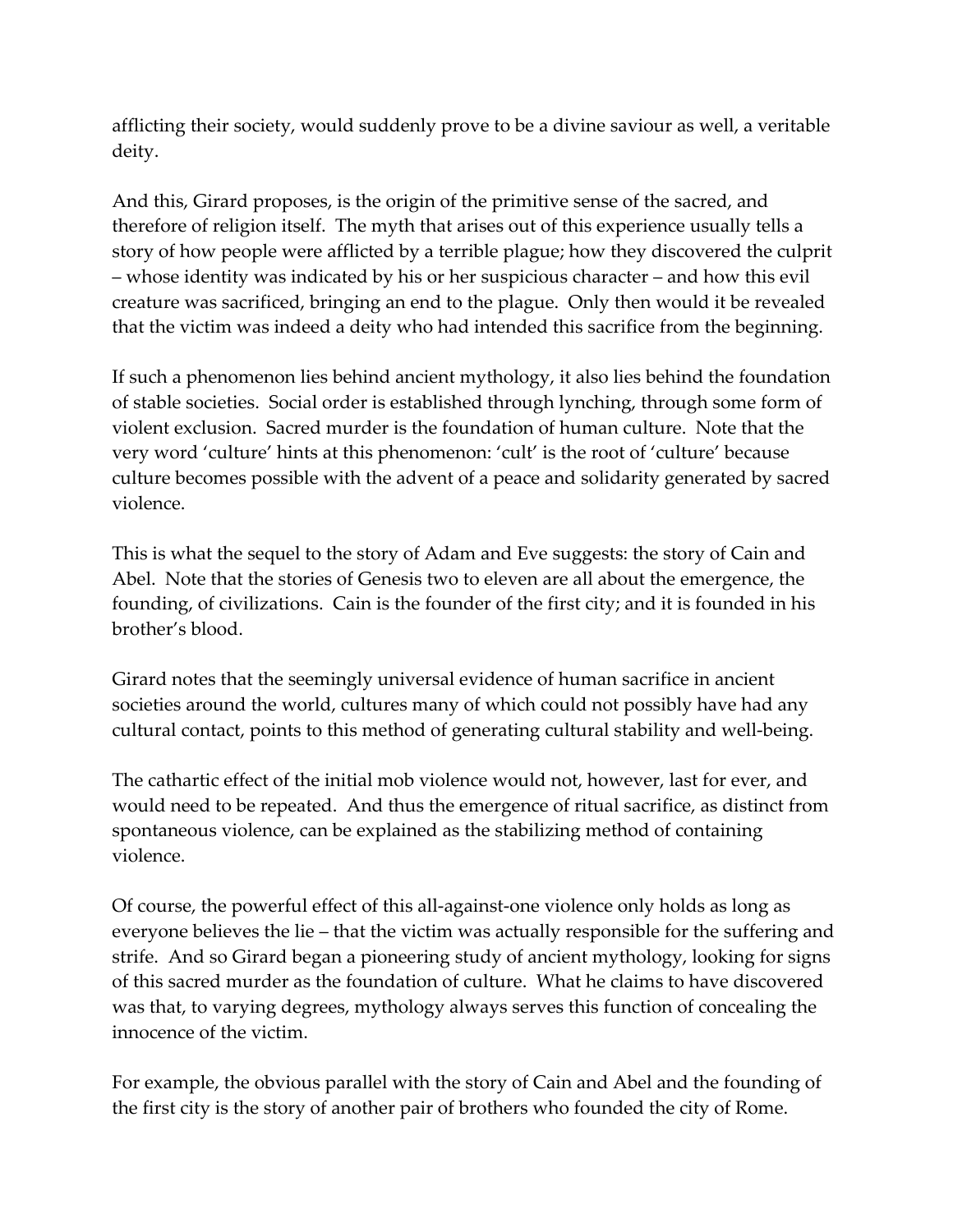Romulus and Remus, the cast-off twins who were left to die by the river and were suckled by a wolf, grew up to be adventurous fighters who decided to build a city. But they couldn't agree on which hill should be the centre (in other words, they become rivals), and each began building in a different place. Romulus marked out the boundaries of his city centre, and began building walls. But Remus mocked him, and violated his boundaries in jest (which turns out to be a grave mistake, within that ancient perspective). Romulus attacked him and killed him for this violation of boundaries, and so became famous as the founder of the city of Rome.

These stories have much in common, and both serve as mythical explanations of how cities came into being; but in one detail they are radically different: Romulus is implicitly justified for killing his brother by the very logic of the story, whereas, Cain is held to be guilty of murder.

This, Girard observes, is the most important characteristic of the Hebrew Scriptures: although they are filled with stories that take the form of myth, they are nevertheless de-mystifying the one most essential feature of myth: they are revealing the innocence of the victim, for they are told from the perspective of the victim. It is a gradual subversion of mythology from within.

As an example Girard offers a comparison of the Greek myth of Oedipus the King, and the story from Genesis about Joseph and his brothers. At first such a comparison seems ridiculous; and Girard does not suggest that there was any literary dependence of one story on the other, only that both are tapping into universal themes in mythology. He notes that the story Oedipus begins when as a child he is abandoned in the forest and carried off to Corinth by a shepherd (Joseph is abandoned by his brothers to the Midianite traders, and carried off to Egypt). Later, Oedipus becomes king in Thebes by solving the riddle of the sphinx (Joseph becomes prime minister of Egypt by solving the riddle of the Pharaoh's dream). Both of them face suspicions because they are immigrants. Ultimately, Oedipus is undone by accusations that he has murdered his father and married his mother (Joseph is accused of supplanting Potiphar by seducing Potiphar's wife, which is next thing to incest and patricide because Joseph had been virtually adopted as Potiphar's son). In the end, Oedipus acknowledges that, without even realizing it, he has indeed committed these crimes, and is therefore guilty of causing the plague in Thebes; and so he pokes out his own eyes and goes into exile.

But it is here, of course, that the Joseph story is different; for Joseph refuses to blind himself to what is going on and insists on his innocence. God finally vindicates him; and this gives him the opportunity to make peace with the brothers who had victimized him in the first place. The Bible's stories are typically told from the perspective of the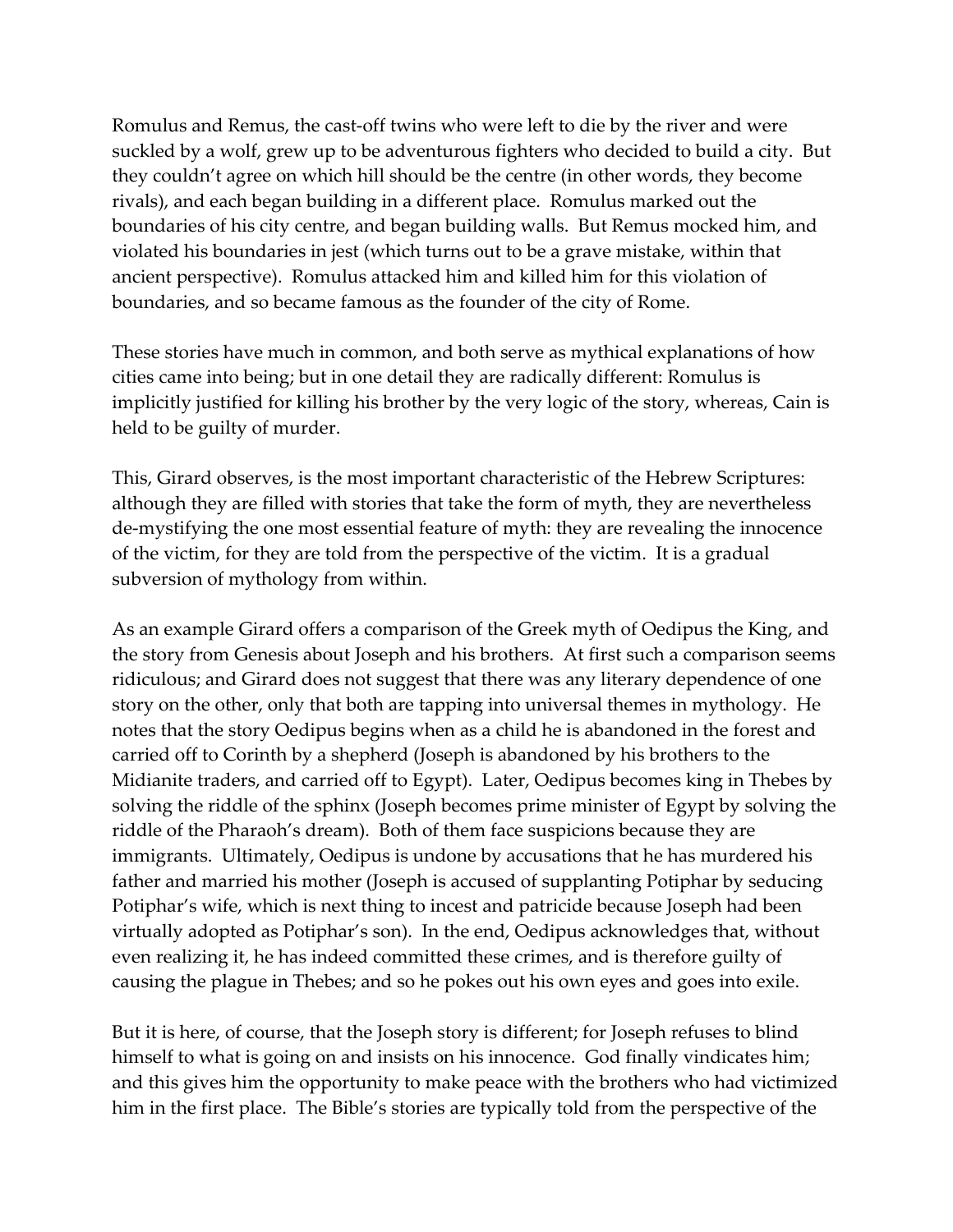victim; and this undermines the whole point of these ancient myths which was to preserve the power of sacred murder as the foundation of society by showing how the victim was in fact guilty and needed to be sacrificed.

Of course the supreme story told by the Hebrew scriptures is the story of the Exodus: God defending the cause of the victims, and rescuing them from looming genocide. It seems there actually was an Egyptian version of this story, which comes down to us through Josephus: about a group of people living in Egypt who were infected with some terrible disease. Because of the danger of the contagion spreading through the land, the people were gathered under a certain Moses and expelled from Egypt.

But the version we have in the Bible is told from the perspective of the victims whom God rescues from their oppressors, taking them off into the desert where they can be reconstituted as a different sort of civilization. They are to become a new kind of social reality, without any dependency on rivalry, violence or murder. The covenant God makes with them is emphatic about this; and Girard points in particular to the first and last of the Ten Commandments (the two bookends of the law, if you will) for their clarity.

The first commandment says, "You shall have no other gods to rival me": what you worship will of course be the model you imitate, and I will brook no rivals nor will I be a rival. Imitate me alone, and you will live without rivals. This is the definition of positive mimesis.

The tenth commandment is a definition of negative mimesis. It says, "You shall not covet [or set your heart on] your neighbour's house, or wife, or servant, or donkey, or – well, or anything at all that belongs to your neighbour"; in other words, don't imitate your neighbour, don't seek your sense of importance by comparing yourself with your neighbour, don't let your neighbour be your model. After all, I'm making you into a new kind of people; your foundation is not an achievement of your own but a gift from me. You will be a kingdom of priests, because your very existence will be a sign of my intention of liberating the world from envy and violence. You will not need to victimize anyone, for you will remember that you were victims in Egypt. So all the likely candidates for victimization – strangers and aliens – you will treat with kindness; for you yourselves were strangers and aliens in Egypt.

You will remember how long this lasted; as soon as Israel became fixated on its conflict with other peoples, it demanded to have a king so it could be exactly like the other nations and compete on a level playing field. Rivalry and conquest were again the defining realities of their life.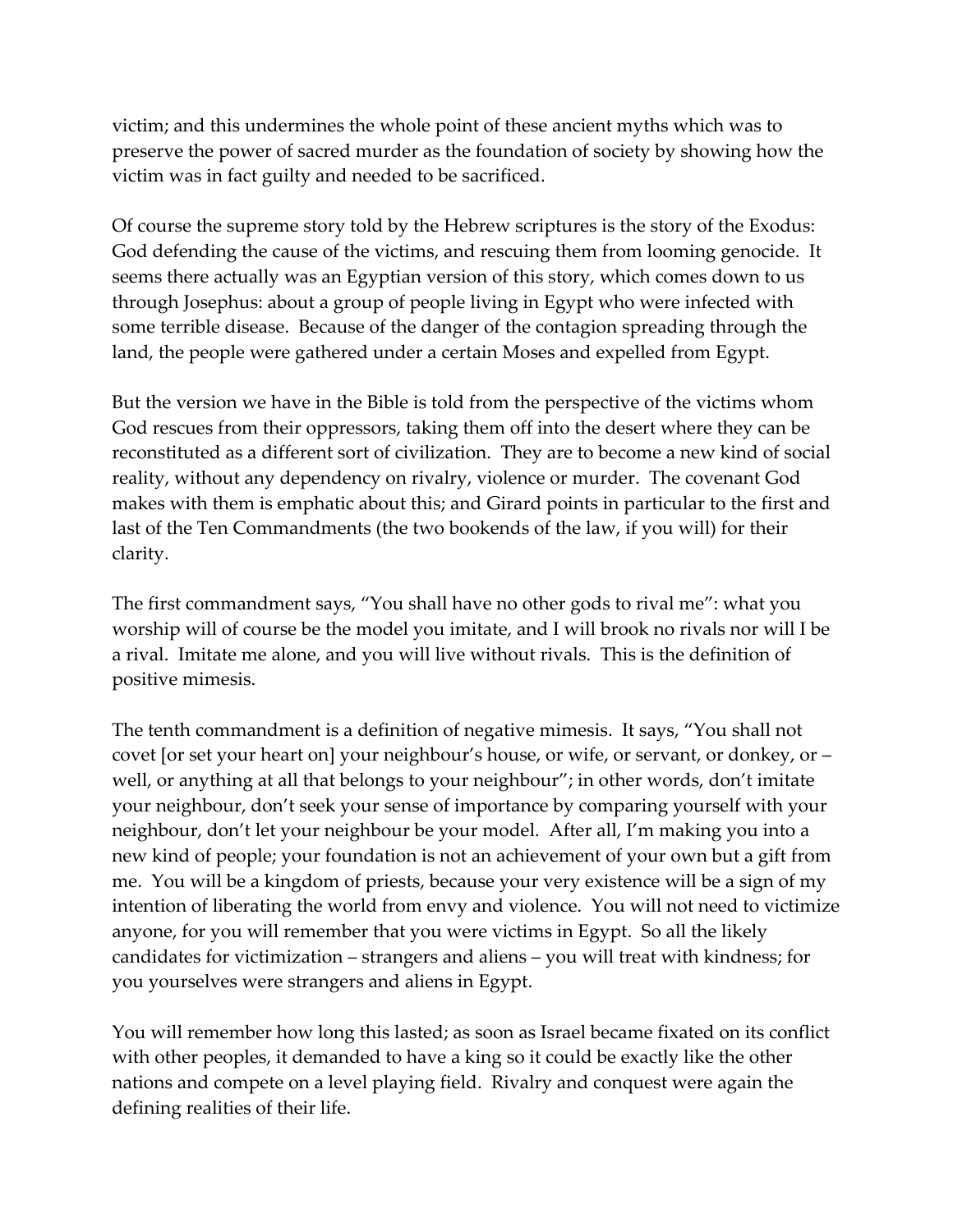In other words, this rescue from the realm of envy, rivalry, and conflict was certainly not complete. Changing a socially formed consciousness is a very long process. Indeed, the story told by the Hebrew Scriptures is a story of God patiently wooing this people into a relationship in which they would love God alone. But it takes many centuries, and it is filled with many setbacks and much divine disappointment. Along the way, we see hints of what Israel could become; but in the meantime, the social order founded on sacrifice continues to provide the basic cohesion of the nation.

There is even evidence of Israelites resorting to human sacrifice (something apparently common amongst neighbouring nations) though the law prohibited it. Girard speculates that the story of the Binding of Isaac bears witness to the conviction that God actually prefers animal sacrifice (since it was God who provided the ram as a substitute for Isaac). And by the time of the prophets, Israel is being told that God does not desire sacrifice at all. "What to me is the multitude of your sacrifices, says the Lord." "I hate, I despise your solemn assemblies, and the offerings of your fatted animals . . . let justice roll down like waters . . . ." But sacrifices continued into the time of Jesus.

It was from the Israelite practice of sacrifice that Girard's most powerful symbol is derived: the scapegoat. In the Day of Atonement ritual described in Leviticus 16, it is clear that the scapegoat is believed to carry off into the desert the sins of the people that had been placed on its head. Our contemporary pejorative sense of the word scapegoat was not what Leviticus has in mind at all; it is only the slow but inexorable impact of the Bible's decoding of the ancient myths and de-sanctifying of violence that finally exposes the secret behind such rituals. The term scapegoat was never used in its modern metaphorical sense until the eighteenth century, and it was only Sir James Fraser's book, 'The Golden Bough' which first recognized the link between this metaphorical use and the apparently universal pattern in ancient religion of using sacrifice to expel the evil of all by projecting it onto one victim. Girard goes on to show how the Gospels may be read as the final de-legitimizing of scapegoating.

The Good News announced by Jesus is that God's kingdom is at hand; and clearly this means that the project begun with God's people of old is now being brought to fulfillment. A new creation will be brought to birth out of the dying body of the old one. Jesus' mission begins after his Baptism when he hears the voice telling him he is the beloved, in whom God takes delight. Think of this in relation to what I said earlier about the way a young child's sense of self and values is formed: a child finds its being in its parents' love and delight, and learns to like what they like. In other words, Jesus is being presented as one who is free of mimetic rivalry because his only mimetic desire is what he learns from his 'Father' in heaven. "I love to do your will, O God." And so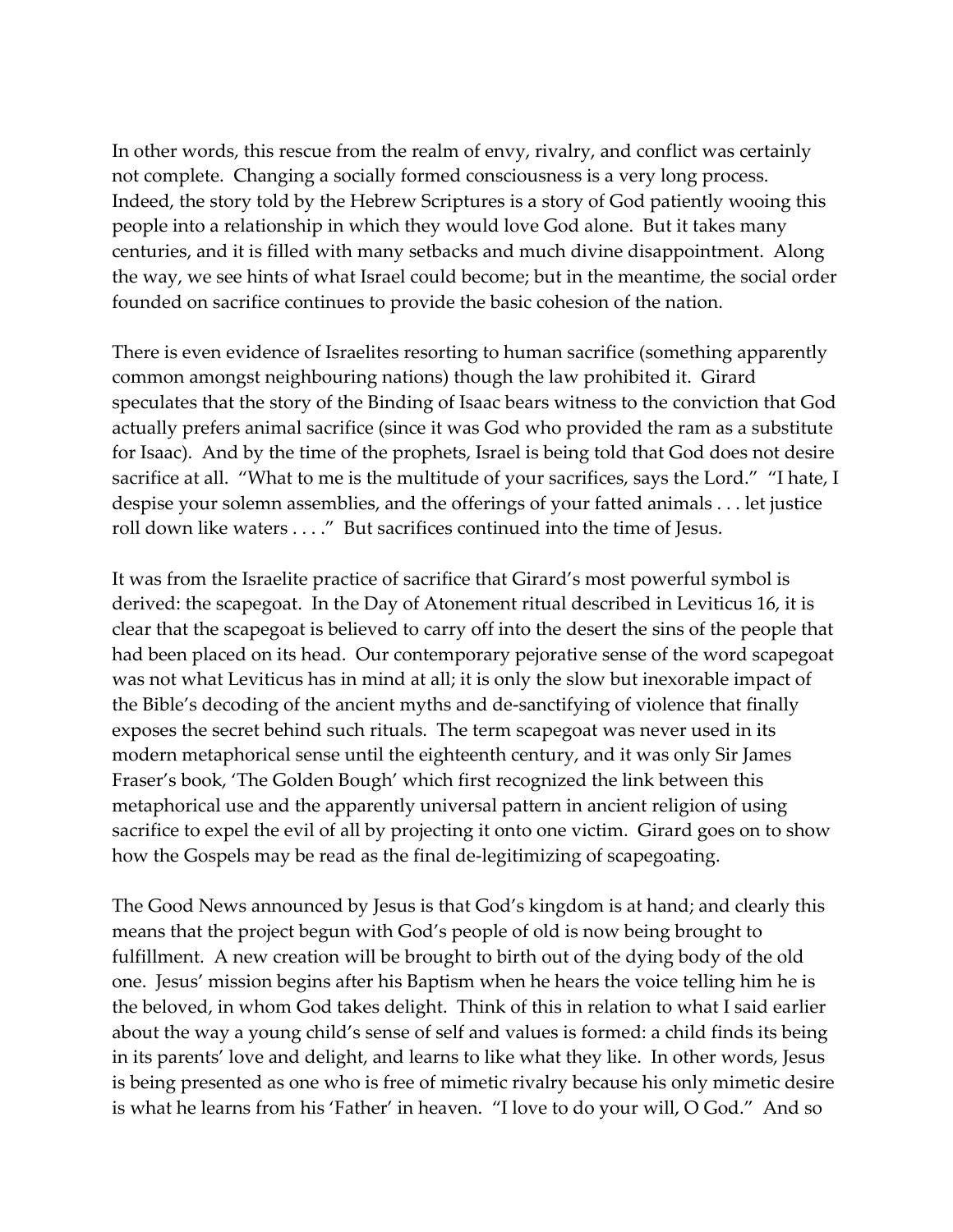he is the one God sends to lead us into God's kingdom, God's original and ultimate dream for this world from the beginning.

Thus Jesus is able to offer the world a new way of being in the world, based on imitation of a God "in whom is no darkness at all", a God of unlimited compassion, a God untainted by the religious mythology of the past, a God who will never be our rival, never inspire envy. Jesus invites us to be like the heavenly Father he knows, "who makes his sun to rise on the just and the unjust."

But it is precisely at that moment when Jesus finds his destiny in the Father's affirmation that the Gospels introduce the other major player in the story, giving him a prominence that is quite new in the story of God's people: Satan, the Accuser, sometimes called the Devil, sometimes, the Prince of this world. Why does Satan have such a large role in the Gospels?

The word Satan means Accuser; and Satan is the personification of the spirit of accusatory relations. Now according to mimetic theory, accusation is the trigger by which the violence of all-against-all is transformed into the violence of all-against-one: a scapegoat is found and sacrificed, and peace and unity are established. As long as this continues to be the way peace is maintained in the world, Satan will continue to be the Prince of this world, as Jesus calls him. Satan is the organizing principle of conventional culture, the one who keeps the peace by inspiring accusation against those who will be scapegoated. Remember Jesus final promise to his followers: "Peace I leave with you, my peace I give to you. But not as the world gives."

So you see, when at his Baptism Jesus is anointed as Son of God, Messiah, Prince of Peace for God's new creation, it is no surprise that the reigning Prince of this world comes calling. He wants to know if Jesus is up to the challenge. This is all mythological stuff, to be sure; but stay with me for a moment while we follow it through. "If you are the Son of God, if you are the Prince of Peace, then why don't you let me show you how it's done?" In effect Satan is inviting Jesus to be his disciple: "Imitate me, and you'll do just fine! For example, we princes don't have to wait for our daily bread, like the hoi polloi; we just order in. So turn these stones into bread. We princes need to know that we have God properly domesticated, that we can count on God's loyalty in this great work of ours; so why not just test that right now? Throw yourself down from this parapet, see if God will keep his promise to catch you. We princes have a daunting task, ruling over all the kingdoms of the world; but I have a proven track record here, so let me show you how. Just imitate and worship me." Notice that Jesus does not challenge Satan's claim to have all this authority or to be able to give it to whom he pleases. But he refuses to imitate Satan, insisting that he will imitate God alone; and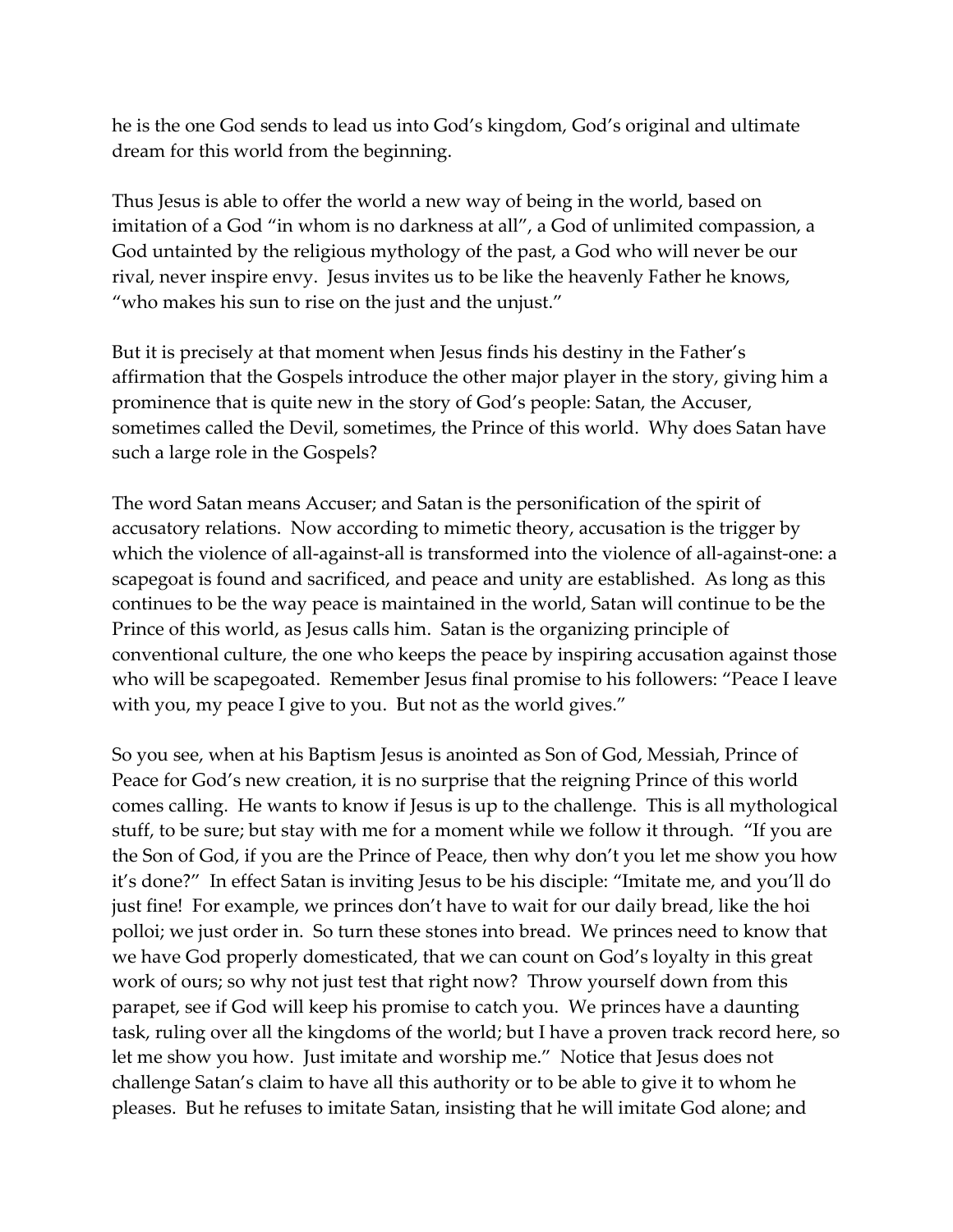thus he throws down the gauntlet for a titanic struggle.

But if Satan has been the Prince of this world all along anyway, why do we hear so much more about him from Jesus? Remember what I said about the Bible and traditional myths: the human order established by scapegoating only really works if the lie about the scapegoat can be maintained; and that is the function of our mythology. The Father of Lies must stay out of sight; for, the moment he is exposed, the gig will be up, and the old problem of rivalry and the contagion of violence will return. Or rather, the old violence will overwhelm us again if we refuse the offer of peace that Jesus is now making.

We also hear a lot in the Gospels about demon possession – something else we never heard about before in the Bible. Today we tend to play this down, suggesting that ancient people didn't have the medical categories available to us, so they resorted to this mythical diagnosis of demon possession to account for things like mental illness or personality disorder. That may be true; but that also misses the point. When someone has a condition we find disturbing, we try to avoid that person; and when everyone avoids you, you are being locked out, excluded. We maintain our 'sanity' by projecting our fears on you, calling you 'insane' and forcing you to live on the streets. We demonize you. We cast you out. And you are truly demonized when you start to believe it yourself, when your sense of yourself is displaced by the 'demon' that we have projected onto you. But Jesus reached out to such people and drew them back in.

There is a certain irony in the notion of 'casting out demons'; those who have been demonized, or written off as demon-possessed, have, of course, already been cast out. So when you are exorcized, you are 'un-cast-out.' Demon possession may be a myth; but it is a myth of the Master of Myths, the Father of Lies.

And so, when the disciples return from their mission telling Jesus that even the demons submit to them, Jesus says, "I saw Satan fall from heaven like a flash of lightning!" Unseating Satan is a fundamental piece of Jesus' mission, unseating him from the heavenly throne that he will have only so long as we put our trust in the kind of peace he brings. And unseating him means exposing his method, revealing the lie, so that it no longer has any power over us. Thus the force of Jesus image, "like a flash of lightning"; as soon as Satan is illuminated by the flash of Jesus' exposure, his power is broken – and the flash is over. Not that this happens once and for all, if unconsciously we keep putting him back on the throne, relying again and again on his form of peacemaking.

On one occasion, Jesus' focus upon Satan and demons is challenged, and Jesus is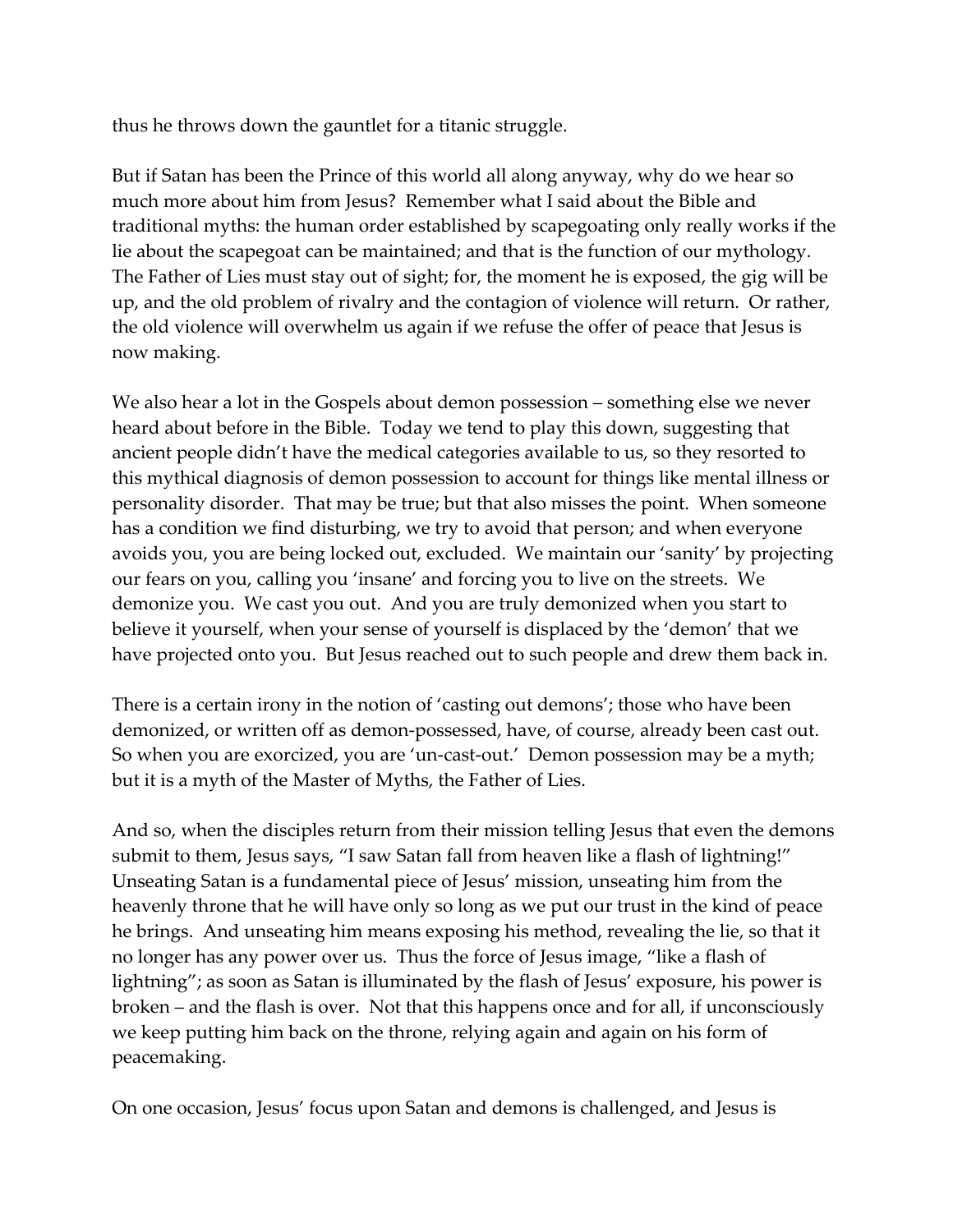accused of casting out demons by the power of Beelzebul, the prince of demons. Jesus responds by pointing out that if Satan is casting out Satan, his kingdom is going to fall. Now this can have a number of meanings, coming from Jesus. First, it must mean, "if my power comes from Satan, then Satan's house is divided, which would be very foolish of him; so you must be wrong." But a second possible meaning is this: Jesus is pointing to the way Satan maintains his power, which is precisely by 'casting out Satan' – that is, by inspiring us to demonize those we fear or hate, so that we can feel justified in expelling them. Of course we do this in ignorance, not realizing we are being used by Satan to consolidate his power – and that's why it works. But once his strategy is exposed, then, Jesus says, people wake up an realize that it is Satan who is casting out Satan; and then, you can be sure that Satan's kingdom really is falling. But a third possible meaning is hinted at: Jesus is acknowledging that 'casting out' is indeed Satan's style, and if Jesus himself were ever to resort to casting out anyone as a way of establishing God's new kingdom of peace, he would be using Satan's method. Instead he will stick to simply exposing Satan. How he does that, we will see later.

Jesus has a lot to say as well about one of Satan's most important tools – something he calls scandal. The word means stumbling block; and we become a scandal to one another as we find ourselves locked in mimetic rivalry.

So, for example, Jesus warns against causing "one of these little ones to stumble"; children, who learn everything by imitation, need to know that those they are imitating love them unconditionally, that there is no rivalry in their relationship; for only in this way can the mimetic desire through which their very being is formed be good desire, undistorted by Satan's envy.

(Or another example: you might say that the itch you get when you read the ads for the new fashions in clothing or in computers is an experience of scandal: it's the itch of a desire for something that you probably don't need, except that if you don't get it, you'll feel like a loser. You're torn between envy of those who are 'with it', and shame that you can be so easily manipulated. Comparisons of yourself with others has become a stumbling block, a scandal.)

So, when Peter takes Jesus aside to reassure him that his predictions about the coming crisis in Jerusalem are unnecessary, Jesus reacts very strongly, calling Peter 'Satan', and saying, "You are a stumbling block to me." Why this reaction? Because Peter is tempting Jesus (just as he was tempted before) to follow the same old strategy for success that Satan has perfected over the centuries. "I have a lot of confidence about our project," Peter says; "Trust me." In other words, we'll make a good team. (Though of course that would mean that Jesus and Peter soon would be in competition for the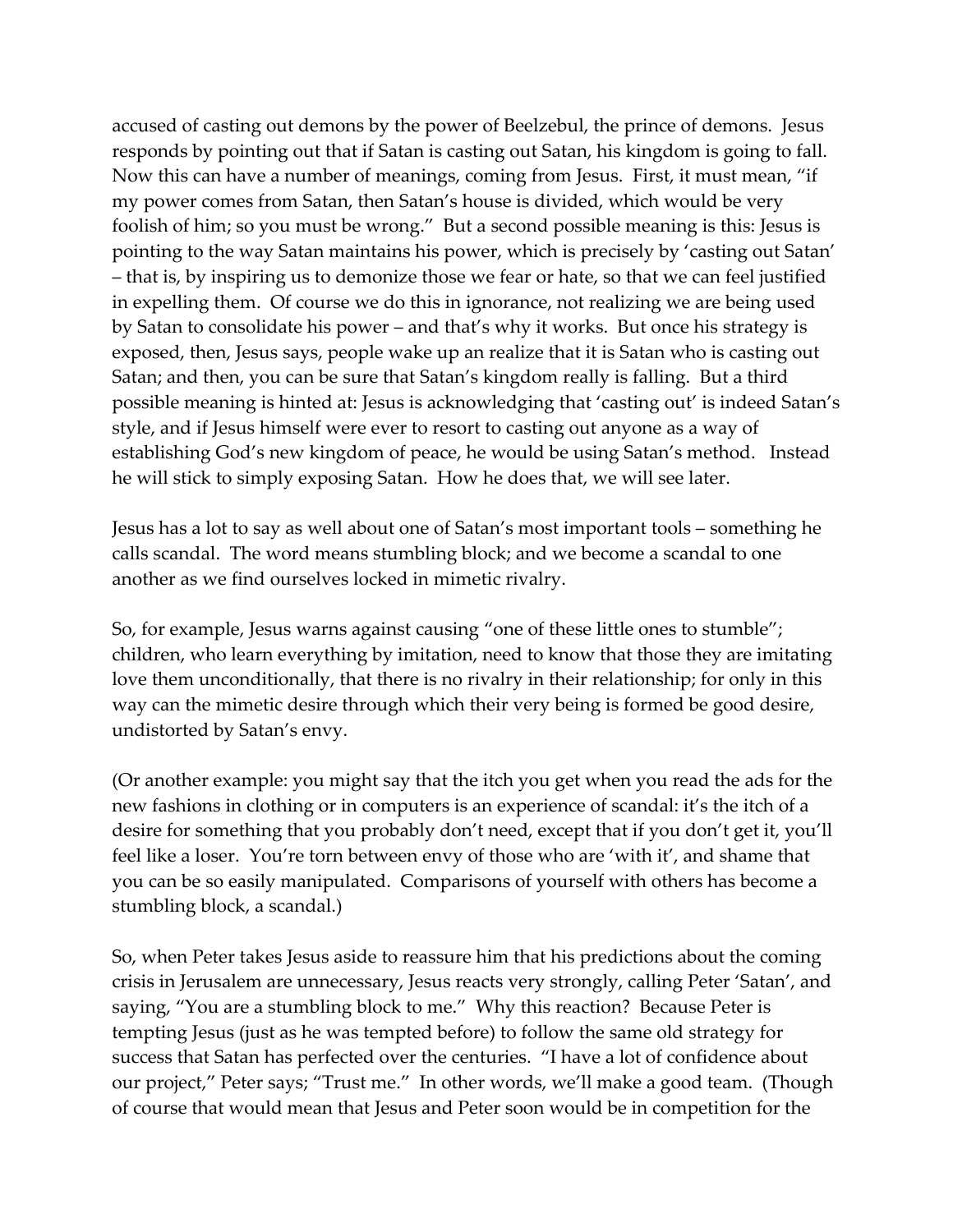leadership; and then nothing would have changed in the kingdom of Satan.)

So Jesus' mission turns out to be not merely opening up for us a new way of being in the world, but also the undoing of Satan's kingdom. He reaches out and restores those who have been cast out, written off, hated as heretics, despised as sinners. He also exposes the way the tradition has been co-opted by Satan, to bestow on a religious elite the power to expel those who threaten our control, and to make of God's law a device for proving ourselves before others rather than for focusing our life on love of God and neighbour. Jesus' work is a work of deconstruction, continuing the subversive work that we saw being launched in the Hebrew Bible.

But this deconstruction threatens to unleash the old mimetic crisis of violence; for if Satan's peace can no longer be counted on, what will become of the world? This is clearly a major concern of Jesus; he foresees, better than any of his contemporaries, the disaster looming for his nation. On his final entry to Jerusalem, he laments the fact that this people still clings to violence and the struggle for security against their enemies as the only way to sustain their shaky grasp on peace. "If you had only recognized on this day the things that make for peace! But now they are hidden from your eyes. Indeed the days will come when your enemies will set up ramparts around you . . . ."

One of Girard's most controversial insights has to do with the way he reads the apocalyptic elements of the Gospels, and indeed the apocalyptic elements of the rest of the New Testament. It is very easy for us to hear in these predictions of gloom and doom the threats of the old god of mythology who not only offers us salvation but brings upon us plague, famine and war as well. But Girard insists that the threat comes from us ourselves: once the deconstruction of Satan's peace has begun, we find ourselves without any effective way to stem the violence that arises from our escalating rivalries. We find ourselves gripped in spasms of intensifying mimetic conflict. We may still be able to quell the violence momentarily by dumping it all on some convenient enemy we can demonize and scapegoat; but because the ruse has been exposed, no one will really believe it anymore, and it will soon backfire, fomenting a reactive violence greater still.

This, of course, is what we have been watching over the past year, as we try to root out terrorism with terror. Thus far all we have achieved is more terror. Apocalypse fills the media.

But the word apocalypse only means the uncovering, the revealing of the secret. On one occasion Jesus described his work as "proclaiming what has been hidden from the foundation of the world." How then did Jesus accomplish this?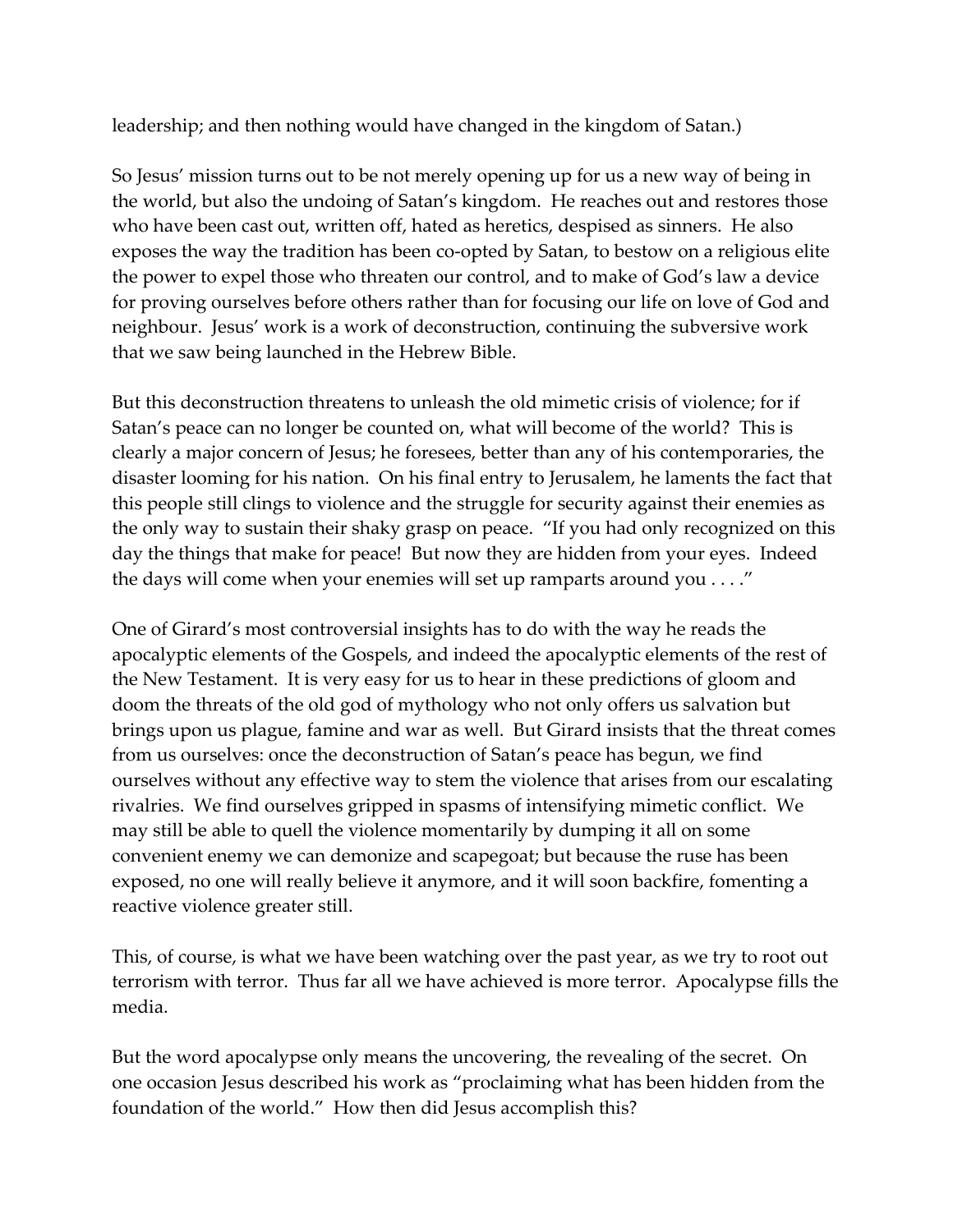The one most obvious feature of the Gospels from the Girardian point of view which I have not yet mentioned is the fact that in the end Jesus himself was scapegoated. There are intimations of this from the beginning: Jesus' homecoming to Nazareth ends abruptly when the local congregation tries to throw him over a cliff (a standard metaphor for scapegoating); and the reports of John the Baptist's execution serve in the Gospels as an anticipation of the way Jesus' own story will end (the drunken feast and the hypnotic dancing are powerful metaphors of mob ecstasy).

What happens is that Jesus summons people to turn away from the kingdom of Satan, which is secured by the threat of death, and welcome the kingdom of God, which has only God for its security. Those who have been victimized by Satan's regime seem to be able to see what Jesus is doing: the blind, the lepers, the prostitutes, the tax-collectors are drawn to him like iron filings to a magnet; and the demonized see even more clearly what Jesus is, but because they have lost their identities to the demons their society has projected upon them, they express their society's antagonism to God's kingdom in the most explicit fashion. "We know who you are, Jesus! Have you come to destroy us?"

The trouble is that those who have benefitted from the kind of peace that is only won by excluding people cannot see how God's kingdom can mean anything for them other than loss and chaos. What Jesus is trying to show them is something they are incapable of seeing precisely because their whole consciousness has been formed by rivalry with the aim off survival through the exclusion of everything and everyone that threatens.

And Jesus' response to this obstacle, this scandal, is not to resort to Satan's way of winning, but to announce the necessity of his own victimization. "The Son of Man must suffer...", he tells his disciples. How can Satan's reign be dismantled? Not by casting out Satan, but only, one might say, by subverting it from within, continuing the strategy already so well developed in the Bible, the strategy of entering the world of mythology in order to demythologize it. Jesus will become Satan's victim, Satan's scapegoat; as Caiaphas speaks for Satan when he says, "It is better that one man die for the nation than that the whole people should perish." But Satan's power will not thereby be solidified one more time because Jesus will defy the status of victim by offering himself willingly. He will accept the death that is being prepared for him not as Oedipus did (in other words, not by agreeing with the verdict), but in silent protest; and so Satan's horrible secret will be exposed once and for all: that the victim is innocent.

This is why Jesus is identified with the suffering servant of Isaiah 53. The prophet of the exile saw quite clearly what only victims can see: that the one despised and rejected by others, whom we accounted stricken, struck down by God, and afflicted, was in fact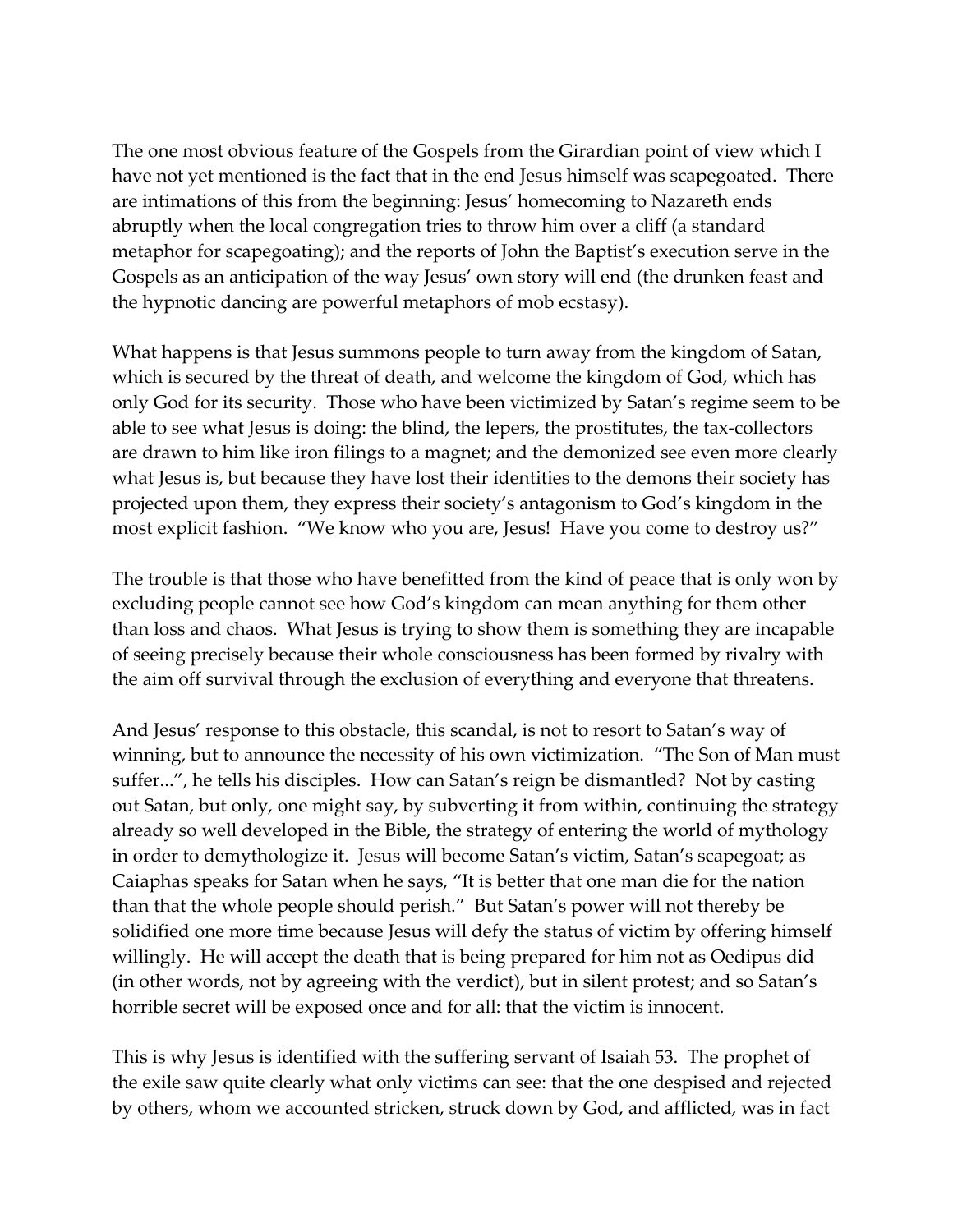wounded for our transgressions. The challenge, however, is how will those who are not victims come to see this?

Part of the answer is to be found in the story of Jesus' resurrection. The resurrection of Jesus is important from a Girardian perspective because it announces God's reversal of our verdict upon Jesus and his cause. But it is even more important because the one who rises from death comes to us not as an avenger but as the forgiver; he reveals a God who is utterly alien to mimetic reciprocity, the scope of whose forgiveness can only now be measured by the forgiveness he offers to his murderers and their collaborators. He returns to us not as Accuser but as Advocate, the one who can indeed deliver us from the mimetic contagion that engulfs our world, because he refuses to bow to the rule of death. As the Letter to the Hebrews puts it, "Through death he destroyed the one who has the power of death – that is, the Devil – and set free those who all their lives were held in slavery by the fear of death."

But that is only part of the story. The other part I will focus on in part two when I try to show how Jesus made disciples, and what exactly he had in mind for them. For the moment, let me just sketch it out in the way Girard does by pointing to the central role given to Peter in the telling of the Gospel story.

Peter is often misrepresented by preachers as a boisterous and fickle disciple who proved himself a coward when Jesus was facing his crisis. This is not what the Gospels intend us to see, Girard insists. Peter is portrayed there as someone who is prepared to stand up to Jesus (think of that argument with Jesus that I talked about before); he is brave enough that when all the other disciples had forsaken their master and fled, he at least followed at a distance to see what would happen. But he soon found himself drawn into the vortex of the crowd's angry fascination with the hapless prisoner.

He warms himself at the fire in the courtyard. Girard sees this fire as deeply symbolic: it is the fire where all are drawn together (except for those who are excluded and left out in the cold; Peter almost found himself excluded when someone picked up on his accent – just the thing that might get you unwanted attention from an angry mob looking for a scapegoat.) It is also the fire that evokes old memories of the immolated victim around whom the crowd gathers as if drawn by a magnet. But Peter can't actually see what is happening to him – nothing new, of course, for the Gospels tell us that throughout their time with Jesus, none of the disciples were capable of seeing what was going on. If Jesus had not actually predicted Peter's denial, Peter might never have realized what had happened that night; he might have disappeared for ever into the safety of the unanimous crowd.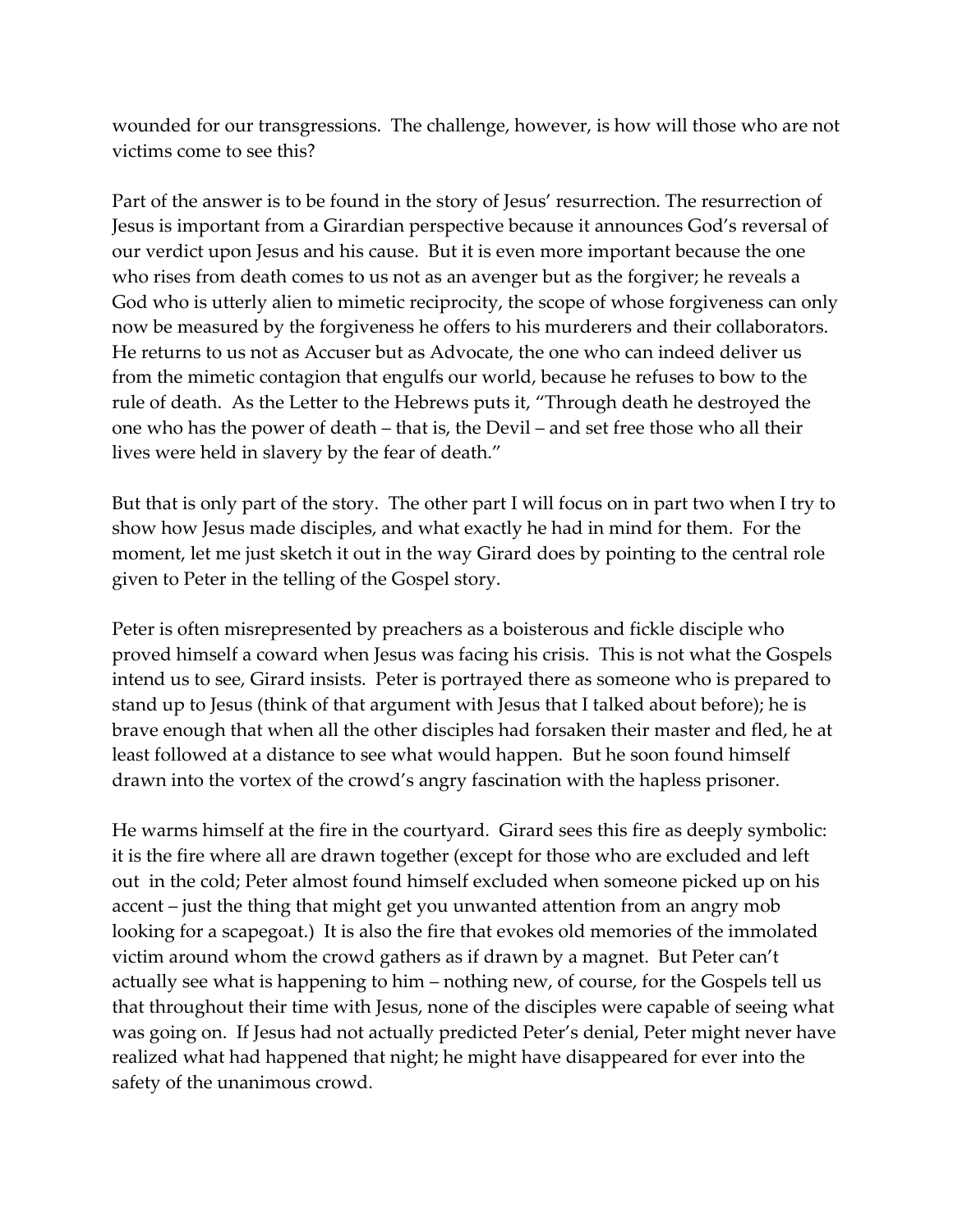But then the cock crowed, and Peter remembered; and he began to awaken from the anesthesia of social unanimity, from the social system which is grounded in collective murder; and his shock, regret, and contrition are the moment of conception, if you like, that will lead to a new birth into a new way of being in the world for those who, like Peter, had always before been the beneficiaries of such a system. If we can appreciate what happened to Peter, then we can begin to recognize ourselves as people formed by a culture of death, a culture of scapegoating; and so we will know that we are all implicated in the killing of Jesus.

James Alison, one of the best interpreters of Girard, puts it this way: "What the new unity of humanity looks like is the beginnings of the gathering of penitent persecutors around the body of the self-giving victim, whose forgiveness made their new perception possible . . . ."

In part two, I will try to talk about the larger picture of Peter's formation as a disciple, and the formation of all the disciples.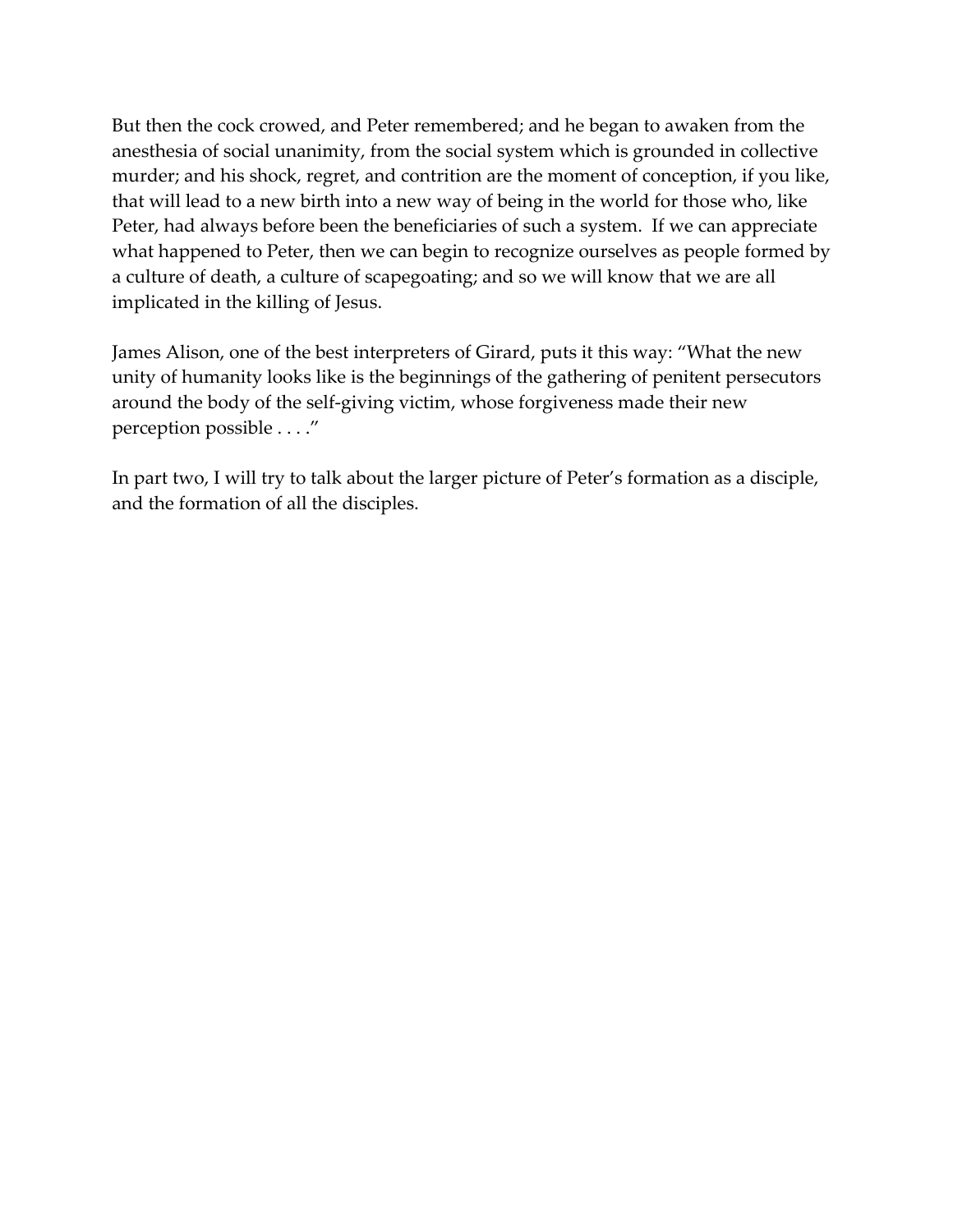# *Part Two*

In this segment, I want to talk about the way Jesus made disciples, and what it was he had in mind for them.

But first, let me begin by quickly recapping what I said yesterday. Human beings according to René Girard, are fundamentally imitative creatures. We copy each other's desires, and are in perpetual conflict with one another over the objects of our desire. We become a scandal, a stumbling block to one another. In early human communities, this conflict created a permanent threat of violence, and forced our ancestors to find a way to unify themselves. They chose a victim, a scapegoat, an evil one against whom the community could unite. Biblical faith, according to Girard, has attempted overcome this historic plight. From the unjust murder of Abel by his brother Cain to the crucifixion of Jesus, the Bible reveals the innocence of the victim. It is on this revelation that modern society unquietly rests.

Now, I must acknowledge that yesterday I skated over the Gospel evidences in a rather cavalier fashion. So I think it is important to start in this segment by acknowledging the assumptions that underlie these observations regarding the way we read the Gospels.

First of all, I assume that we were given four of them for good reason, even though they often seem to contradict one another. The four together teach us, in effect, how to read any one of them.

Second, you will probably be aware that there is much debate today amongst scholars who study Christian origins about why we have only these four. Ever since the discovery in 1945 of another batch of gospels in the sands of the Egyptian desert, people have been asking what are the criteria for a genuine Gospel? Anyone who has read *The Da Vinci Code* will be aware of the Gospel of Thomas, one of the ones found in the dessert sands, which consists simply of a number of free-floating wisdom sayings of Jesus, some of which have clear parallels in the canonical Gospels.

I mention this because it confronts us in a new way with an old question: what kind of thing is a Gospel, and could there be different answers? It appears that there are, since we now have two radically different Gospels – plus some combination efforts. The Gospel according to Mark, as you know, is the shortest of our canonical Gospels, and contains relatively few of the kind of sayings that characterize the Gospel of Thomas. Some have even called it a Passion Story with a long introduction. By contrast, the Gospel of Thomas contains no Passion Story at all, only sayings.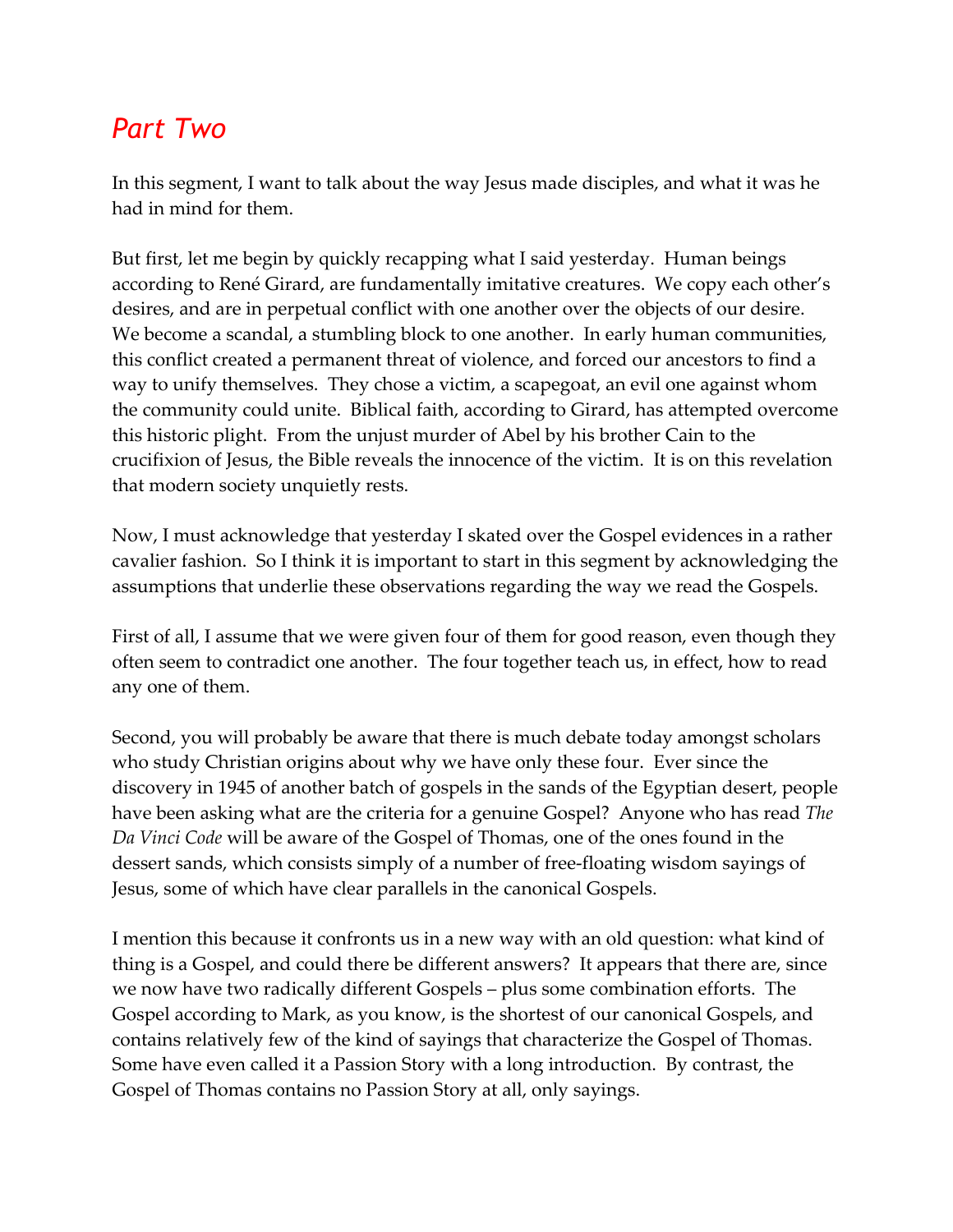Matthew's and Luke's versions of the Gospel are attempts to combine these two very different forms, by using Mark's version (or something like it) to provide a framework, and then by adding sayings of Jesus (for some of which Matthew and Luke may have shared a common source, maybe even something like the Gospel of Thomas).

Now John's version of the Gospel, as you know, is very different again; nevertheless, it too uses a Passion Story as the basic ingredient, and combines with this teachings and stories that bear only a remote resemblance to anything in the other three versions.

What then do we learn from the fact that only these four have been included in the canon, and not, say, the Gospel of Thomas?

First, all canonical Gospels include a Passion Story. The phenomenon that we call Gospel confronts us with a crisis in the career of Jesus that cannot be avoided. The modern rationalist quest which hopes to find the significance of Jesus within his teachings alone is out of touch with thrust of the canonical Gospel.

Second, the Gospel according to John challenges us to recognize a broader category than we would have imagined, had we received only the first three versions. This is part of what I meant when I said that the four together teach us how to read any one off them.

And third, since there are many disagreements both in order and detail amongst these four versions, we cannot be sure that anything in any one of them describes what really happened; and yet, these are our best witnesses to what happened, and each has a literary integrity that we should honour. So if I seem to be implying that we know exactly what Jesus said or did, be assured I am simply trying to take the individual witnesses seriously in their attempts to give us a trustworthy account of the good news.

In this part, I want to focus on the first three, what we call the 'synoptic Gospels' because they have so much in common.

I will turn to the fourth Gospel in part three, treating it as a version belonging to a later generation, a version meant to be heard as commentary on the by-then-familiar story known through one or another of that earlier generation of Gospels. But you'll have to wait to discover how this approach might pay off for us in this quest for the way Jesus made disciples.

One of the things to notice in all the synoptic Gospels is their unanimous insistence that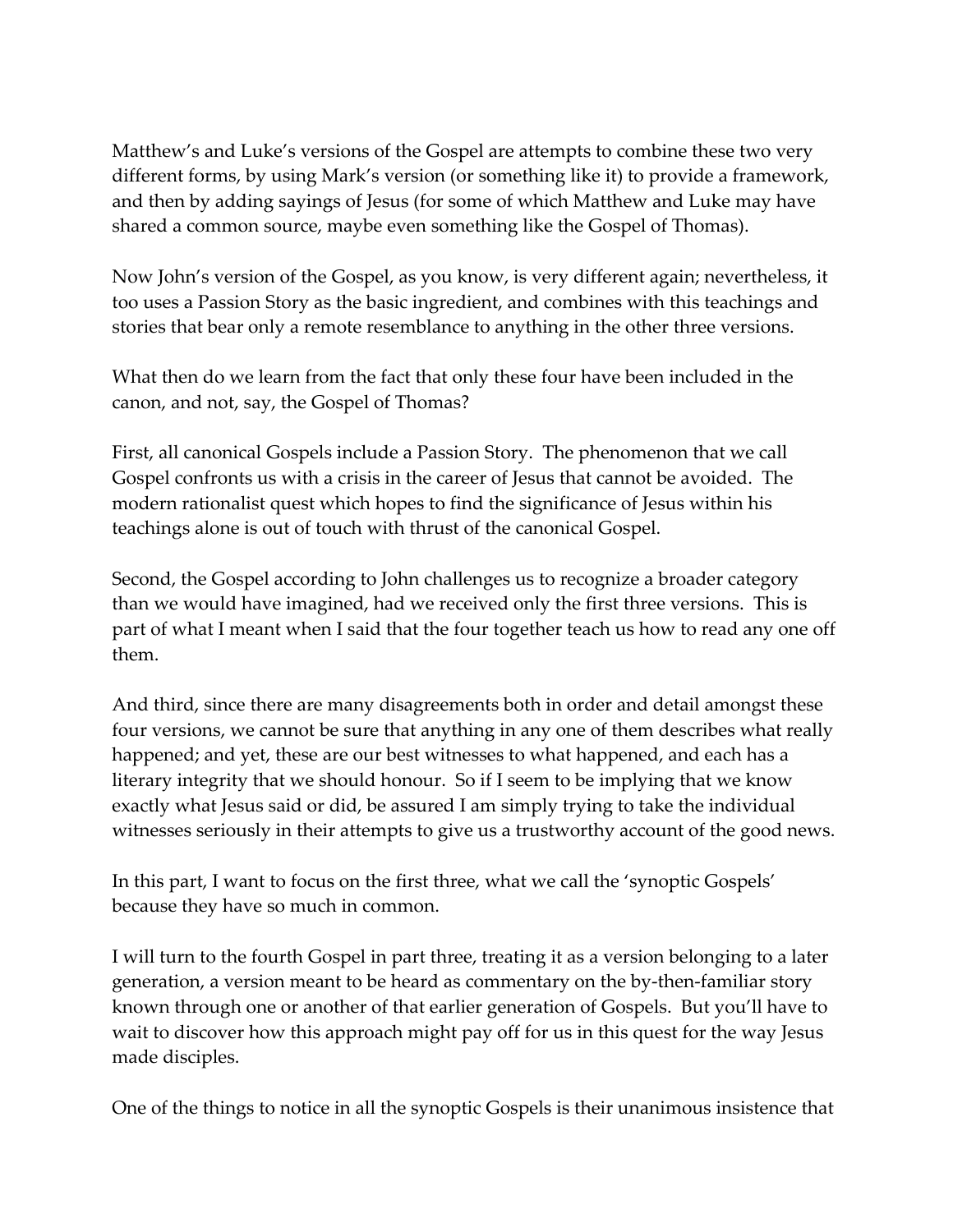the disciples of Jesus never understood what Jesus was up to till after he was risen. For example, although Peter recognizes Jesus as the Messiah, he immediately demonstrates that he has no concept of what this would mean for Jesus. Peter and James and John see Jesus transfigured but have no idea why. They all hear Jesus predict his Passion, but can't make head or tail of it and are afraid to ask. They assume that Jesus is about to launch a new political regime, and argue about which of them will get cabinet positions. They tell mothers in the crowd to take their children away and stop bothering Jesus. They have no idea that one of their number is plotting to betray Jesus. When they sense Jesus' anxiety, they all swear they will stand by him; yet as the anxiety mounts, they all fall asleep. When Jesus is arrested, they all desert him and run away. And all this, we must assume, comes from their own subsequent testimony! What were they trying to tell us?

Girard's answer is that although Jesus is trying to show the disciples how to live a life free of scandal or stumbling, that is to say, a life without envy or rivalry, a life of gratitude without anxiety because it is the Father's good pleasure to give them the kingdom, nevertheless his own death proves to be for them the greatest scandal of all, the thing over which they do stumble.

And yet the ultimate destiny of these disciples is to be witnesses to this scandalous thing. Therefore, one way of describing Jesus' agenda with his disciples is to say that he must prepare them to surmount the scandal of his own violent death. And the reason his death is so scandalous to them, of course, is that their consciousness, like ours, has already been formed by the very system that Jesus' death and resurrection will begin to deconstruct. And so, if Jesus is to prepare them to deal with the scandal of his death, he will have to enable them to see themselves as formed by death.

But Jesus' agenda with his disciples is something more even than this. Yesterday, I pointed out that the Bible is largely written from the perspective of victims; and it is from this unique perspective that it becomes possible to recognize what all the world's mythology has so cleverly concealed: that, time after time, the victim is innocently suffering the penalty for sins that have been projected onto him or her by the crowd because it cannot find any other way to rid itself of these things. Scapegoating. The challenge however is, how will those who are not victims ever come to see this? That is the real issue, because nothing will change in the world until they do. Unless the victimizers can come to see what is happening and how they are a part of it, and there is some reconciliation between victims and victimizers, the likeliest outcome of any rescue of the victim will be a reversal of roles: the victims will break free and become victimizers themselves. No need to appeal to the example of modern Israel here; it's exactly what we see in the story of ancient Israel, whom the prophets assail for their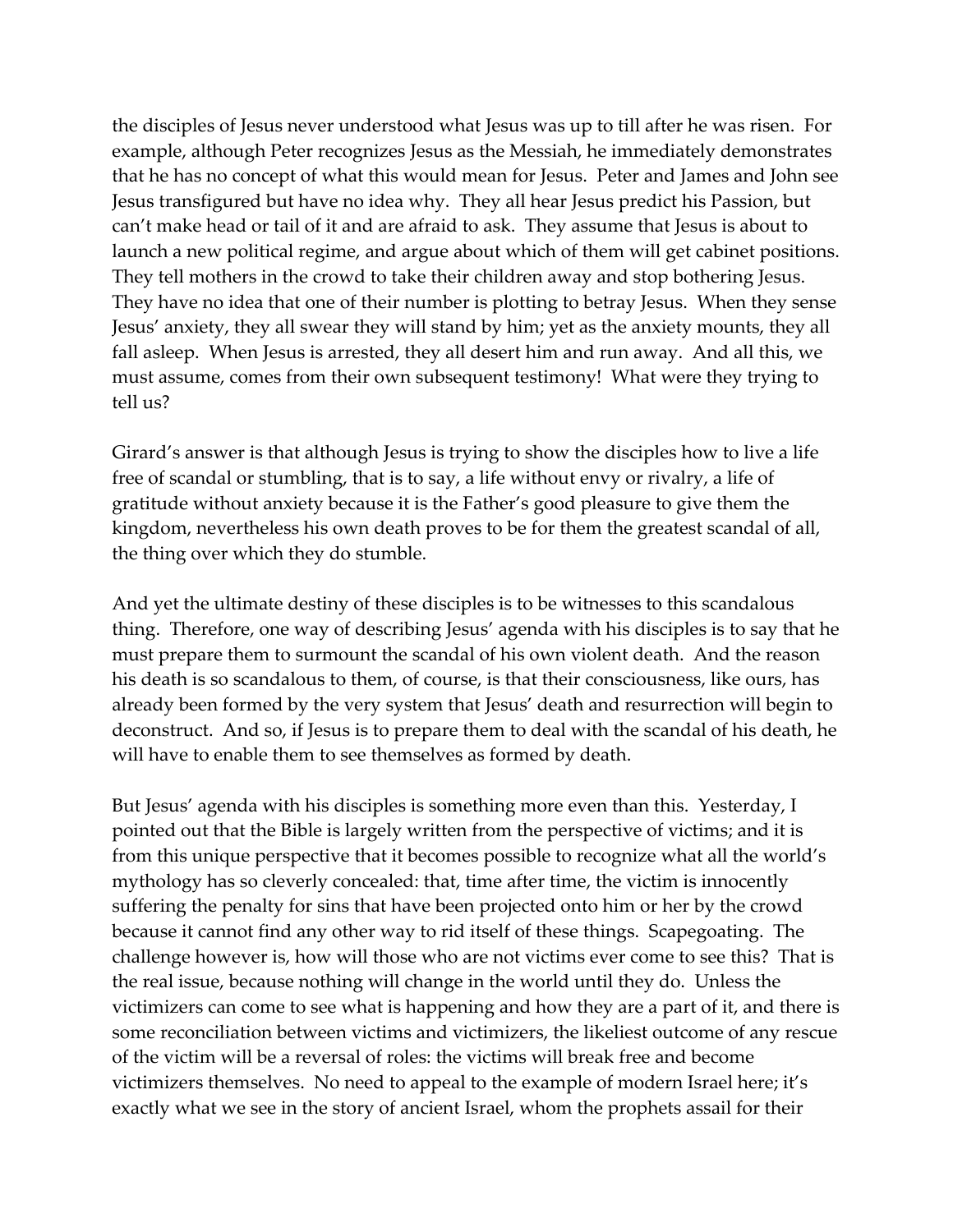war games, their rivalry with other nations, their greed in daily life, and their oppression of the poor. The victims became the victimizers.

And so, although the story of Jesus' Passion may be a source of comfort, hope, and faith for the oppressed of the world, that does not by itself bring to birth the new creation. The challenge Jesus faced was not merely exposing by his self-offering the terrible secret that human culture is founded upon the murder of innocents; he needed to leave behind a body of witnesses who could recognize the meaning of his self-offering, who could be a constant sign of his self-offering, and who would be ready for the kind of impact this would have upon the world.

And so he called disciples, and prepared them to do just this. I will try to trace for you how this is portrayed in the synoptic Gospels, starting with Mark's relatively limited picture because it will give us an outline.

In Mark, as soon as Jesus returns from the wilderness after his Baptism, he begins inviting the peasant population of Galilee to welcome God's coming kingdom; and soon after, he is calling disciples to share his work of gathering (or fishing for, or harvesting) these lost souls. What it is specifically he has in mind for these disciples they must discover first of all just by being with him, having him as their model, the one they are supposed to imitate, as he travels around drawing in all the folk who have been left out – or pushed out – of the 'in' crowd.

Recent archaeology has highlighted the importance of the city of Sephorris, capital city of Galilee in the first century, situated only a few miles from Nazareth, a city of wealth, power, and culture. Yet amazingly, in all the stories of Jesus' mission in Galilee, we never even hear of Sephorris; Jesus apparently saw himself as sent only to "the lost sheep of the house of Israel" – not a designation that the good folk of Sephorris would have been happy to wear. This just helps to clarify the nature of Jesus' mission in Galilee.

But very soon he gives his new disciples another clue: he designates twelve of them as emissaries, around whom will be gathered a reconstituted Israel. The number twelve cannot mean anything less than this. And just as the Israel of old had been constituted to stand in the greatest possible contrast to all other nations – a people formed from victims rather than by excluding victims – so, presumably, a reconstituted Israel would again be grounded in God's unbounded love, offered to those who found themselves victims yet again in another desperate era of oppression.

Before long, Jesus sends out the twelve on an expedition; now it is they who are to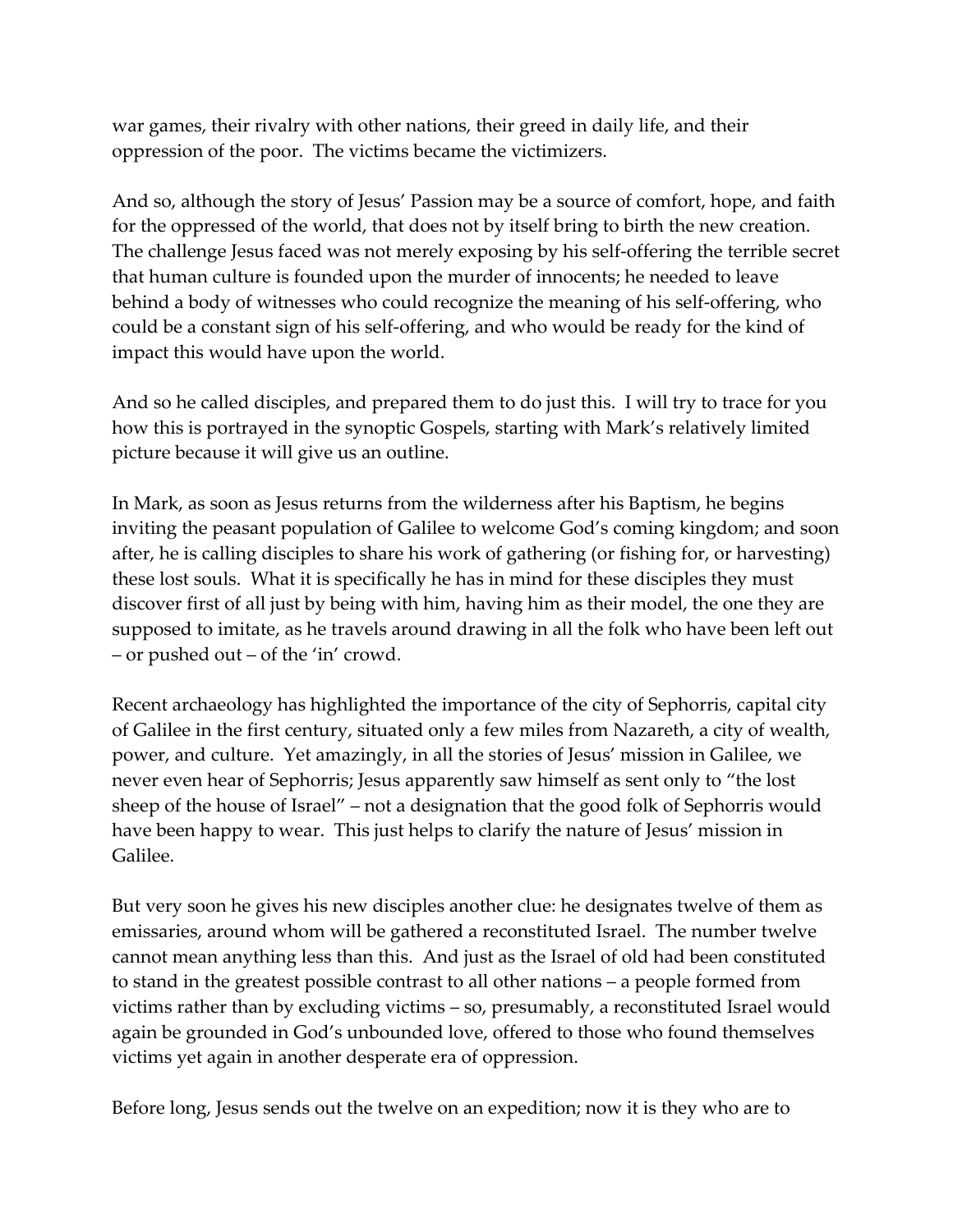invite people to welcome God's gracious reign; now they are to challenge all the demonizing in their culture and heal all the sick. They are to cast themselves entirely on the generosity of those they meet – while still expecting to be turfed out in all too many cases. In effect, they are being sent off to experience the same disturbing encounter with people in their need – and in their stubborn resistance – as Jesus had himself been experiencing.

Finally Jesus withdraws the team altogether; they leave Galilee, and Jesus begins to share with them his astonishing vision for the rest of the mission. First, he asks them what people make of him and what they make of him, and then he tells them that it is his destiny to face even greater resistance, for they are going to Jerusalem, where he will be expelled and executed, and then raised to life. He is very clear that he wants them to understand this: he tells them about it repeatedly. But it is this announcement, apparently, that sets in motion that succession of revealing disagreements between the disciples and Jesus; the sheen of romance about their mission has finally been scuffed off, and they begin to show their true colours. And all the while, Jesus is dragging them up to Jerusalem.

We're not told what they thought about that final week which Jesus spent talking to the crowds and arguing with the authorities in the temple courtyard. But they do realize that the point of this visit is sharing Passover with Jesus. It just hasn't dawned on them what kind of a Passover it will be. And so as the trap closes on Jesus, they melt into the heartless crowd, as if their entire training had been for nothing.

What can the point of all this have been?

Well, first of all, it was clearly meant to begin a reordering of their desires. Spending time learning to imitate someone means learning to appreciate and value what your model appreciates and values. And what Jesus was passionate about was the plight of those neighbours who were invisible to everyone else.

But we learn mainly by doing; so the disciples are not only to watch Jesus, they are sent out to do what he does – to urge people to welcome God's reign of peace, and to challenge the reign of fear and hostility. In the process, they are going to suffer expulsion from people who resist their mission; and yet expulsion is to have no place in their own mission strategy, for they are to work with everyone who welcomes them.

Above all, they are to learn something about themselves, something they could never have discovered in any other way: namely, that they are just as enmeshed in the rule of scandal, and just as powerless before the force of mimetic contagion, as the people they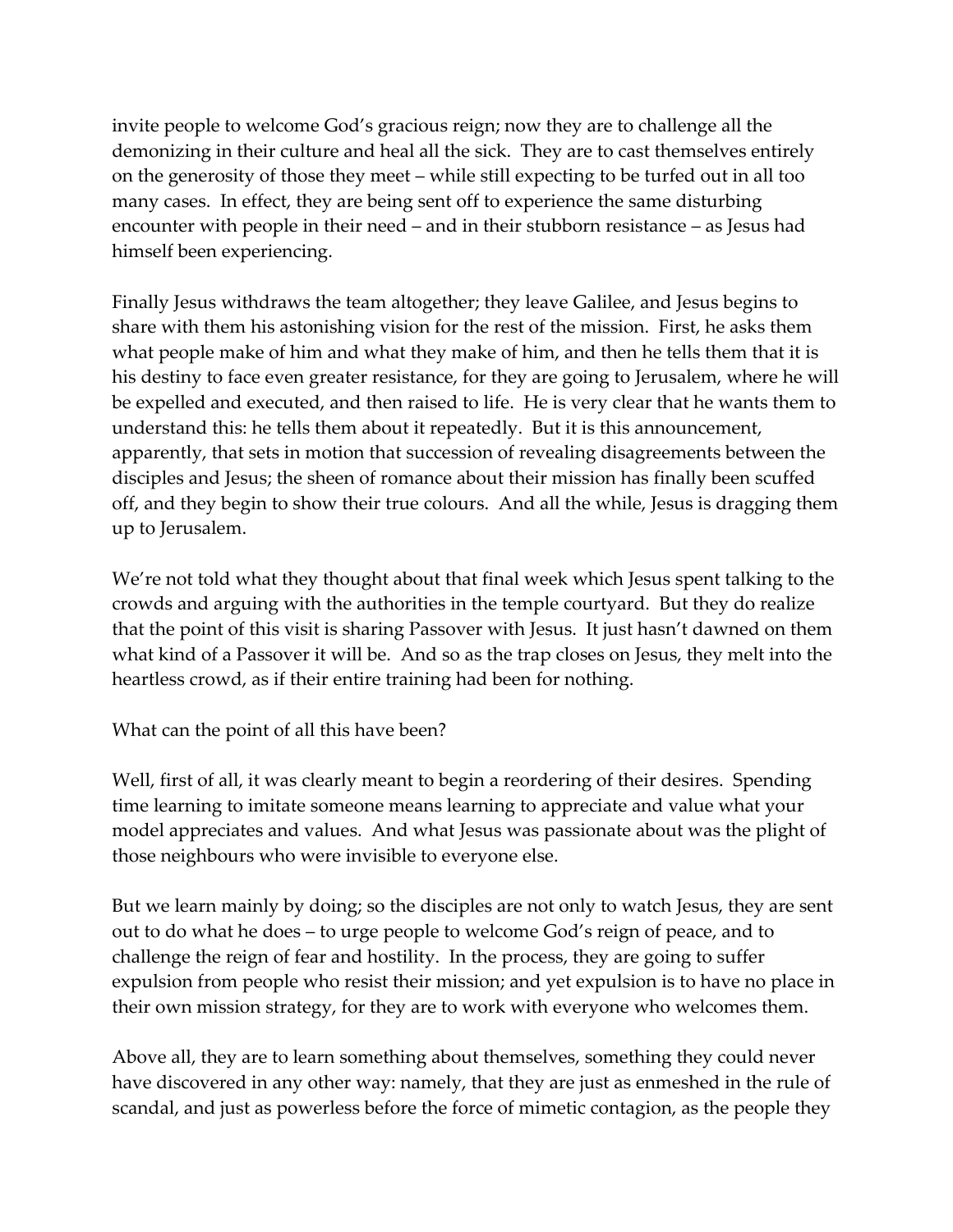are trying to liberate. Thus the arguments about who would be the greatest; thus the inevitability of their defection when the crowd turned on Jesus. This part of the discipling process was definitely 'core curriculum.'

Mark tells us that there was one more lesson Jesus gave his disciples; and it's one that he could not have expected to sink in at the time, though it hinted at the purpose of all the rest of their training. On the night he knew he would be betrayed, Jesus carefully arranged a secret rendez-vous with them to celebrate the Passover Seder, uninterrupted by Judas' plot. And what he did was to recast the traditional Passover ritual to become a definitive and lasting interpretation of this death. Just as he was soon going to give himself into the hands off his enemies, so now he gave himself into the hands of his friends, saying, "This is my body; this is my blood, the blood of the covenant, poured out for many."

The Passover ritual, of course, included a sacrifice: the lamb was a substitute for the ancient sacrifice of the first-born. But Jesus had come to expose the primal sin of founding a society on murder; for the life of God's people can only be grounded in the unbounded love of the Creator. Nevertheless, this people was about to try, once again, to reconstitute itself through murder, the murder of Jesus himself. What was to be done? He would freely give himself into their clutches as an act unbounded love, providing a new grounding for their new existence and liberating them from the old existence founded in death.

At table, then, he substitutes a human sacrifice – himself – for the animal sacrifice – the lamb. Except that this time it will not be a sacrifice in the old sense, but the end of sacrifice in that sense; for it will not be a another triumph of victimization but the undoing of victimization by the divine generosity of self-offering love.

His friends could not have been expected to take it in at that moment; but the ritual was intended as something that would start to sink in later, a kind of time-bomb of revelation.

I'll come back later to the dynamics of this outline Mark has given us as he describes Jesus' way of making disciples. But let's look at what Matthew and Luke add to this picture first. I will be quoting exclusively from Matthew, as it happens, because virtually all of the things I want to point to can be found in Luke, as well.

As you may remember, the new material which Matthew uses to fill out Mark's outline seems to be arranged in five blocks of teaching material – after all, Matthew reckons, if Jesus sees his work as the reconstitution of God's people Israel, then Jesus himself must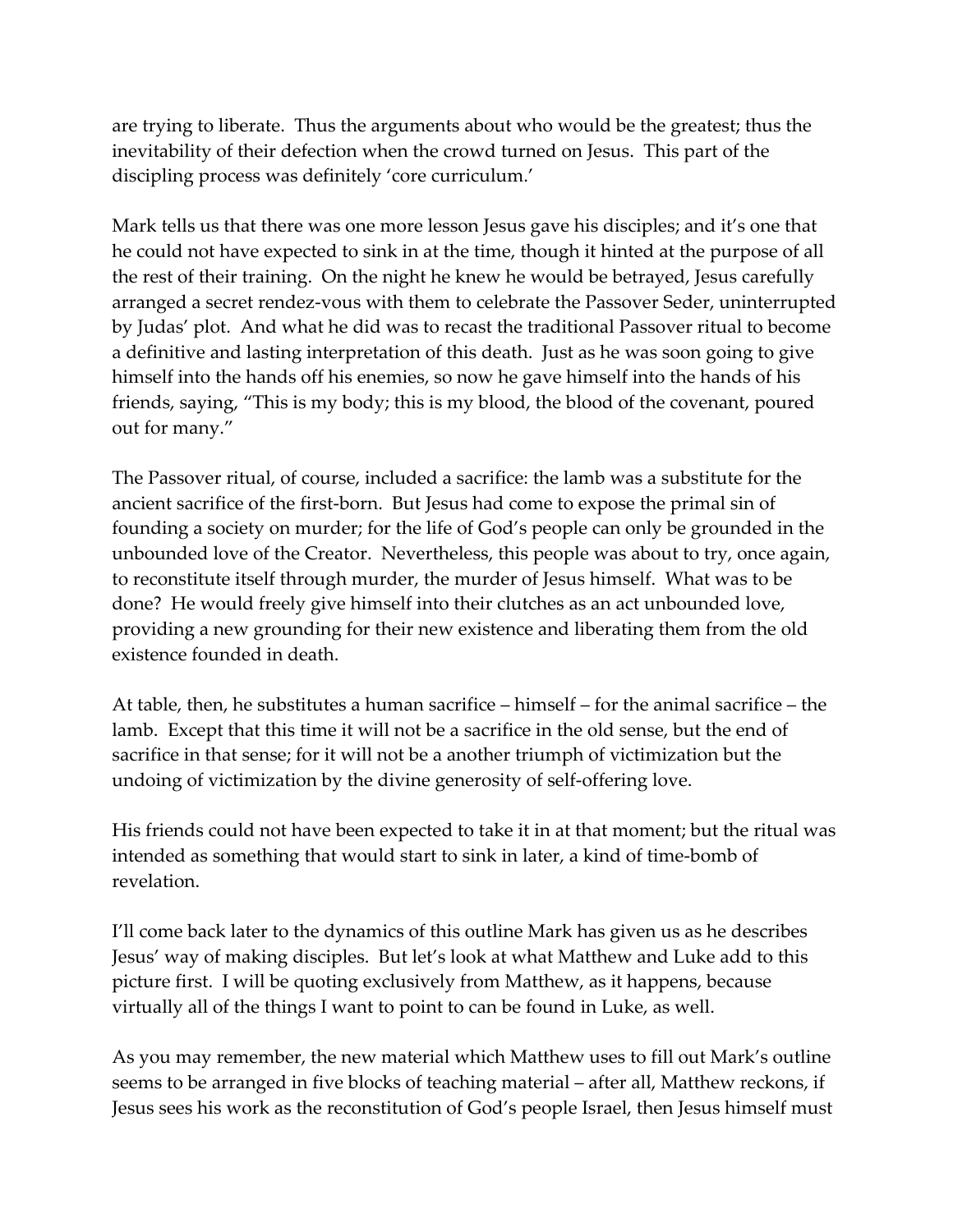be the reconstituted Moses; and so Matthew provides us with a reconstituted Torah, five books of teaching.

The first of these five Books is probably the most familiar: chapters five to seven of Matthew, the Sermon on the Mount (again, a Moses motif, a teaching emanating from a mountain). Let me just skim this material, to show you some of the ways in which a Girardian perspective can illuminate it.

First, note that the Sermon on the Mount is addressed specifically to disciples. In the beatitudes Jesus offers disciples a portrait of those who are able to welcome the Kingdom into which he is inviting them. These are people who are not caught up in competitive pursuits; they have already been scandalized by this world of scandal, and are probably excellent candidates for scapegoating in a society looking for scapegoats. They are the poor in spirit (Luke simply says the poor), the mourners, the meek, those who hunger and thirst for righteousness, the pure in heart, the peacemakers. But Jesus does not say that if you abandon rivalry and set you heart on what God desires, all will be well for you; for the beatitudes end with the pronouncement of a blessing on those who are persecuted for the sake of righteousness, and on those who are scapegoated on account of Jesus! Already he is teaching them to expect suffering for the cause of the kingdom, since this has always been the reaction to any prophetic vocation. He goes on, therefore to describe what it will mean to live as citizens of that Kingdom in the meantime: you will be like salt mingled into the world (though you have to stay salty); you will be the light that exposes what has been hidden in darkness since the foundation of the world, like a city set on a hill that is not competing to build the world's tallest skyscraper, but is content to be a model of peaceable justice.

He continues with a revisionist reading of the law, the Torah: it's not enough, he says, just to desist from murder as the law commands; do not even hold someone in contempt. It's not enough to avoid adultery as the law says; do not eye your neighbour's partner covetously. In fact, if your eye is causing you to stumble, pluck it out; better to enter the kingdom of God maimed than to be locked in the kingdom of Satan. If someone accuses you, don't use the law to defend yourself, but make peace with your accuser. And so on. In other words, the law was not given as a way to justify yourself before the community, nor as a weapon to beat up on other people; for it's the desires of your heart that God was trying to reshape by giving you the law.

And then there's the stuff about not retaliating. I remember a friend's story about his six-year-old coming home from school in tears: he said he tried turning the other cheek, but it didn't work. Well, turning the other cheek was never meant to be a new social strategy; it's simply a warning about getting caught up in the vortex of mimetic conflict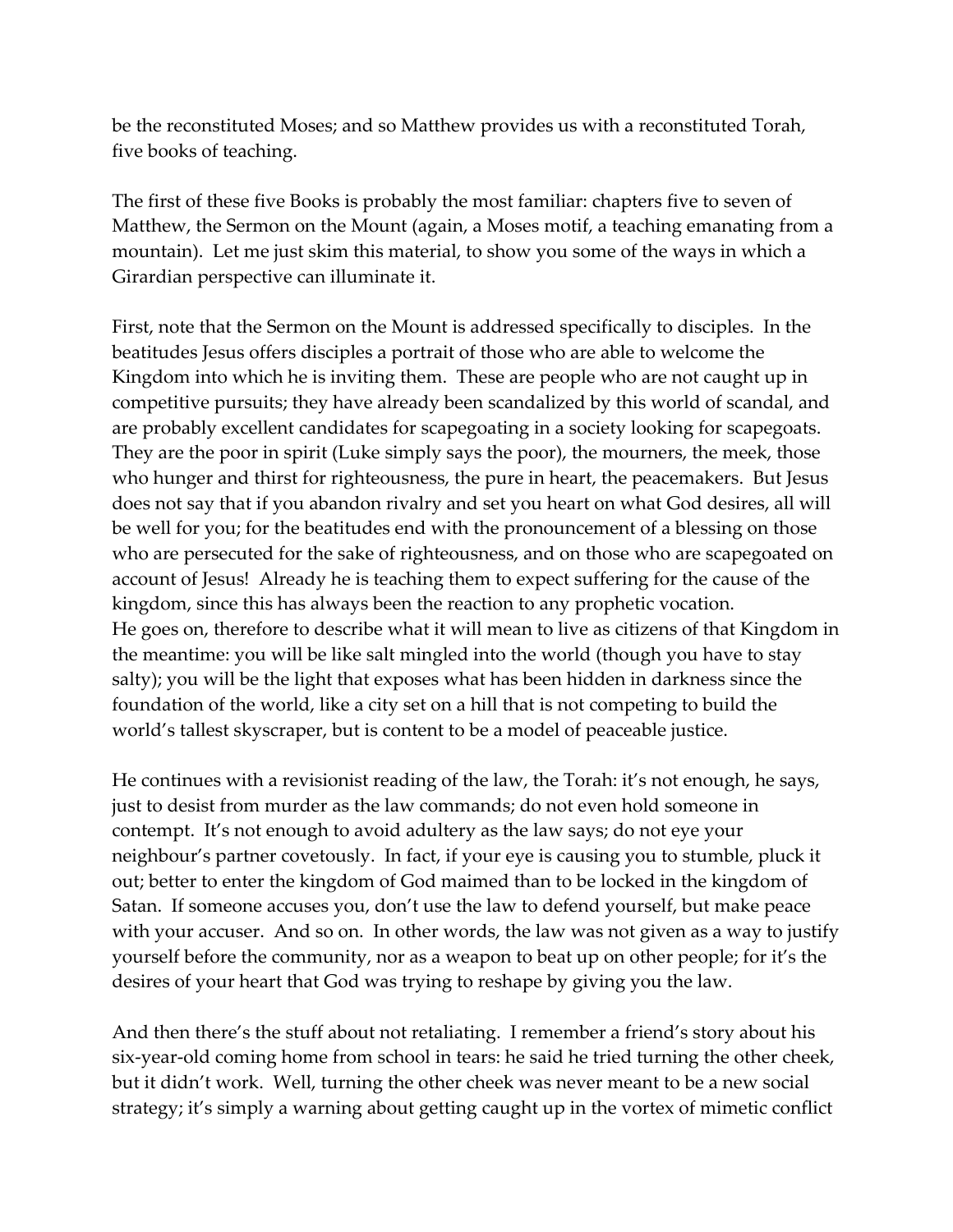in which retaliation takes on a life of its own. A disciple cannot be too careful to avoid that path, for it will take you right back into the world of scandal, accusation, and the spiral of violence.

The real strategy, Jesus says, is loving your enemies. That is what it means to be "children of your Father in heaven," he says, imitating the one model who saves us from this mimetic contagion; "for he makes his sun to rise on the evil and the good, and sends rain on the righteous and unrighteous." "If you love those who love you, what reward do you have?" he asks; that is to say, whose approval did you want anyway? Comparing ourselves with one another all the time to justify our behaviour, or to reassure ourselves of our social standing, is imitation of a model who will only become a rival and a stumbling block.

Jesus is making the same point in his advice on almsgiving, prayer and fasting. How easily even my spiritual devotion gets diverted into mimesis, the imitation of other people. And if I let that happen, Jesus says, I have my reward already (and I have forfeited the reward of my Father's 'well done').

And he teaches them the Lord's Prayer. Prayer begins with setting our hearts on God; prayer is the way disciples sustain their focus on God as their true model. It is the way we let go of scandalous desire and cultivate the desire for what God desires. So we are to pray for God's kingdom, for God's will to be done on earth as in heaven. (Praying for God's will to be done is not a form of fatalism, nor is it a matter of being resigned to the fact that I don't actually know what God wants. No; if my desire is being shaped by love for God, then my desire will tell me, more and more truly, what God wants.) Then we are to pray for bread – not cake – for we must place ourselves again in God's hands, rather than living a life of anxiously contending for what we need. (In that way I will also learn the freedom to share my bread with the hungry.) But the big issue is forgiveness: asking to be forgiven the way we forgive others. (There is only one way to avoid being hooked on the evil done to me by others, or seduced into the cycle of accusations and recriminations: I must learn to forgive so that I am not defined by the evils done to me. And God is more than ready to forgive me; but if I choose to live in a divided world where God forgives me, but I can still hold a grudge against you, then I am merely using my religion to justify staying within the kingdom of Satan.) And then, last of all, we are to pray to be spared from the time of trial and delivered from the Evil One. (In my praying I must always remember where I am: living still in the midst of a world defined by distorted desire, wracked in conflict, and built on the backs of the poor and vulnerable; and I will be tempted to seek the safety of its protection rather than trusting myself to God. That is what we are to pray to be delivered from, not from suffering itself.)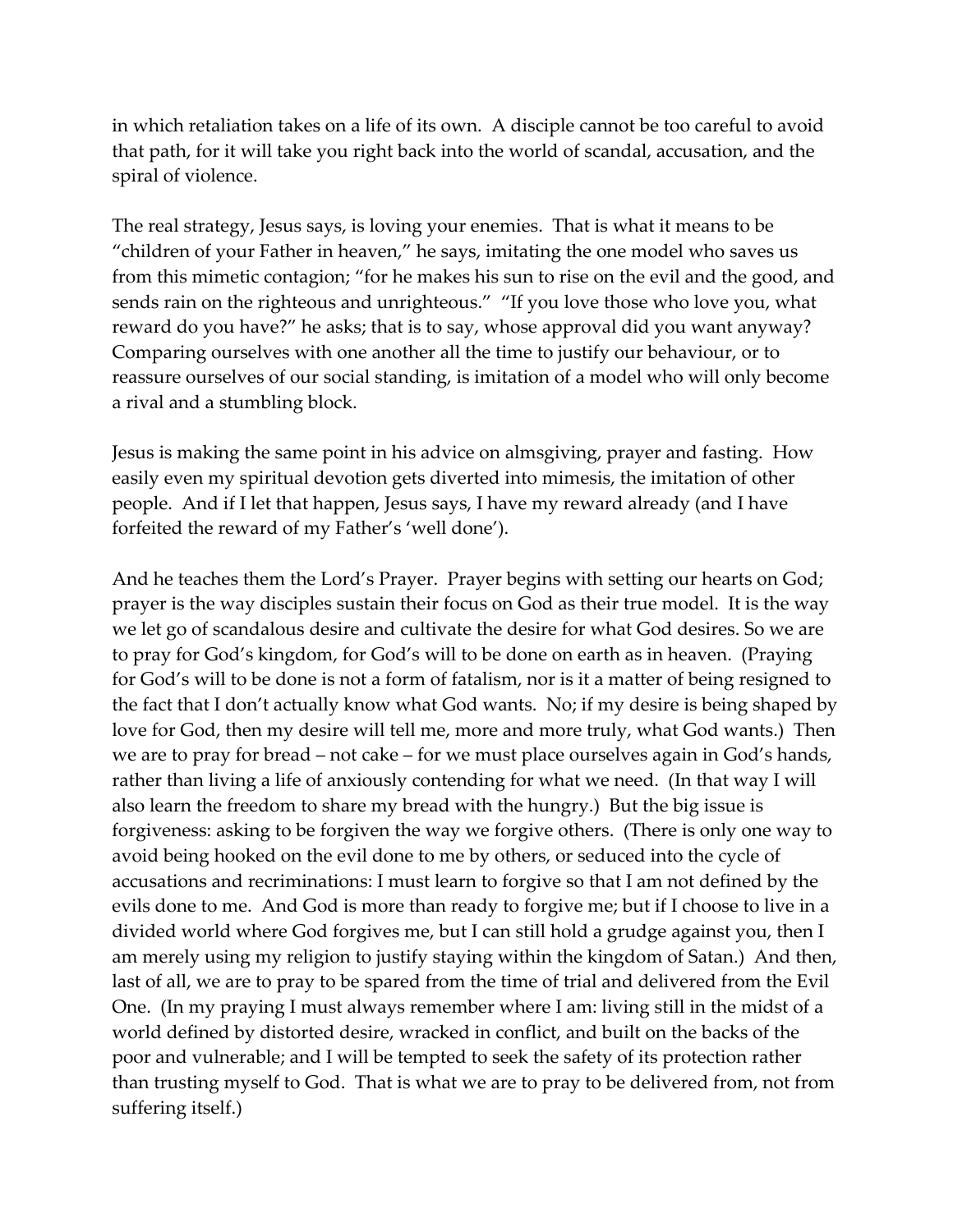Another big issue Jesus names here and on many occasions is the love of money. "Where your treasure is, there will your heart be," he tells the disciples. "You cannot serve two masters, God and wealth." Now, the only desirable quality to be found in money is the amount of it; and how much is a lot? I can only tell by comparing my pile with everybody else's. Money and greed are hard to separate; and together they make money the supreme symbol of life governed by rivalry. Those who serve money are so locked into relationships of competitive security and mutual scandal that they do not have the freedom to enter a kingdom based on trust in God's generous care for his creatures. Least of all will they be able to see what is going on in the world from the perspective of the victim.

Then another oft repeated concern of Jesus: he tells disciples, do not judge. This is not about judgement in the sense of discernment, but judgement in the sense of accusation and condemnation. If I adopt the posture of the judge, I am presuming that I am blameless; and in order sustain that presumption, I shall always have to blame others for the bad stuff that happens. And then the accumulated blame of everyone doing this together is what amounts to scapegoating. Thus, when I judge you, I am taking the first step toward scapegoating. We always have to find someone else to blame. And when we do, our world feels that much safer and solider – for a moment, anyway. If that's the world I construct by my judging of others, then that's the world in which I will be judged. So Jesus says, "With the judgement you make you will be judged, and the measure you give will be the measure you get." The only alternative he recommends is, "First take the log out of your own eye, and then you will see clearly to take the speck out of your neighbour's eye."

So you see, Jesus is doing two things in this first Book of instructions: he is teaching the disciples what a life centred on God is like, a life that is therefore immune to scandal, a life that is able to welcome the reign of God. But he is also teaching them to expect persecution by those who fear that such a way of life undermines the usual order of society; and they are right, for that is what it does.

I move on to the subsequent Books of teaching in Matthew, wherever they bear directly on making disciples. In Book Two, found in chapter ten of Matthew, Jesus returns to the topic of the persecution that disciples should expect. He makes it clear that this will be more than merely suffering ridicule; there will actually be arrests, and charges laid. But, he says, don't worry about what you will say, "for it is not you who speak, but the Spirit of your Father speaking through you." This probably means something more than getting special inspiration on the witness stand; it's more a matter of the way their very being will speak; and in fact it sounds very much like what the fourth Gospel calls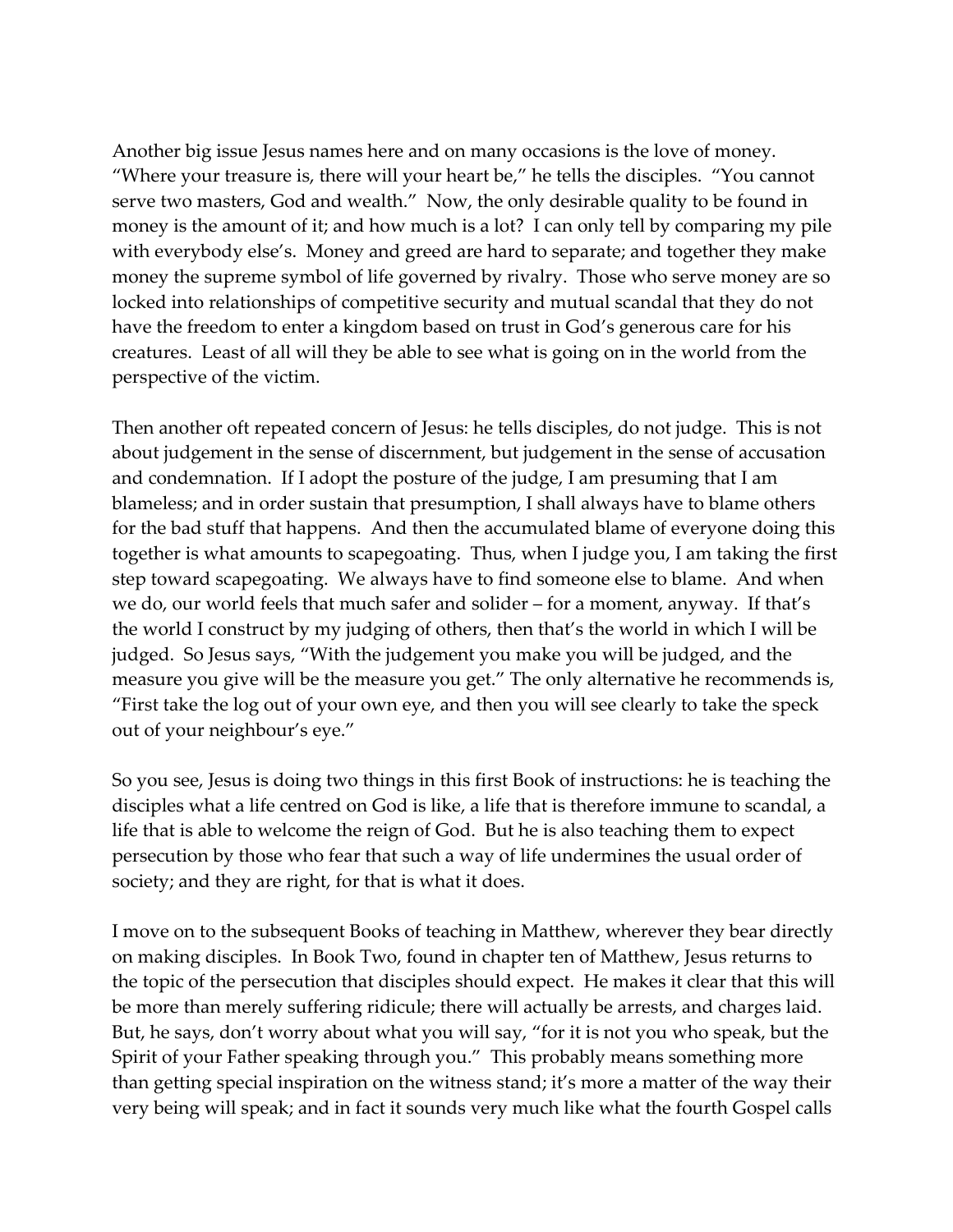the work of the Paraclete – more about that in part three.

He also predicts that this enterprise is going to cause a lot of division and betrayal – brother betraying brother to death, that sort of thing. "Do not think I have come to bring peace to the earth," he says; "I have not come to bring peace but a sword." This is definitely not something people usually associate with Jesus. But remember Girard's theory about the way social unanimity is won – by turning all the hostilities that divide the community against one victim: social unanimity is an achievement of a community founded in the expulsion of dissidents. So if Jesus' mission succeeds in undercutting this strategy for generating unanimity, then the divisions he describes are to be expected. Disciples have to understand that this is what they are precipitating.

So his encouragement to them is crucial: "Have no fear of them; for nothing is covered up that will not be uncovered, and nothing secret that will not become known...what you hear whispered, proclaim from the housetops." This gets to the heart of their task: not just announcing the coming kingdom, or telling the story of Jesus and his resurrection, but consciously and intentionally bringing to light the very thing that the old world-order, the old mythology, has so carefully concealed. The victim was innocent. All victims used in this way have been innocent of the crimes of which they were accused. And those who speak the truth need have no fear, even though they may lose their life, for – paradoxically – those who stand firm to the end will be saved. I can't even guess what the disciples made of that!

Book Three, found in chapter thirteen of Matthew, consists of a number of parables which are clearly offered as instruction to disciples. The parable of the sower says, be patient, and don't get discouraged; not all of your efforts will bear fruit. The parable of the weeds sown amongst the wheat says, sorting people out is not your problem. The parable of the mustard seed says, this is going to take time. The parable of the yeast says, you may think your efforts are paltry, but it's really all that's needed. And so on. These are themes I will also try to pick up on in part three.

Book Four, found in chapter eighteen of Matthew, contains more warnings about causing scandal, causing another to stumble. For Jesus, this is clearly a core teaching to his disciples; if they slide back into the old mimetic rivalry, they betray everything he stands for. It is in this Book that Jesus also returns to the central importance of forgiveness, with the parable of the unforgiving servant. Only a community founded upon forgiveness is truly free to experience the unbounded grace and forgiveness of God.

Book Five, found in chapters twenty-four and -five of Matthew, is the apocalyptic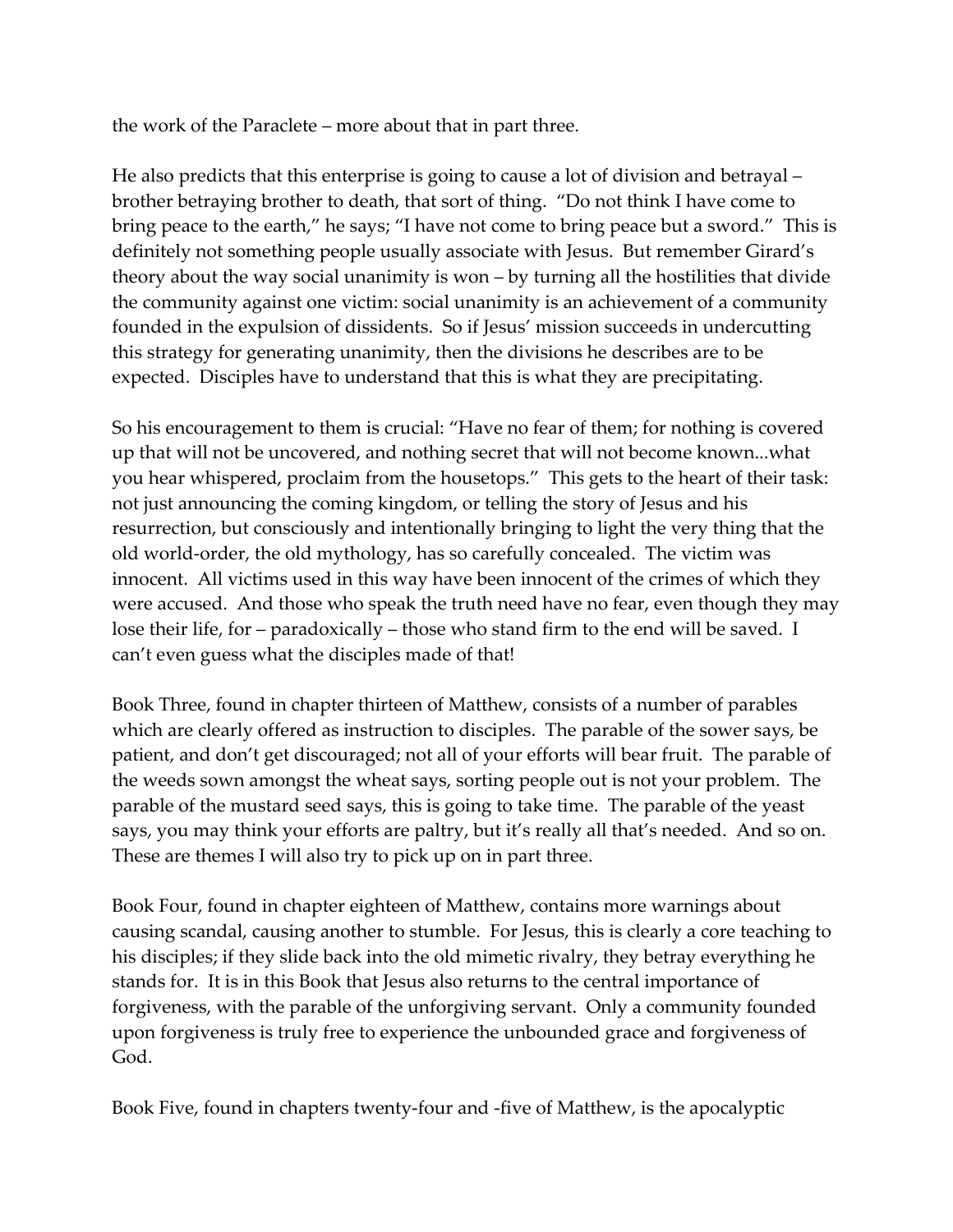section of the Gospel, about which I spoke briefly yesterday. Let me just repeat Girard's view that the threat of catastrophe in these apocalyptic passages comes not from God, but from us ourselves: once the deconstruction of Satan's peace has begun, we find ourselves without any effective way to stem the violence that arises from our escalating rivalries – unless we turn and welcome the peace Jesus offers. Otherwise, we will find ourselves gripped in spasms of intensifying mimetic conflict. We may still be able to quell the violence momentarily by dumping it all on some convenient enemy we can demonize and scapegoat; but because the ruse has been exposed, no one really believes it anymore, and it soon backfires, fomenting a reactive violence greater still.

What we hear in this version of apocalypse is that the woes befalling the world are really the beginnings of the birth pangs of the new creation – think of those old images that were once used to mark the turn of the year: the doddery old man with his cane, chased by the infant in its vigour. That's the sort of image Jesus evokes here.

He also tells the disciples that there will be false Christs in the days ahead, and not to be taken in. I shall come back to this in part three; but suffice it to say that a false Christ is an imitator of Christ who nevertheless misrepresents him in some way. And he foresees the day of the coming of the Son of Man as another flash of lightning, which, given the earlier use of that metaphor, suggests a sudden unveiling of the secret so long suppressed which breaks upon the world as a moment of frightening illumination. It will be a moment of supreme remorse, he says, for all the tribes of the earth. And then the final gathering of the elect, from the four winds, will take place.

So: what can we learn from all this additional teaching material about the way Jesus went about making disciples?

One of the things Jesus seems to have wanted for them is that they should learn to see the world and its machinations from the unique perspective of the victims of this world. This would certainly help them, after his resurrection, to recognize what had happened to Jesus himself; but it would also help them grasp what a transformation of the world Jesus' death and rising would cause – what a tectonic shift it would set in motion in the way the world sees itself.

Another thing he wanted for them was that they should be sharply aware of the subtle ways in which they could be lured back into the old system all over again – through the temptation to retaliate, through love of money, through passing judgement on others.

And finally, he wanted them to develop a discipline of prayer through which their hearts would become rooted in God's love.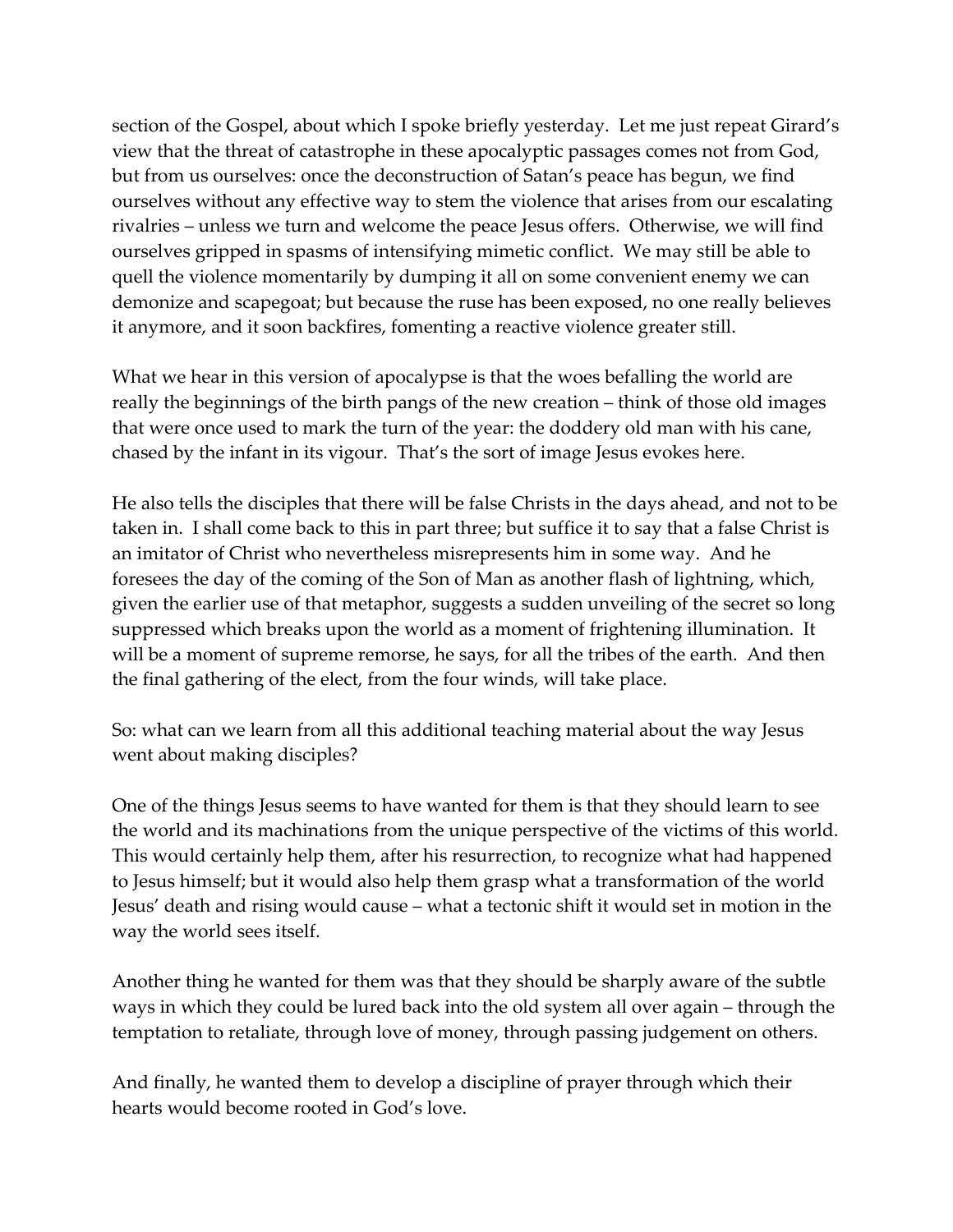So let me now return to Mark's outline of the way Jesus made disciples. I left off at the point of the disciples' desertion of Jesus in his crisis. As I said earlier, there was something inevitable about this desertion, and this proved perhaps the greatest lesson of all for them; for Jesus' arrest, trial, and execution had presented them with impossible alternatives. One was to stand by Jesus in his arrest and trial, expecting to be executed themselves – something he seemed to have been preparing them for, and yet that made no sense to them at all. What was the point of dying?

The only other alternative was to slip back into the world they had known before, the world of unthinking unanimity where all their distress could be overcome by doing what they had always done – blaming it on someone else. Except that, in this instance, they would have to blame it on Jesus. Judas Iscariot was prepared to try that; but he found to his dismay and horror that he couldn't do it.

But then they met Jesus again, risen from the dead; and at last they could see what it all meant, not only for themselves but for their world.

Girard points out that the risen Jesus did not appear to the crowd. In a world that knows itself through its mythology, the risen god always appears to the crowd, for it is the god of the crowd. The god of myth embodies the crowd, or rather is the crowd in a projected form. But the risen Jesus only appears to those who are no longer part of the crowd. For example, Mary Magdalene and Jesus' other women friends from Galilee, those invisible people who had nothing to lose by their association with someone the world had abandoned; they were there at the cross, and they followed the body to the tomb. And they were the first to see the risen Jesus, according to the Gospels. Then there was Peter, who had already begun to awaken from the anesthesia of social unanimity after hearing the cock crow; he was the next to see the risen Jesus, according to Paul. Now the rest of the disciples had tried melting into the crowd, but clearly they were still afraid for their own lives, because they were hiding in an upper room; and there, they saw the risen Jesus. Girard observes that only those who had seceded from the crowd, only those who could not deny that the victim was innocent – only they saw the risen Jesus. The story of Jesus differs from all the world's other myths of a dying and rising god in these two important ways, he notes: the dying victim is clearly represented as innocent; and the rising victim appears only to those who have broken with the crowd.

And so the upshot of all this work of Jesus, in calling disciples and forming them through sharing with them his life and his death, is the emergence at last of a reconstituted Israel; an Israel which knows itself truly called by God to stand in the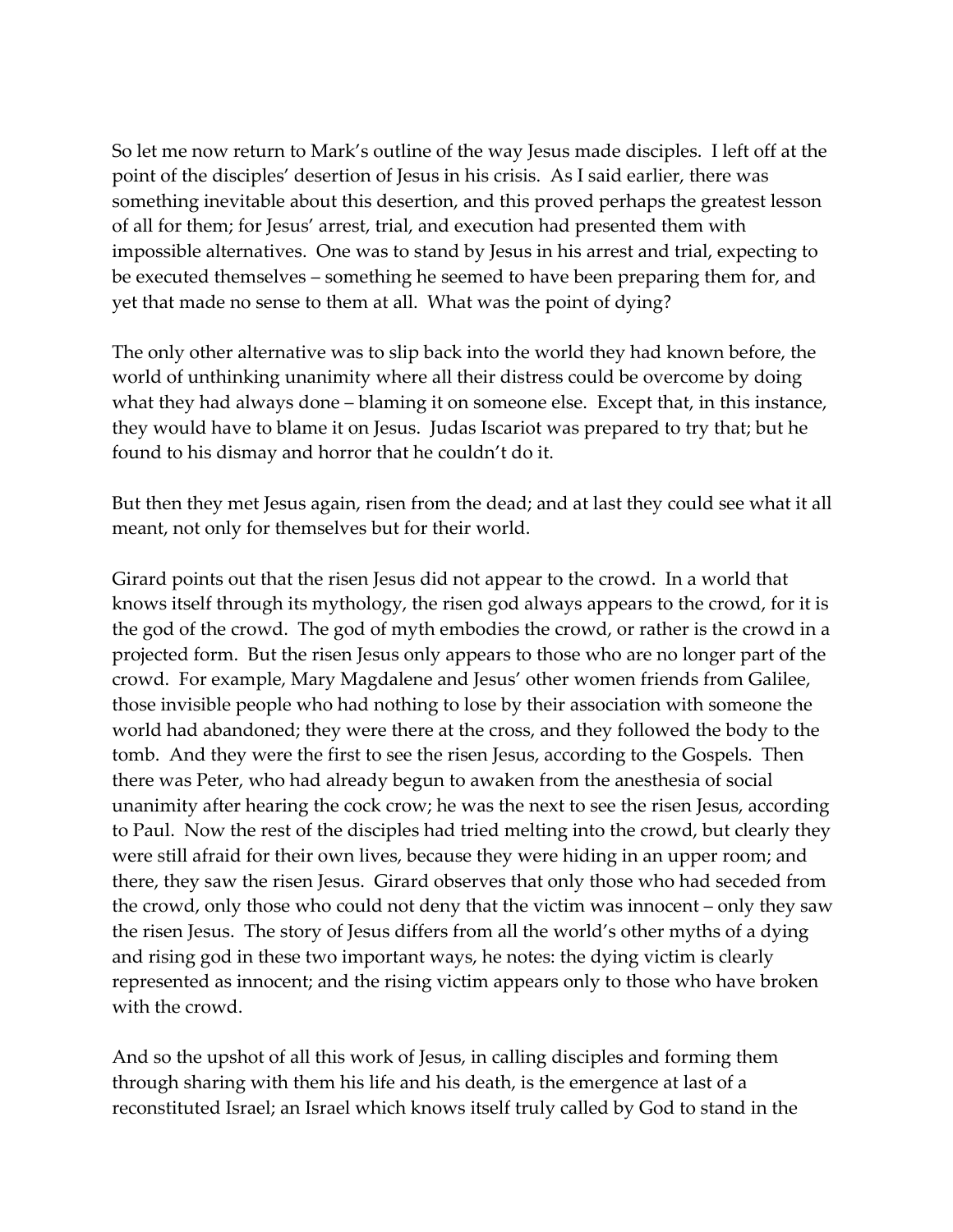greatest possible contrast to all other peoples: called out of a life imitating others – which always leads to rivalry, conflict and a plague of violence, and ultimately to the sacrifice of a victim; and called into a life imitating God by imitating Jesus, even taking up a cross to follow him as victims. And now they are free to do this, for in Jesus' resurrection God has revealed that it is not death that provides the foundation of our world, but God's own indestructible faithfulness and unlimited forgiveness. Henceforth, this reconstituted people of God will be the living sign of this truth; in this people, the world will see the sign of a God who is related to the world not in a reciprocity of mimesis but in a reciprocity of forgiveness. In this people the world will see the risen Christ, whose Passion continues both to scandalize and to liberate the world. In this people the world will see the sign of the dawning of a new creation and the dying of the old.

In part three, I will try to say something about the function that a renewed catechumenate needs to have in our time.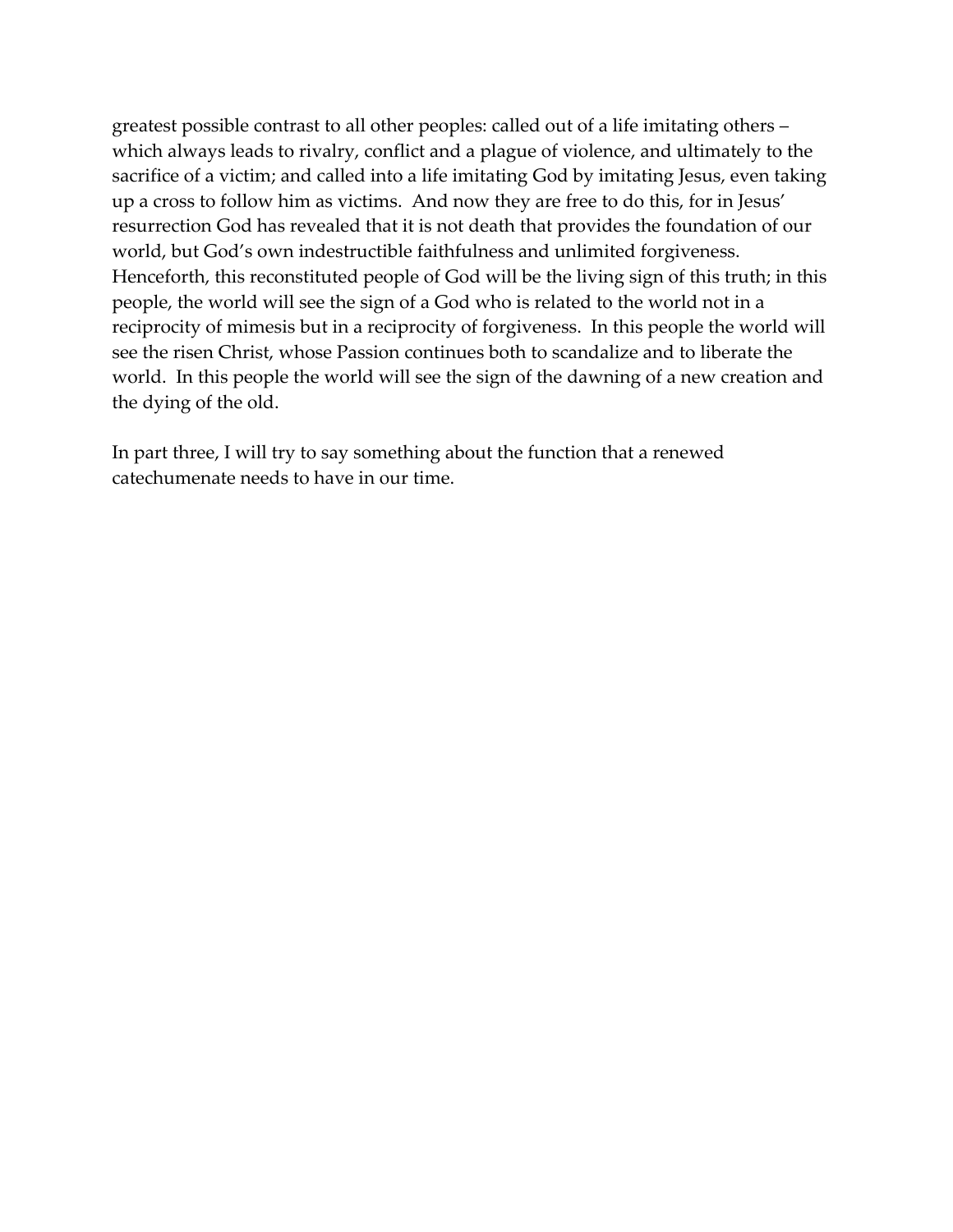# *Part Three*

In this last segment, I want to suggest what the function of a renewed catechumenate might be in our own time, in light of Girard's understanding of the Gospel and the Gospel's impact upon our world; but I need to take you a little farther into this understanding in order to do that.

But first, let me begin by quickly recapping what I said in part two. From the point of view of the synoptic Gospels, the challenge Jesus faced in making disciples was that their consciousness had already been formed by the very world that he was trying to deconstruct. He could show them what a life lived out of the experience of God's unbounded grace and forgiveness was like, but they wouldn't get it. Above all, they could not conceive of his reason for willingly offering himself up to death at the hands of his enemies. So his approach to making disciples needed to be an introduction to the perspective of the victim, and preparation for understanding the significance of his death after the fact. It also needed to lead them through their own crisis of loyalty so that they could find, in his resurrection, the freedom to take up their own cross and follow him.

In part two, I described the Gospel according to John as a version of the story belonging to a later generation, a version meant to be heard as commentary on the by-thenfamiliar story known through one or another of that earlier generation of Gospels such as Matthew, Mark and Luke. This seems to me the easiest way to account for some of the most curious features of John's version of the Gospel – for example his omission of such important episodes as the Baptism of Jesus, or the Transfiguration, or the Last Supper. These are all referred to, of course; for example, we actually hear about the gathering on that last night in the upper room, but the supper itself is never mentioned. Apparently John simply expected his readers to be perfectly familiar with those bits anyway, and chose to provide a rather startling commentary on them instead.

And so, as a Gospel for a later generation, this version gives us some important indications of the trajectory along which the Gospel message will travel as it penetrates more and more deeply into the consciousness of the world.

So let me begin by pointing out other unique features of this Gospel. I start with chapter nine, the story of the healing of the man blind from birth. Commentators often point out that although this chapter contains elements that may indeed originate in the ministry of Jesus (like the healing of a blind man), it also contains elements that clearly belong to a later generation (like the blind man's expulsion from the synagogue – we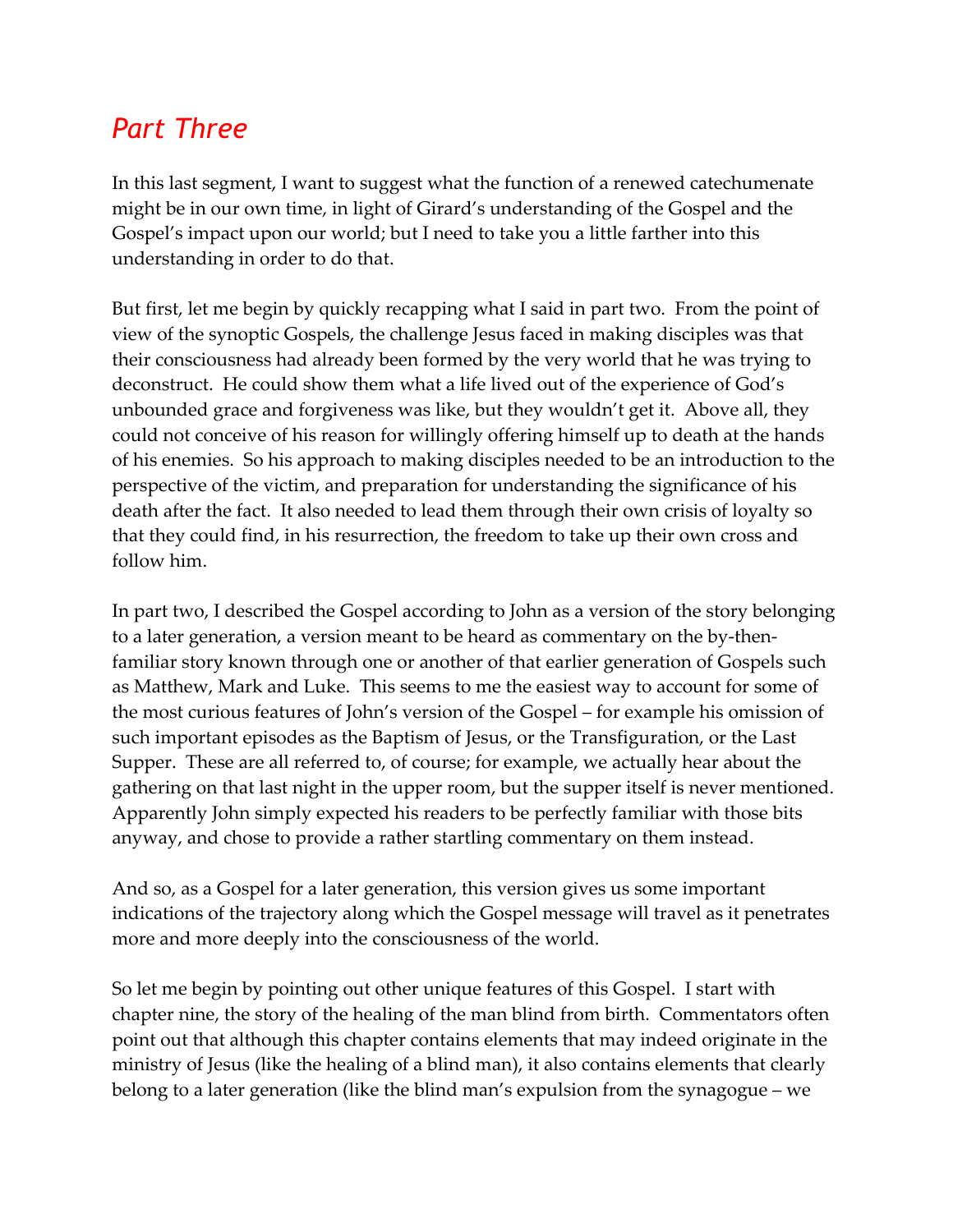know roughly the point in time at which followers of Jesus did start to be excluded from synagogue). Now we have always been taught that the healing of blind people in the Gospels is not merely a matter of fixing a physical malfunction; invariably, the Gospels communicate at deeper levels than this, and so blindness is always a symbol of our human inability to see what God is really up to. But in this story, blindness becomes a symbol of the world's refusal to see what God is up to, because of the scandal of the cross and resurrection.

This is a story of inclusion and exclusion. The man's blindness is a ritual defect that excludes him from the sacred community; and so, by healing him, Jesus restores him to that community. But as the leaders of the community begin to realize that this healing had been carried out by Jesus, they become more and more abusive in questioning the man, accusing him, and finally throwing him out of the community again. Now the blind man never saw his healer, because Jesus had sent him off to bathe in the pool of Siloam (a hint of Baptism, perhaps); and yet it is during the process of his brutal interrogation that he is gradually coming to see more and more clearly the nature of his healer: first he says it was a man, then he was a prophet, and then he was a man from God, greater even than Moses. So you see, he is gradually emerging from some deeper blindness. At the same time, his attackers are also becoming more intransigent in their attitude to Jesus and to the man himself. They are descending into blindness.

So the episode ends with a stunning dialogue between Jesus and the leaders of the community. Jesus says, "I came into this world for judgement so that those who do not see may see, and those who do see may become blind." They ask him, "Surely we are not blind, are we?" Jesus replies, "If you were blind, you would not have sin. But now that you say, 'We see,' your sin remains."

Notice one more intriguing detail: in his self-defense and his ever-more-daring defense of his healer, the man says to his suspicious interrogators, "Never since the world began has it been heard of that anyone opened the eyes of a person born blind." He seems to imply that there has been a form of blindness afflicting the world from its foundation that is only now being cured.

Here, then, is a classic illustration of a basic Girardian insight: that it is not sin that prevents us from experiencing God's grace, for God has no problem forgiving sin. Rather, it is the practice of excluding others and claiming to do so in service to God: that is what prevents us from knowing the true God. This is precisely the definition of the kingdom of Satan: a world whose very foundation is an act of expulsion regarded as a moment of divine revelation. Which might lead us to wonder, how close is this to a contemporary definition of the Church? A religious society that defines itself over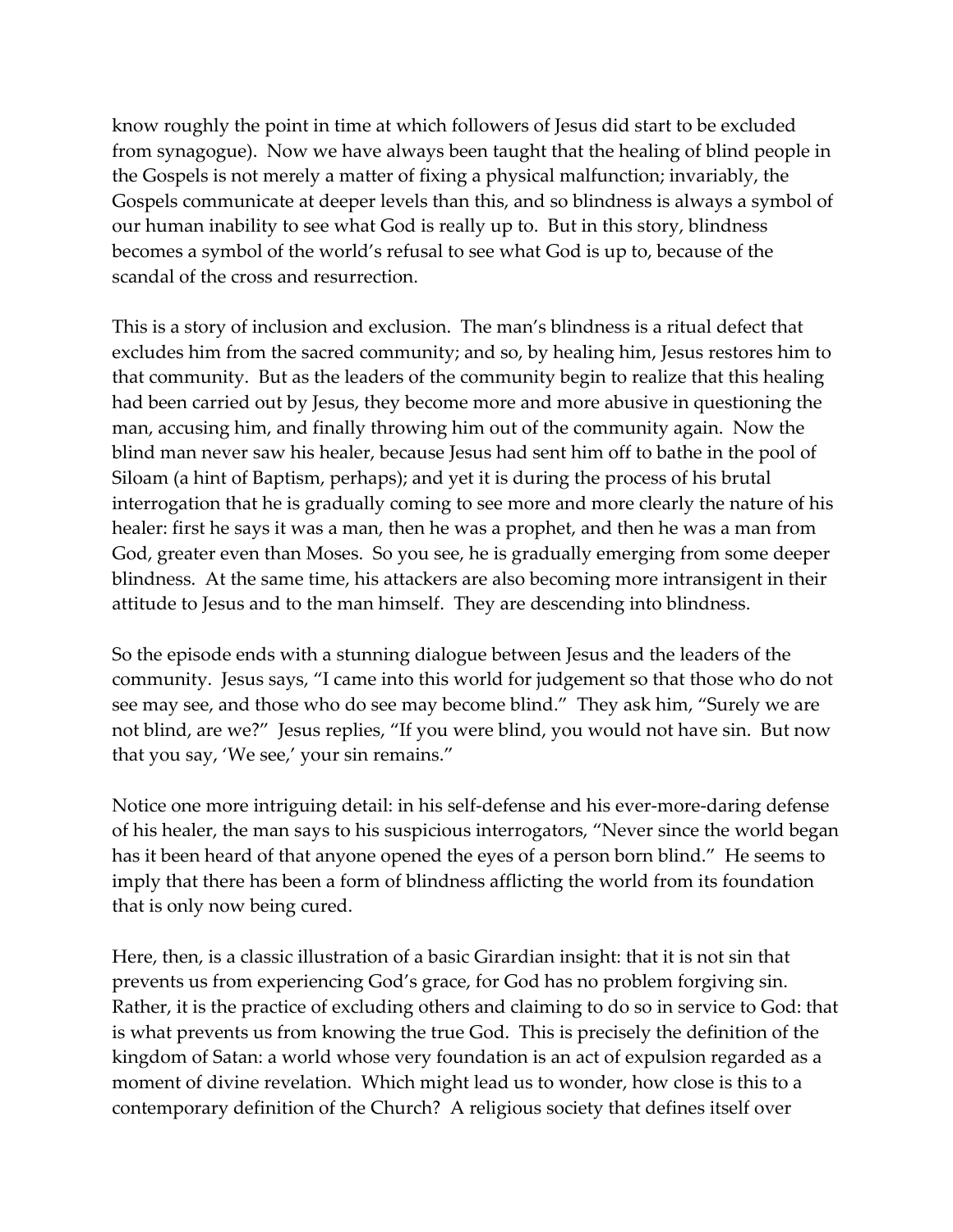against other competing religious societies on the basis of the revelation given in a founding act of human sacrifice? I'll come back to this later.

John uses this story, of course, as one of the series of stories with which he will prepare his readers to recognize what it is that is happening in the Passion; for it is not the expulsion and murder of Jesus in and of itself that constitutes the world's judgement but the insistence by his murderers that this was the only way to defend God's honour. Those who accept the forgiveness offered by the risen one do not come under, says John, but have passed from death to life.

Let me move on to consider some other peculiarities of the fourth Gospel. According to the synoptic Gospels, the outrage in the Temple when Jesus overturned the stalls of the temple merchants took place during the final week of Jesus' life; and according to Mark, it was this event which finally pushed the enemies of Jesus over the edge and convinced them to have him done away with. But in John's version of the Gospel, that incident is moved back to chapter two, where it is linked to the claim Jesus had apparently made that he would destroy the Temple and rebuild it in three days – a prophecy of his resurrection and his replacement of the Temple. From a dramatic point of view, this episode, coming so early in the story, no longer serves as the trigger for the events of the Passion. So John introduces an entirely new episode in chapter eleven as the straw that broke the camel's back and persuaded the authorities to kill him, namely, the raising of Lazarus! What could possibly justify such a cavalier remodeling of the tradition?

John seems to be suggesting by this alteration that what solidified the opposition against Jesus wasn't just his critique of the Temple as a place of sacred exclusivity or a foundation of oppressive power. Remember that the Temple was, above all, a place of sacrifice, a shrine to the sacred power of death. As long as the cult of death could be maintained, the unity and security of the community was hopefully assured.

So John picks up on the tradition of Jesus' raising the dead to life – there are a few such stories already in the synoptic Gospels – and out of this he fashions a more elaborate story about Jesus as the Conqueror of Death. "I am the resurrection and the life," says Jesus. "Those who believe in me, even though they die, will live." Jesus is portrayed as the one who brings death to its knees; Lazarus, he tells his disciples, is not dead in the way we think of death; he is sleeping!

If Girard is right about the real nature of the revelation in Christ, then John is also right in taking us deeper into the motivations of Jesus' opponents with this story of their reaction to the raising of a dead man. Clearly, it was as the Conqueror of Death that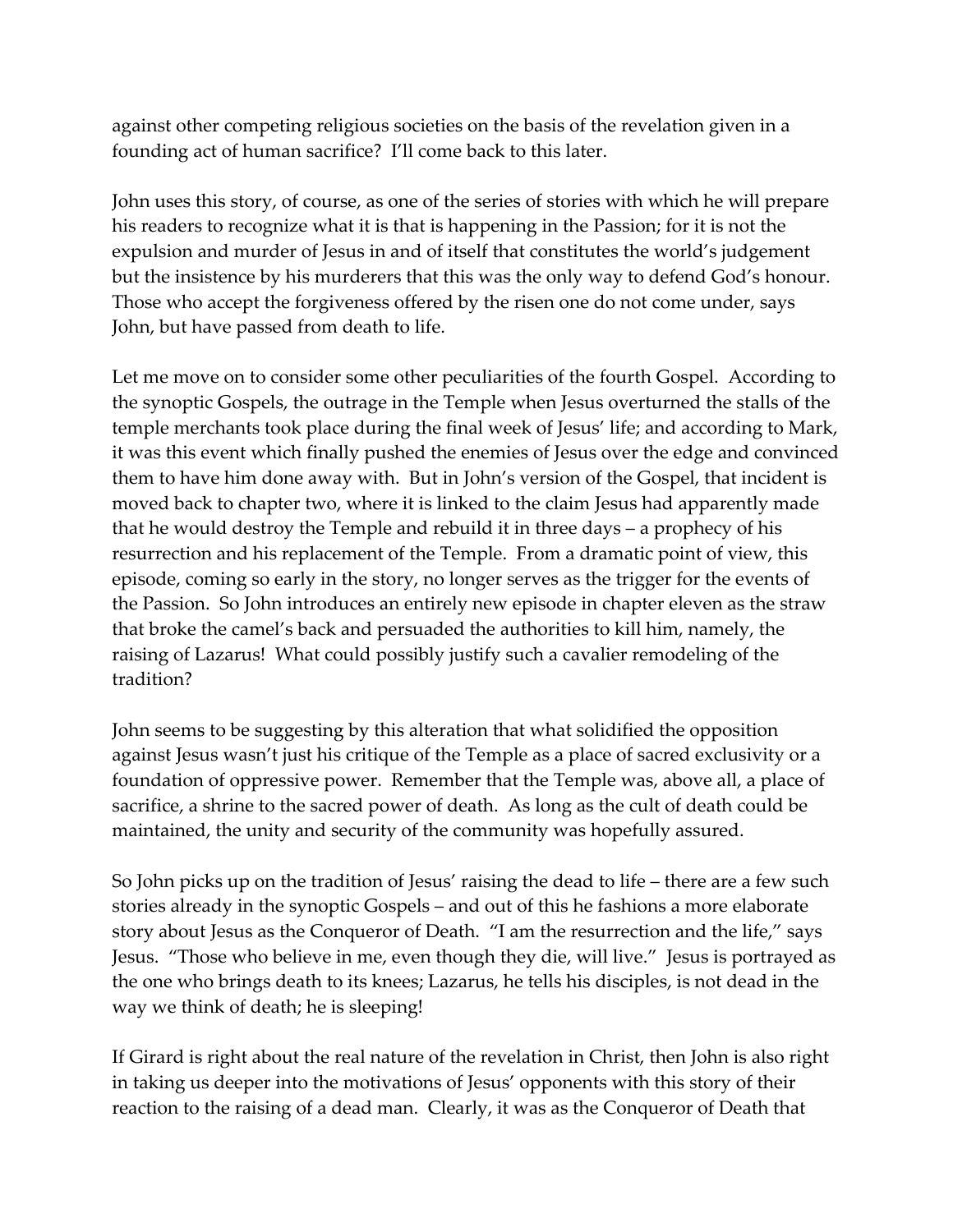Jesus posed the ultimate challenge to a psycho-social system founded upon death.

One more peculiarity to note in this Gospel: in contrast to the synoptic Gospels which prominently feature Jesus' ministry of exorcism, this Gospel has no exorcisms whatsoever! Or rather, the only exorcism it describes is the exorcism of the world.

So if you thought I was going too far in part two in demythologizing the exorcism stories, I can only appeal to the fourth Gospel for justification. Let me show you.

In chapter eight we have one of the long discourses so characteristic of this Gospel; and in this discourse, Jesus announces the promise inherent in the revelation he brings: "If you continue in my word, you are truly my disciples; and you will know the truth, and the truth will make you free." They answer, "We are descendants of Abraham and have never been slaves to anyone. What do you mean, 'You will be made free?'" To which Jesus replies, "No, your real ancestor is the devil, which is obvious because you're trying to kill me. He was a murderer from the beginning and the father of lies." To which they respond, "You obviously have a demon," and then they try to stone him.

I am compressing the chapter a lot, but that is essentially the way the conversation goes; and it is another perfect example of the social process at the heart of Girard's theory. Note that the people resisting Jesus are trying to demonize him, while he is trying to lay bare the roots of their resistance to him. He uses the mythological terminology of the devil while simultaneously decoding it by his appeal to their motives.

The theme returns in chapter twelve, when we hear about the plot to assassinate Lazarus; and this is the moment when Jesus proclaims that the whole Satanic process is coming to a head. "The hour has come for the Son of Man to be glorified," he says. "Now is the judgement of this world; now the ruler of this world will be driven out. And I, when I am lifted up from the earth, will draw all people to myself."

So you see, this Gospel has understood the whole demon-possession business as really one of the lies that comes from the father of lies, and insists that the real exorcism has to be the exorcism of the world, dethroning the ruler of this world, decoding the ancient mythology, de-sanctifying violence, de-legitimizing scapegoating.

The last element I want to point to in this Gospel is Jesus' teaching about the Paraclete – a word usually translated "the Advocate". Jesus say to the disciples, gathered in that upper room on the night before his death, "I will ask the Father, and he will give you another Advocate, to be with you for ever. This is the Spirit of truth, whom the world cannot receive . . . . I have said these things to you while I am still with you. But the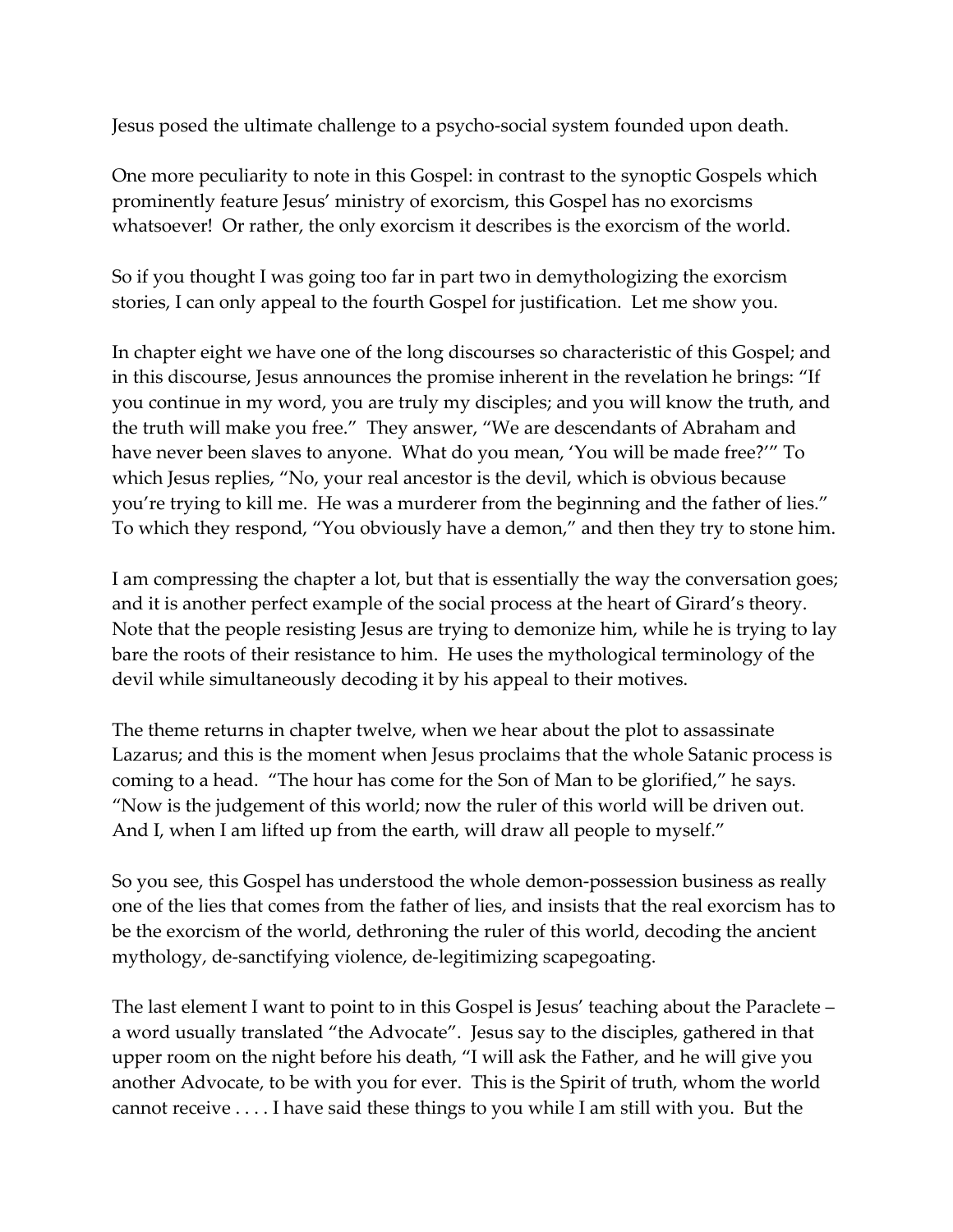Advocate, the Holy Spirit, whom the Father will send in my name, will teach you everything, and remind you of all that I have said to you . . . . He will testify on my behalf. You also are to testify because you have been with me from the beginning . . . . It is to your advantage that I go away, for if I do not go away, the Advocate will not come to you; but if I go, I will send him to you. And when he comes, he will prove the world wrong about sin and righteousness and judgement: about sin, because they do not believe in me; about righteousness, because I go to the Father and you will see me no longer; about judgement, because the Ruler of this world has been condemned. I still have many things to say to you, but you cannot bear them now. When the Spirit of truth comes, he will guide you into all truth . . . he will declare to you the things that are to come . . . ."

In ordinary daily use in the first century, the word 'paraclete' meant something like a defense attorney. In a court of law you would expect to see both a prosecuting attorney and a defense attorney. Well, we've already heard Jesus talking about the prosecuting attorney, the one who presses the charges, the Accuser: that is, Satan. If Satan is the Accuser, the Spirit is the Advocate, who defends the accused by exposing Satan's lies, by accusing the Accuser. The greatest lie of all is that the victim of our scapegoating actually deserved what he or she got; so Jesus is the original Advocate because he exposes this lie in his death and resurrection.

And Jesus' death and resurrection also releases into the world the Paraclete, the Spirit of truth. So now, the Spirit, whom Jesus calls "the other Advocate", continues to expose the lie by "testifying on [Jesus'] behalf." "And," Jesus says to the disciples, "you also are to testify, because you have been with me from the beginning."

Note that this is just another way of saying what I quoted in part two from Matthew: "When you are handed over," Jesus says to the disciples, "do no worry about how you will speak or what you are to say . . . for it is not you who speak, but the Spirit of your Father speaking through you." The defense which a disciple makes when he or she is arraigned because of loyalty to Jesus is not going to be some clever argument to wiggle out of the charges, but simply testifying to the thing God has done through Jesus; and it is the Spirit whose testimony will give the testimony of the disciples its force.

But the work of the Paraclete is more than that. For of course everyone is tempted to become an accuser, blaming someone else to avoid taking responsibility ourselves; but the Spirit of Jesus, the Advocate who accuses the Accuser, accuses us when we play Satan's game, teaching us to be self-critical rather blaming or judging others, or shuffling off responsibility onto others. Satan, after all is the mythological name for an anthropological reality, the human habit of blaming someone else. And according to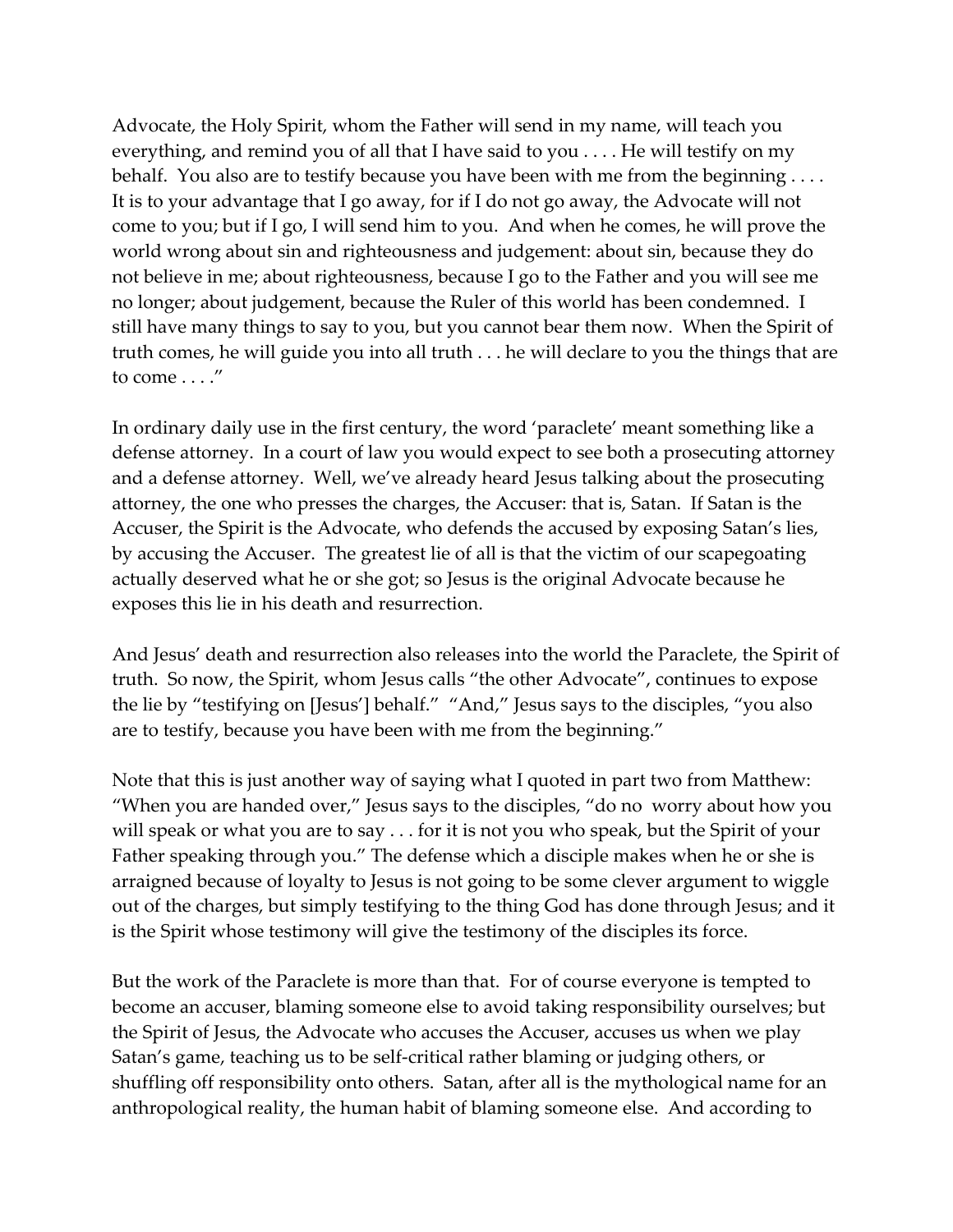Girard, this Spirit of self-criticism is one of the most important fruits of the Passion, for it continues to work, down through our post-Easter history, transforming the world.

Girard also notes that this process through which the Paraclete teaches the world the importance of being self-critical proceeds ever so slowly. Even for disciples, it happens slowly; "I still have many things to say to you," Jesus says to them, "but you cannot bear them now." You will remember from part two how Jesus also taught his disciples not to be impatient, using parables like the sower and the mustard seed and the yeast.

Girard offers an intriguing example of this process at work in history, of decoding mythology by uncovering the lie. He describes the medieval phenomenon of the burning of witches. Whenever a plague struck the town, or the crops failed, someone had to be to blame; and so everyone would start to think about that old woman who lived alone in a shack at the edge of town. The rumours would begin – she acts strange, she has an evil eye, she eats babies, whatever. (Oh, and she was probably Jewish, too.) So they drag her in, and perform certain ordeals to prove that she is in fact guilty of witchcraft, and then they burn her. Next year, the plague has ended, or the crops are good, and so life goes on.

Today we shake our heads and call that superstition. We like to point out that with the coming of the Enlightenment, people began to look for better explanations for things like plague or crop failure, and so the old solution of burning witches was abandoned.

But, Girard says, people didn't stop burning witches because they invented science; they invented science because they stopped burning witches! What he means is that the spirit of self-criticism launched by the death and resurrection of Jesus eventually began to make people uneasy about that sort of accusation, for they were slowly learning to recognize the thing that Jesus had brought to light. And so burning witches became more and more controversial, until finally people couldn't do it anymore. The spirit of self-criticism compelled them to look for better solutions, and empowered them to be more skeptical of the old solutions. Indeed the spirit of self-criticism was the very germ of the Enlightenment and the womb of science.

And so today, we look back and ask, very arrogantly, how could such a thing as burning witches have been tolerated in a Christian society? But, Girard insists, it was the Gospel itself which empowered us to ask such a question. Of course, people learned from the Enlightenment to pass judgement against Christianity, blaming the Church for the gross and cruel superstitions that have been such a blemish on human history. And they turned back to what they thought to be a wiser tradition than Christianity, the ancient wisdom of the Greco-Roman culture. This Renaissance of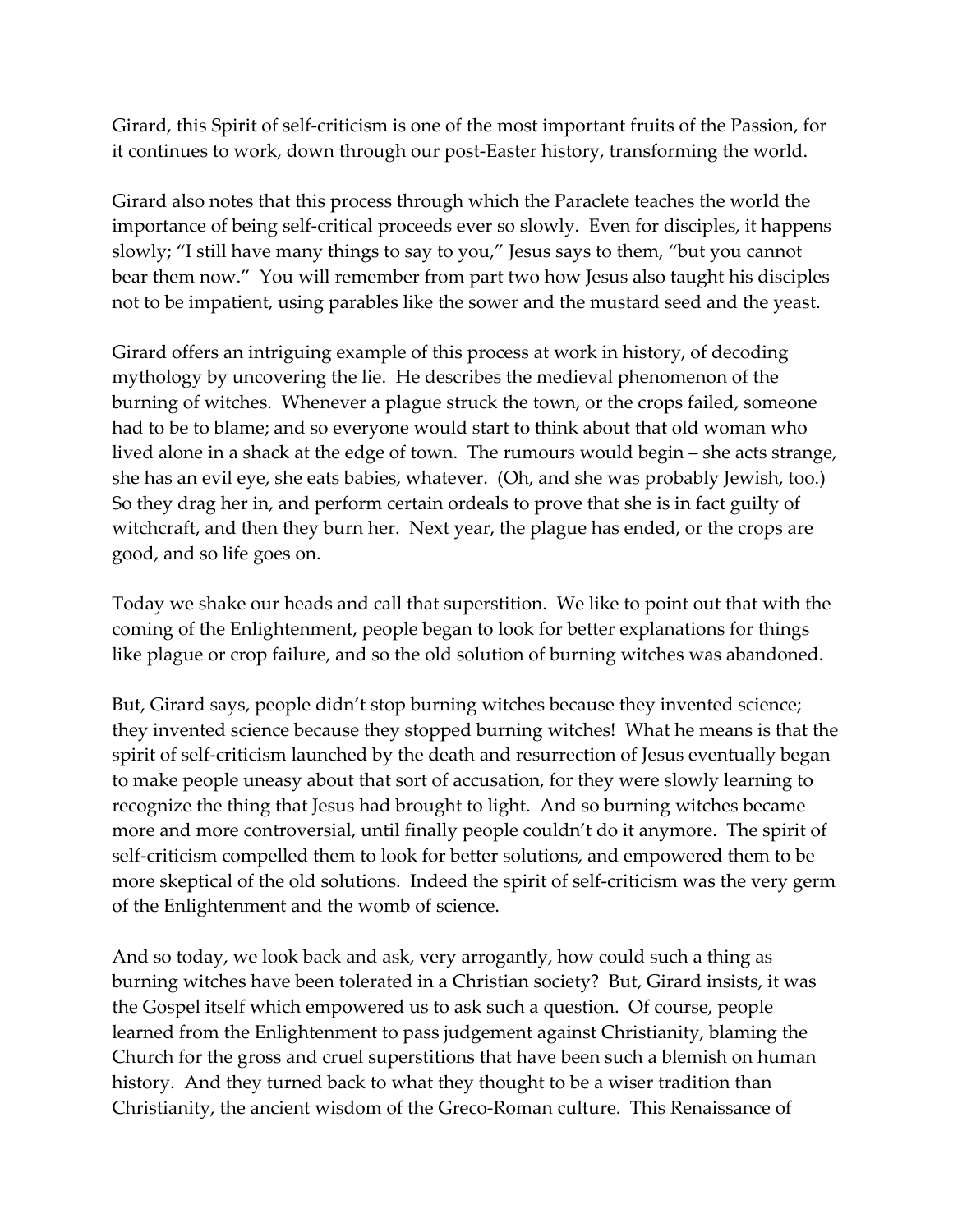classical culture had restored to us the memory of Greek art and architecture of which the dark ages of Christianity had remained ignorant. And not just art but mythology too, which proved such a rich source of inspiration for the literature and painting of the Renaissance. Things like the tale of Oedipus the King, for example, which I talked about on the first evening.

Girard points out that the old pre-Christian myths came to be held in such respect that no-one would dare to subject them to Christian scrutiny. If they had, they would have immediately realized that a story like that of Oedipus is based on a superstition just as ghastly as the superstition that led to burning witches. When the plague falls on Thebes, Oedipus asks the oracle why they are suffering; and the oracle says it is because the old king's murder has never been avenged. Well, this sets Oedipus off in search of the killer, only to discover that it was he himself, unwittingly fulfilling his fate; and so he accepts that he himself is to blame for the plague, and puts out his own eyes; and thus the plague is ended.

People look for deep symbolism; even Freud was fascinated. But Girard says, if we had heard a story like that for the first time and imagined it to be medieval, we would have treated it as another tale of scapegoating. It is only by isolating such a tale from the Gospel do we miss the obvious.

In other words, the Gospel has begun to awaken in our world, ever so slowly, a new moral consciousness and a growing intellectual awareness of the human situation. The Gospel seems to have launched us upon an irreversible course of historical development marked by increasing freedom of inquiry and a withering of hierarchical and sacrificial institutions. This is the work of the Paraclete: through the testimony to Jesus and his resurrection, the world is slowly being awakened from the slumbers of a mythological consciousness.

But the Enlightenment was not the only time we tried to suppress this thing that had been uncovered by the death and rising of Jesus. Half a millennium earlier, Anselm, Archbishop of Canterbury, proposed a new understanding of the death of Christ which was the origin of the doctrine called 'substitutionary atonement.' According to this doctrine, God is unable to forgive us, no matter how badly he wants to, until the penalty for our sin has been paid; this is just divine justice. But if we were to pay the penalty, that would be our destruction. So God found a substitute to pay the penalty for us, namely his own Son. This could only work because his Son was sinless and therefore owed no penalty himself. The measure of God's love for us is that God would punish his own Son so he could forgive us.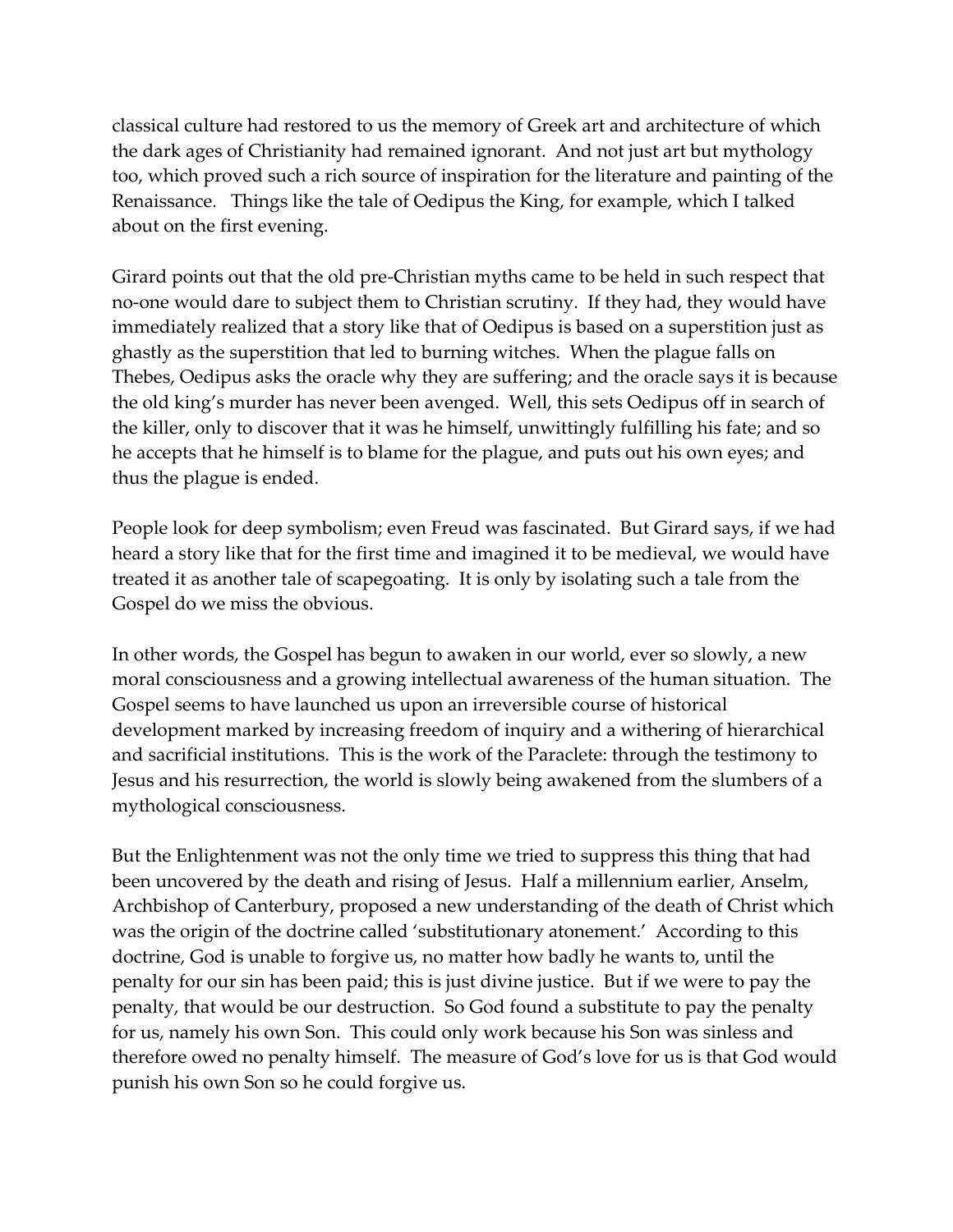This doctrine comes to expression, for example, in one of our popular hymns: "There is a green hill far away": the fourth verse says, "There was no other good enough to pay the price of sin. He only could unlock the gates of heaven, and let us in." The trouble with this is that it makes God responsible for the death of Jesus; God has made Jesus a scapegoat on our behalf. Worshiping such a god entitles us to believe that all sin must be avenged; and if someone refuses to accept the atonement offered through Christ, then they are damned. Indeed, the only hope for any of us is heaven – some other world far away. Meanwhile, this present world is merely the battle field where the armies of Christ advance the true faith and subdue the infidels. Is it mere coincidence that Anselm's theory was gaining popularity just at the time the first crusade was being launched?

But even earlier than Anselm, Christians had learned to blame someone else for the death of Jesus; and so the Jews became Christianity's supreme scapegoat over many centuries. The appeal of such distortions of the Gospel, of course, is that scapegoating seems to work so well to restore unity and end violence. That's the way it worked all those years when lynching was an accepted way of dealing with the race problem. It usually happened after a white girl had been molested; and lynching a black man had the multiple effect of making someone pay, restoring the sense of moral order, and relieving the tension of wondering who really raped her. Girard calls this blessed result "sacrificial protection": it is the spell that falls over a us when we act together against a victim, the aura of sacredness that the victim's death confers on our way of life.

We still experience it to this day: the rush to judgement that gives us such a sense of catharsis when we have someone to accuse for a disturbing act of violence.

A more insidious form of sacrificial protection today is that bestowed upon us by the idol of the free-market economy, a deity who will brook no rivals. The victims of economic scapegoating today are perhaps more numerous than any other kind. But the voices of dissent are getting louder.

Modern warfare has typically been sacralized by the posthumous honour bestowed on the men who have willingly (or so we tell ourselves) 'sacrificed' their lives for freedom, and by the unspoken understanding that dissenters are guilty of treason. We even resort to demonizing to make it work: what soldiers in training have to learn is how to see the enemy as sub-human. But this idol isn't very healthy today. The lie about the enemy's guilt has been exposed; we are being divided, not unified, by war; and the bodies of fallen soldiers are being furtively shipped home under cover of darkness.

What is happening?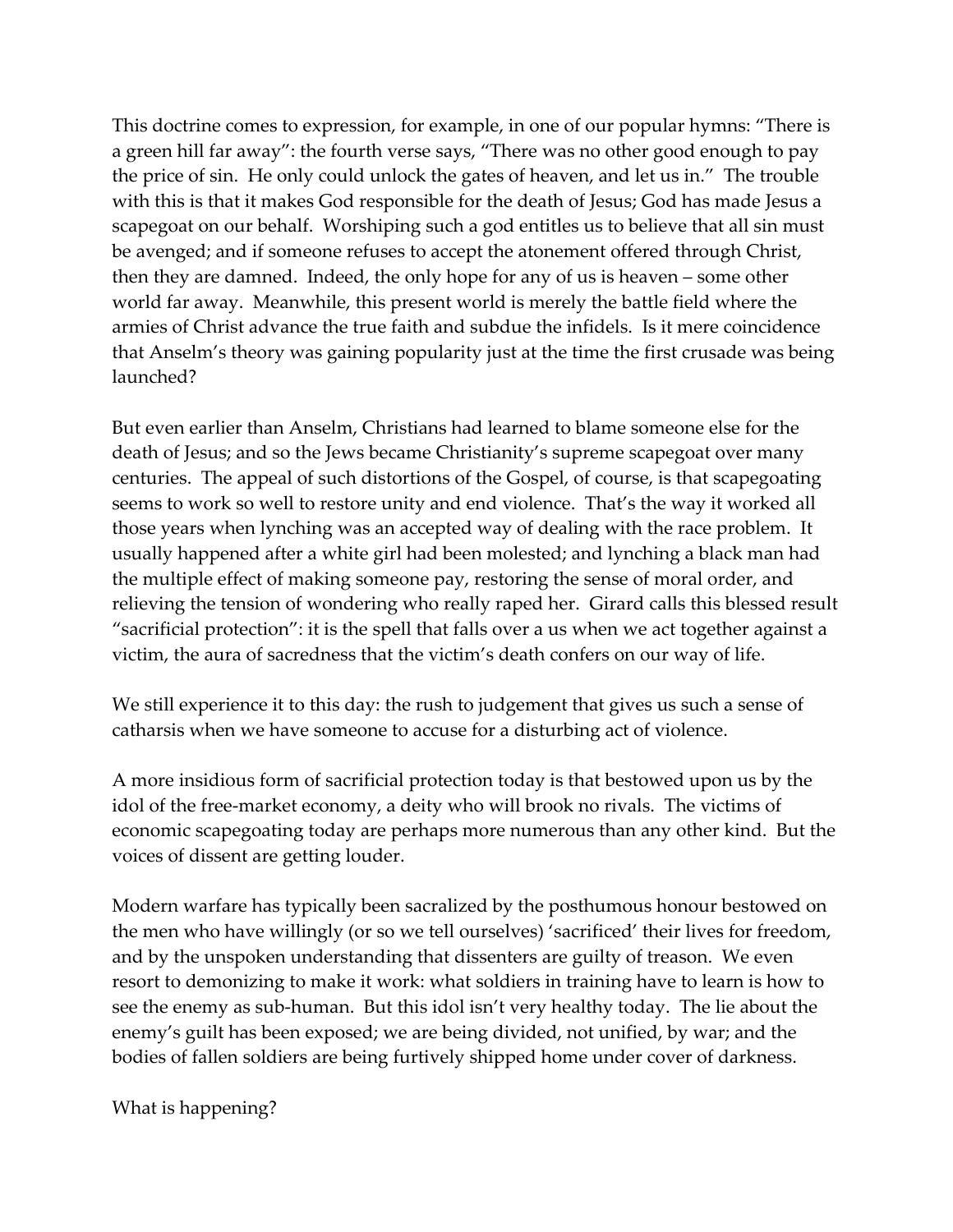Remember the analysis I described in part one. Ancient societies overcame the peril of escalating mimetic violence by sacred murder, committed by all against one, in an unconscious projection of everyone's violence upon a single scapegoat; this is what Jesus called the kingdom of Satan, the rule of the Prince of Darkness. But at least it brought peace – of a sort. Then Jesus announced the dawn of the Kingdom of God, where the only law was love, and unity could be found through forgiveness; and he set about exposing to the light Satan's dark secret, our unconsciousness of the victim's innocence; and so he was able to announce the immanent collapse of the rule of Satan. But he warned that unless we repent and welcome the kingdom of God, we will be left without any strategy for quelling the contagion of mimetic conflict, and the world will again be engulfed in escalating violence. So here are the options: the Kingdom of Satan, the Kingdom of God, or the Apocalypse: we must choose. Except that, because of the revelation of Jesus and his resurrection, it becomes harder and harder to choose to return to the Kingdom of Satan.

In short, there are really only two options before us: we must love one another or die.

Years ago, the biblical images of this apocalyptic combustion were too extreme to fathom; and it was easier then to read them as supernatural outbursts of divine recompense. Most Christians learned to ignore this dimension of the biblical witness, leaving it to the lunatic fringe in the Church. But with the advent of weapons of mass destruction, stateless terrorism, and the weaponization of space, apocalypse begins to look like an all-too-human conflagration.

Another lurid element of the biblical witness that we have tended to set aside because we perceived it was part of the early Church's mistaken expectations about the end of history is the figure of the anti-Christ. We touched on this briefly in part two when it arose in Matthew's last Book of instruction to disciples. Jesus is telling them about the days of great suffering that are coming for God's people; and he says, "Then, if anyone say to you, 'Look, here is the Messiah!' or 'There he is!' – do not believe it. For false messiahs...will appear and produce great signs and omens, to lead astray, if possible, even the elect."

Now clearly a false messiah would have to be a good imitation, good enough to "lead astray even the elect." And that is what Girard believes he can see in our time. He notes that the Gospel's vindication of the victim is something that has truly begun to sink into the consciousness of the modern world. Ever since the Enlightenment, people have been blaming the Church for the evils of history, and, more recently, blaming every sort of institution for victimizing someone or other: the state, the police, the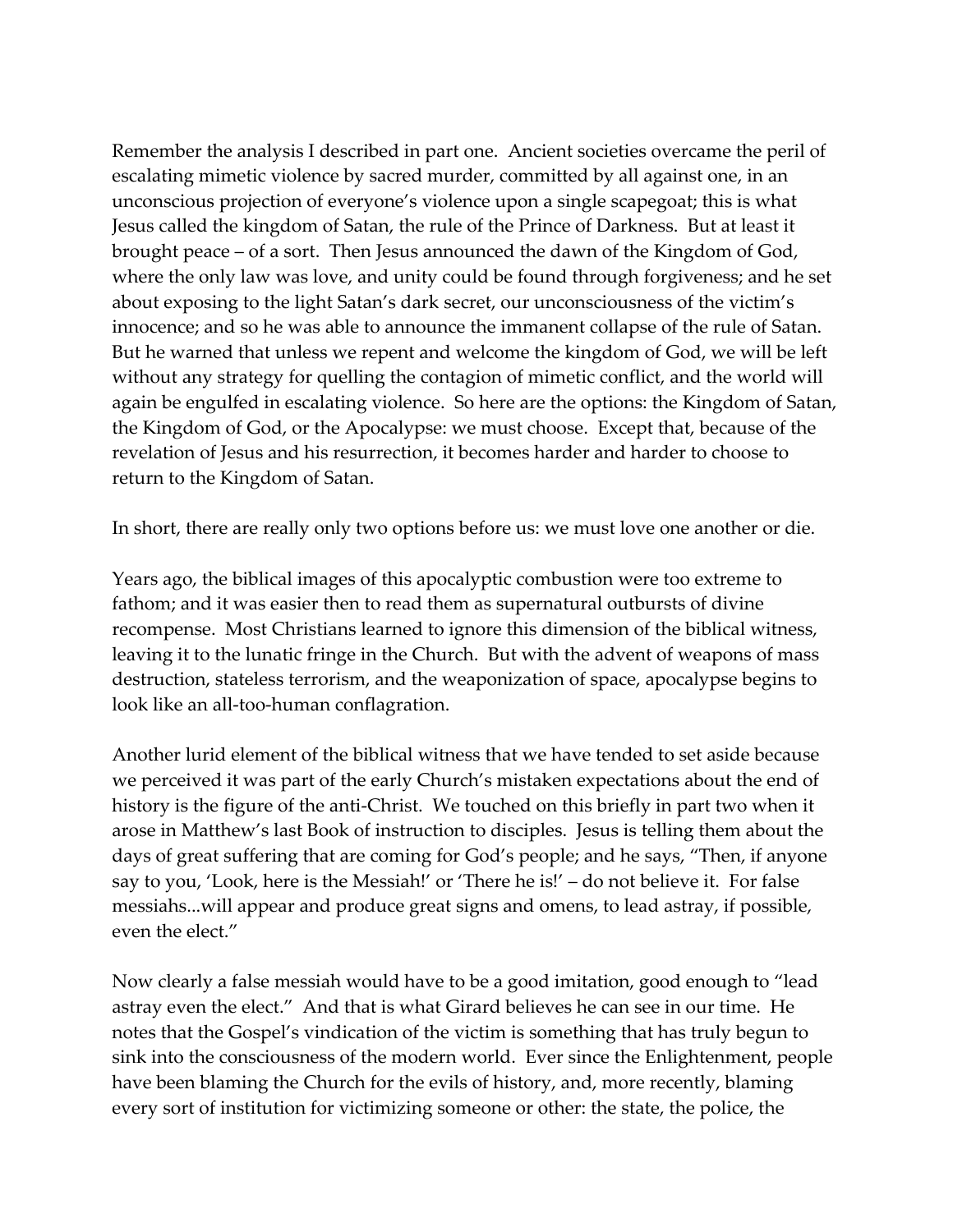banks. But apparently the individual stands above these guilty institutions in his and her innocence. Girard calls this the primary myth of our time; and it has led to the cult of the victim. People reject Christianity, because it only pretends to defend victims, they say. And so the new creed of political correctness claims to be the real defender of victims. The world is reduced to a sphere of multiple oppressions and the machinations of power. Even morality is considered oppressive. Freedom means the unfettered dominance of the individual. You accuse your opponent of victimizing you to get 'one up' on him or her. It is you human right to be able to claim your identity as a victim. There is even a kind of rivalry for true victim status – a new form of mimesis. My son, for example, who is a policeman, clearly feels victimized by all the talk about the police victimizing racial minorities. This myth of the innocent individual, Girard says, is anti-Christ in our time: a rival to Jesus that has taken over a central part of Jesus' mission. And it is able to lead astray even the elect.

And it arises, Girard says, from the loss of the spirit of self-criticism. In the rush to judgement, we presume to stand outside of the systems of our society, and blame our parents, our leaders, our ancestors, as if we could never understand why they would behave the way they did. Although Christianity provided the invisible foundation of the modern world, the source of our capacity for self-criticism, and the cause of our sensitivity toward victims, once Christianity is disposed of and blamed for the evils of our world, people are dislodged from that foundation; they cut themselves off from that source. The result is the collapse of responsibility: both a moral and an intellectual collapse.

To conclude this paper, then, I want to pose the two questions I think are most important for us here today, and offer some suggested answers.

First: what is the calling of the Church in such a time as ours? And second: what should the role of the catechumenate be?

First: the role of the Church. Obviously we have been called to be participants in God's mission in Jesus Christ. But in light of this Girardian perspective, I want to sharpen that. I think that the role of the Church can be expressed in a paradox: we must learn to see ourselves as the embodiment of the risen victim within our world, the victim who reveals not just the truth about the nature of God but the truth about humanity, too. But we can only do this insofar as we see ourselves also as the penitent persecutors of the risen victim. The Church's must learn again how to see the world from the perspective of the victim, but not in judgement. Jesus offered his life willingly to undo the judgement of his enemies and to win them over: "Father, forgive them. They don't know what they are doing." Every expression of Christian belief that demonizes others,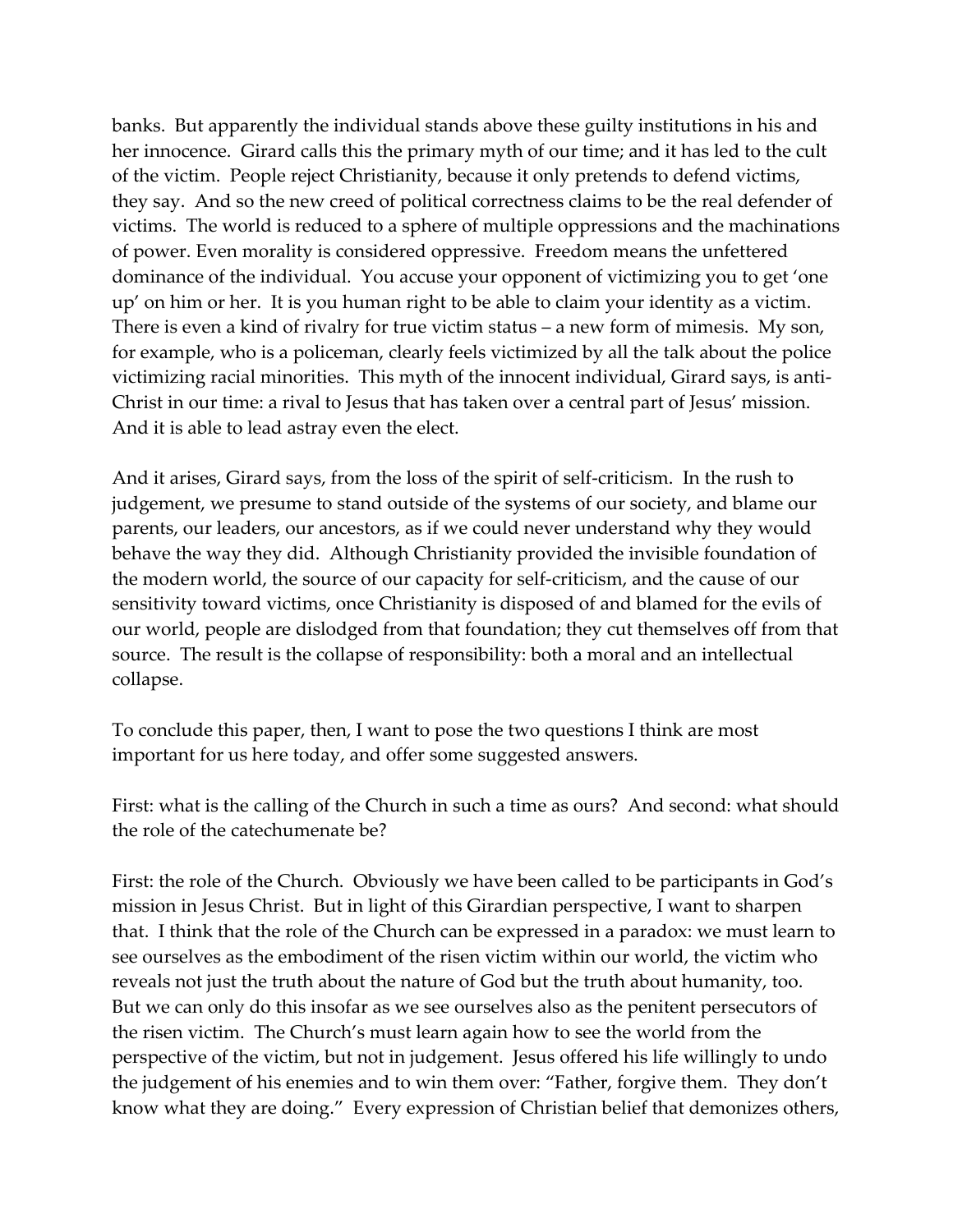every form of sectarianism, every form of complicity with the conventional notion of Christianity as simply one of the world's competing religions, every act of complicity with nationalism or militarism, is a betrayal of the Gospel. We need to learn all over again what Jesus was up to, when he announced the coming of God's kingdom and put his own life on the line.

And second: the role of the catechumenate. It is worth recalling that catechumenal formation, which evolved over the first five centuries or so of the Church's life, actually served some very different purposes at different times within that period. In the first three centuries, Christians were often condemned as 'atheists'; for they were understood to be opposed to the religion of the empire, and dismissive of its gods; and this was no small matter. For as Girard reminds us, religion is the foundation of culture; and those who dismiss the religion of the empire are clearly guilty of treason and enemies of the empire. But the one saying of Jesus most frequently quoted over those years was the command to love your enemies: it sounded so outrageous, and yet these Christians actually did it! People were dumbfounded, fascinated, and horrified; and some were even attracted. So the catechumenate provided a way of slowly bringing those who were intrigued but frightened into an awareness of the one true God who was so utterly different from the mythological gods, and bringing them into the experience of solidarity with their new brothers and sisters. And it worked: by the time of Constantine, something like ten to twenty percent of the empire had joined the traitors, the 'atheists.'

But finally the empire caught on: this was exactly what it needed to unify the its far flung realm and build a new peace. Christianity could be co-opted to serve the Kingdom of Satan. That's not how the Church saw it, of course; and subversion from within was an old trick with biblical roots, as have been pointing out. So while Constantine undertook to imperialize the Church, the Church undertook to christianize the empire – a job which initially fell largely to the catechumenate. This was a radical change of agenda: now it was a matter of slowing down those hordes, the converts-ofconvenience, and challenging them to see how radically different was Jesus' perspective on the life of the world. I could go on; but suffice it to say that 'catechumenate' does not mean any one thing; and we need to be clear today in defining what ends we believe it should serve.

What I propose should not be heard as contradicting the vision of the catechumenate that has re-emerged over the past century, but merely as an attempt to sharpen it. Obviously, those who come to the Church in our time come with some pretty wildly distorted notions of what the Church is supposed to be; and we need to remember the caution with which Jesus treated those who asked to join his team. "Foxes have holes,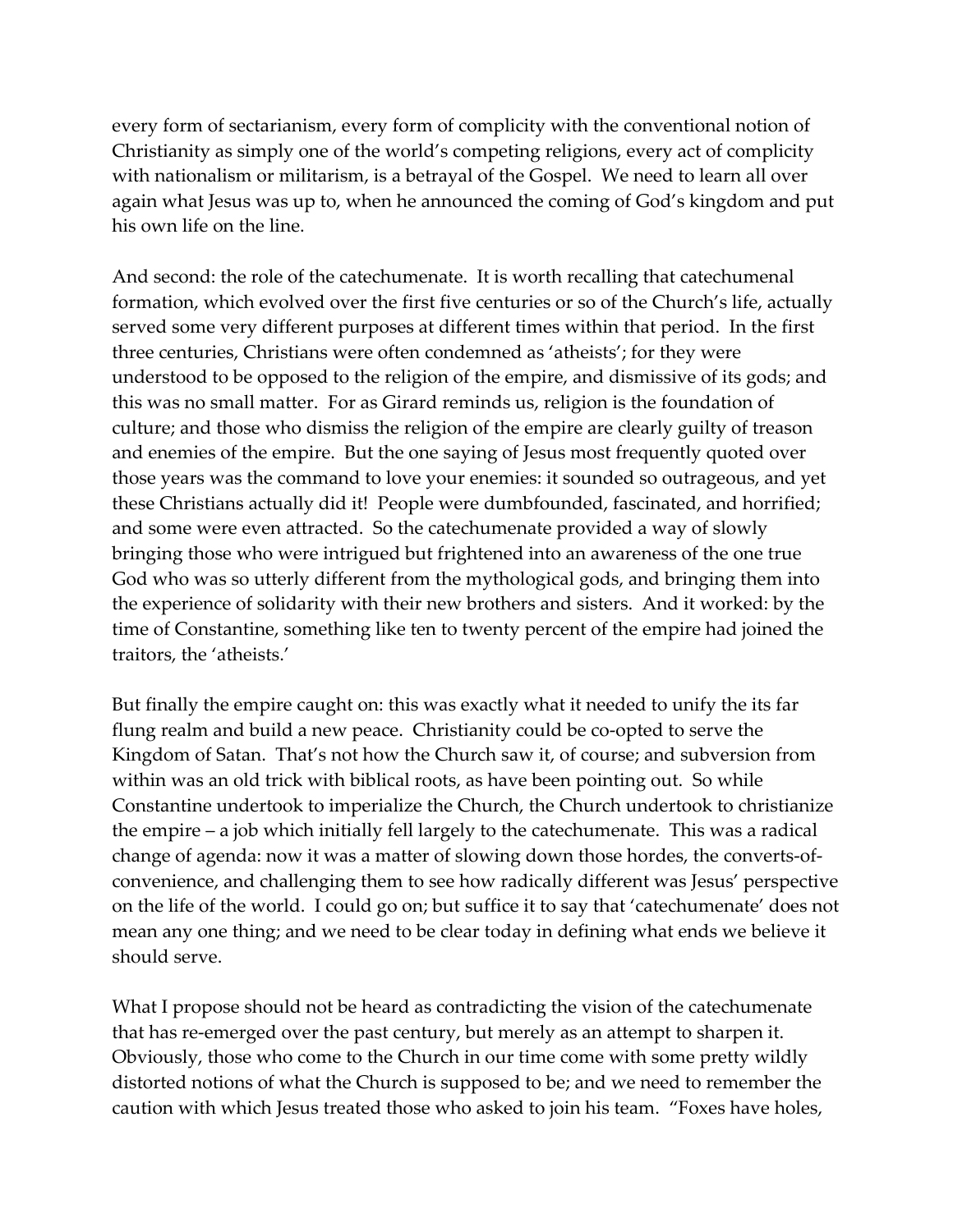and birds of the air have nests; but the Son of Man has nowhere to lay his head." "No one who puts a hand to the plow and looks back is fit for the Kingdom of God."

So if nothing else, the catechumenate must provide newcomers an opportunity to begin to see what Jesus was up to. In the initial time of inquiry for example, as we try to listen to people and help them discover what the Spirit is awakening within them, we need to help them recognize whatever resonances these stirrings may have with the story of Jesus. But we must not betray Jesus' agenda in our anxiousness to win new members. Least of all may we exploit the Gospel to draw people into an in-group where they can have a new sense of pride in learning a insider language and a secret knowledge, where they can content themselves with the assurance of personal salvation. That is not what the Gospel is about.

The work of Jesus with his disciples had two thrusts. The first was showing them how their desires could be purified and protected from the allurements of the tempter. So he taught them to pray, so they could set their hearts on God and imitate their Father in heaven; and he taught them to beware of habits that draw us back into the maelstrom of mimetic contagion: the love of money, the allure of retaliation, the passing of judgement. This is not moralism but wisdom, the wisdom of true spiritual freedom that Jesus nurtured through prayer. We need to share with new disciples the ways in which this wisdom of Jesus comes to be embodied in Christians through prayer, both liturgical and personal.

The second thrust in Jesus' work with his disciples was teaching them to see the world from the perspective of the victim – not so that they could take sides against the oppressor, but so that they could understand why the world's violence could only be ended by Jesus' own willing submission to that violence.

One aspect of this must be helping new disciples to identify with the people of God, not as a body of disciples which has consistently stood with the world's victims, but precisely as a body of folk who, like those first disciples, didn't get it, most of the time. I know I find it very tempting to say to inquirers or to new Christians, "You may be scandalized by the Church's distasteful history – the pig-headedness of its dogmatism, the horrors of the Crusades and the Inquisition, and so on; but we're not like that, we're no longer that evil Constantinian Church," etc., etc. But note that Jesus does not say, at the river Jordan, I don't need to be baptized, because I am not a sinner; he refuses to dissociate himself from his people's sins. And so must we. Passing judgement on the Church of the past is merely repeating its error of passing judgement on others. That is what Jesus tells the scribes and Pharisees: "You say, 'If we had lived in the days of our ancestors, we would not have taken part with them in shedding the blood of the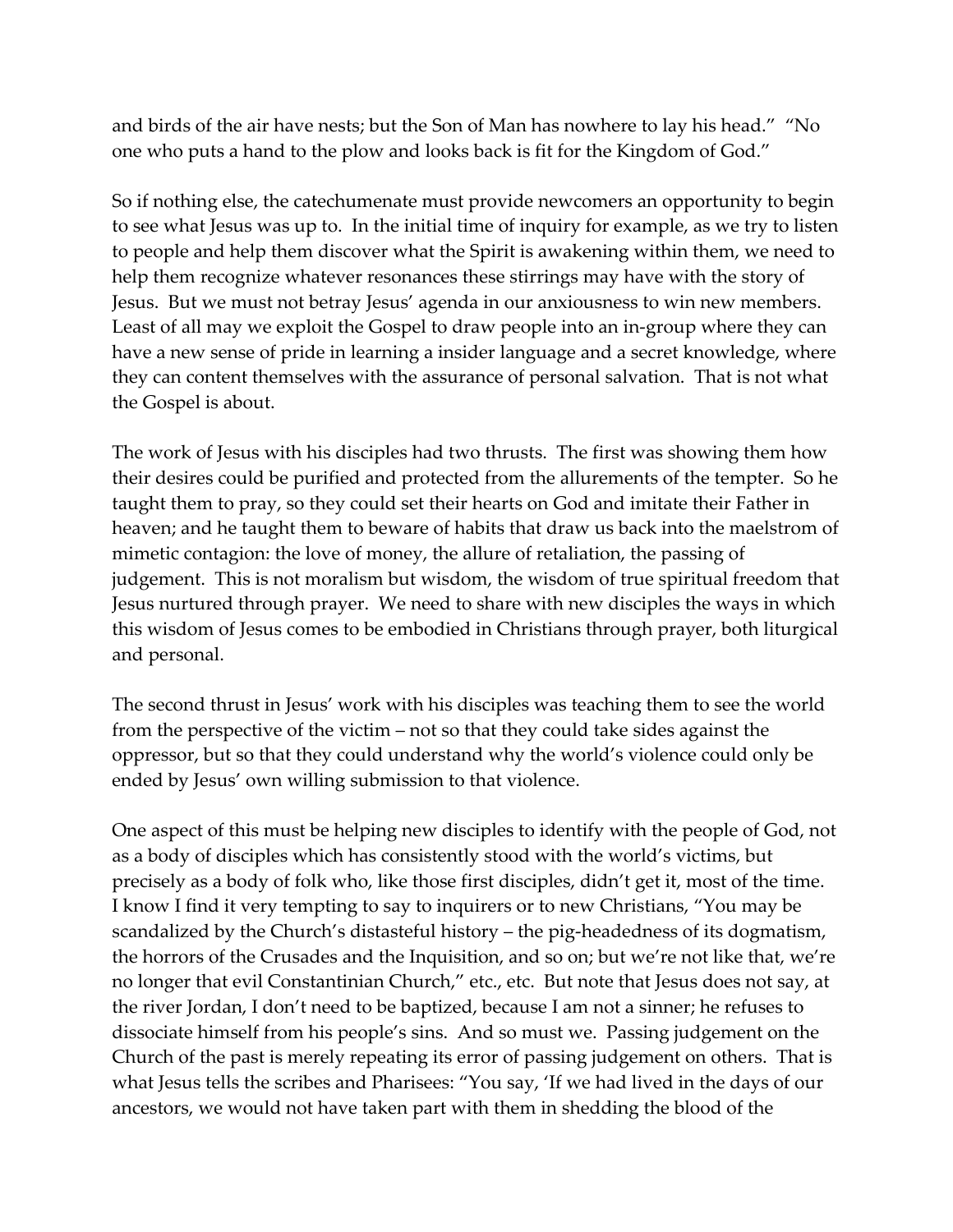prophets.' Thus you testify against yourselves that you are descendants of those who murdered the prophets. Fill up, then, the measure of your ancestors" (a not-so-subtle allusion to their intention to have him murdered).

And so, as I said before, I don't think the Church can be the embodiment of the risen victim in our world unless we also know ourselves to be the body of the penitent persecutors of the risen victim. As we share with new disciples our experience of being God's people, we need to acknowledge how the history of our scandals has been part of our own conversion to the way of Jesus and to the perspective of the victim. This is how we can bear witness to the work of the Paraclete in the world, and refuse to be led astray by the anti-Christ, the myth of the innocence of the individual, even our own innocence.

Another aspect of learning to see the world from the perspective of the victim needs to be involvement in the Church's mission to the poor. Those first disciples began to learn this perspective by being with Jesus and then by venturing off on their own, in pairs. What better way for sponsor and catechumen to work together than by the sponsor involving the catechumen in his or her own ministry to the poor, whatever that may be. This is something that the tradition of the renewed catechumenate has stressed from the beginning: that a catechumen must become involved in the community's mission – above all in serving the poor. The purpose of this is not to be converted to some kind of liberal optimism about how we're going to change the lot of the poor, but to learn to see from the perspective of the poor, from the perspective of the cast-offs of our society, from the perspective of the demonized of our world.

I think it is when a catechumen begins to look at the world from this new perspective that the inner conflict is likely to erupt; and he or she will have to come to terms with the scandal of following the way of Jesus. This may be the time when the support of the community is most crucial. For we know that this struggle never ends for any of us; and faithful Christians can offer understanding and encouragement in this crisis of priorities. This is the point in a person's life when the question about 'putting one's hand to the plow' becomes uppermost; and the ultimate resolution of this crisis would properly be a decision for or against Baptism. Once that decision is made, and the wounds of that struggle are laid bare, the subsequent time of preparation for baptism can truly become a time of illumination and purification.

Thus, when the moment of Baptism itself arrives, the candidate will be ready to die with Christ into a new way of being in the world, participating in the embodiment of the risen victim, ready to share Christ's suffering for the transformation of the world. The continuing expression of this new being is the Eucharist. One colleague of Girard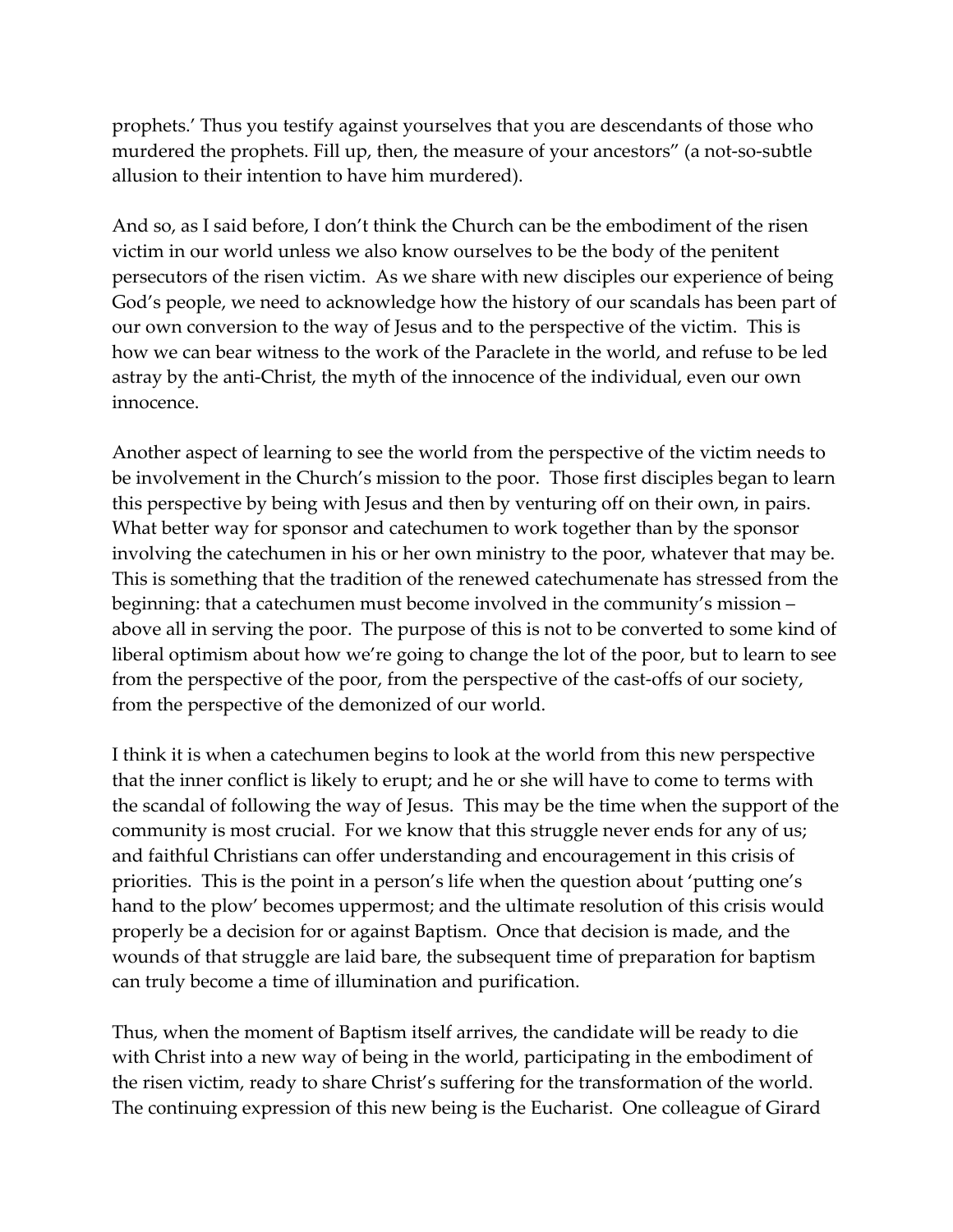has described this as the gathering of the penitent persecutors around the body of the risen victim to show their resolve never to do it again. Whether the actual celebration of the Eucharist, overshadowed as it seems to be by a contradictory understanding of the atonement, can really be such a sign remains for me a huge question.

In case it is not already obvious, let me say that this understanding confirms the view so often articulated by the architects of the restored catechumenate: that the revival of the catechumenate is more about the conversion of the Church than the conversion of its converts. I have long been convinced that the reintroduction of the catechumenate cannot work without the simultaneous conversion of the community of believers. Those who come to us to be formed in the way of Christ need to see in us a model they can imitate because they see us imitating Christ, who is the very image of God. They need to see that we are learning to take up our cross to follow him.

*© July 2004*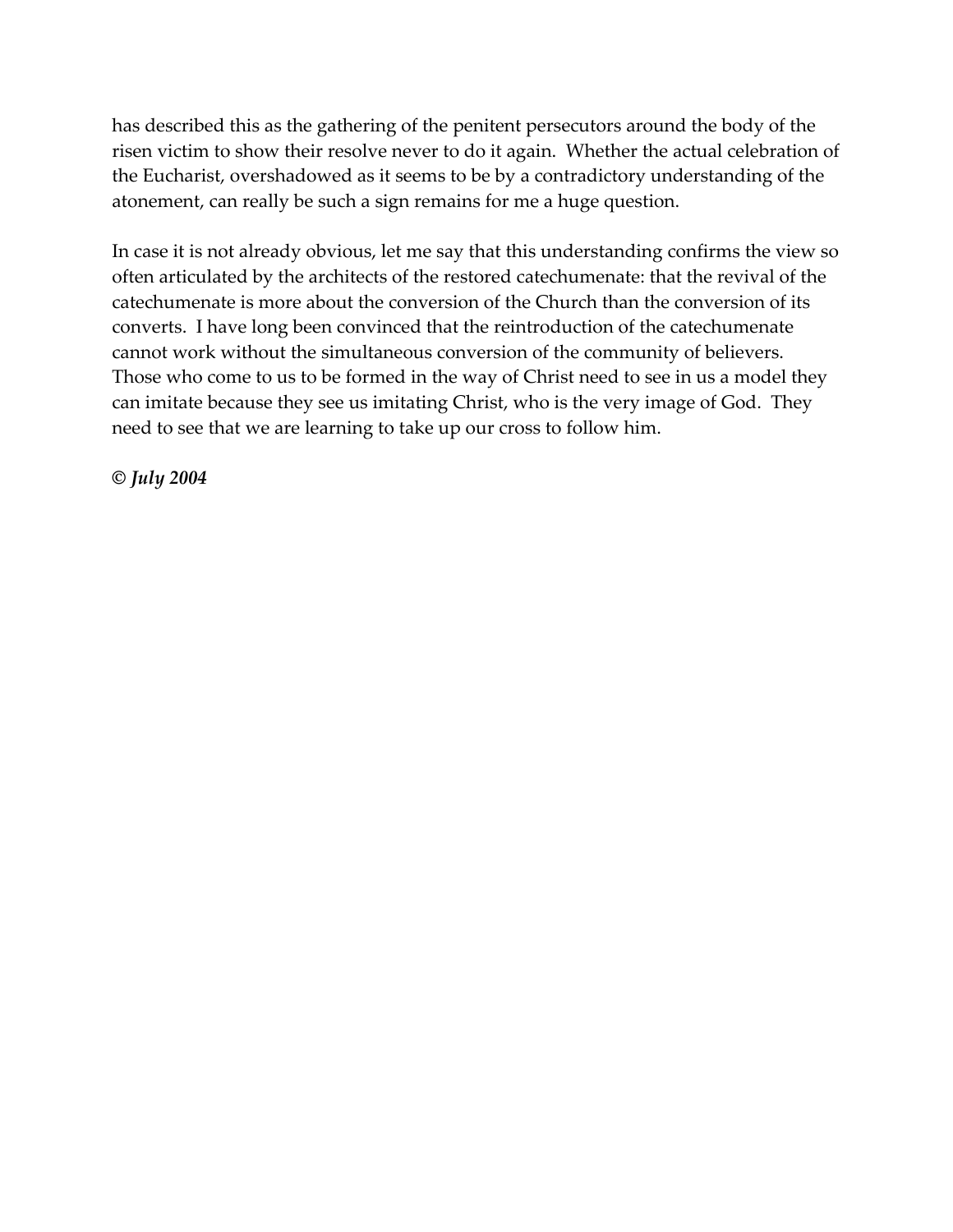### **Book List** *(in order of publication)*

**Deceit, Desire and the Novel: Self and Other in Literary Structure**, Johns Hopkins University Press, Baltimore, 1965 (first published in 1961 as Mensonge romantique et verité romanesque)

**Feodor Dostoevsky: The Resurrection from the Underground**, edited and translated by James G. Williams, Crossroad, New York, 1997 (first published in 1963)

**Proust: a collection of critical essays**, Greenwood Press, 1977.

**Violence and the Sacred**, Johns Hopkins University Press, Baltimore, 1977 (first published in 1972 as La violence et le sacré)

**To Double Business Bound:** Essays on Literature, Mimesis and Anthropology, Johns Hopkins University Press, Baltimore, 1978.

**The Scapegoat,** Johns Hopkins University Press, Baltimore, 1986 (first published in 1982 as Le bouc émissaire)

**Things Hidden since the Foundation of the World**, Stanford University Press, Stanford, 1987 (first published in 1978 as Des choses cachées depuis la fondation du monde)

**Job: The Victim of his People**, Stanford University Press, Stanford, 1987 (first published in 1985 as La route antique des hommes pervers)

**Collective violence and sacrifice in Shakespeare's Julius Caesar** (Bennington Chapbooks in literature series), Bennington College Bookstore, 1990. (Out of print)

**A Theater of Envy: William Shakespeare**, Oxford, New York, 1991 (out of print). Republished by Gracewing Publishing, Gracewing House, 2 Southern Ave., Leominster, Herefordshire, HR6 OQF

**The Girard reader**, edited by James G. Williams. Herder & Herder, 1996.

**I See Satan Fall Like Lightning**, Novalis, Toronto, 2001 (first published in 1999 as Je vois satan tomber comme lʹéclair)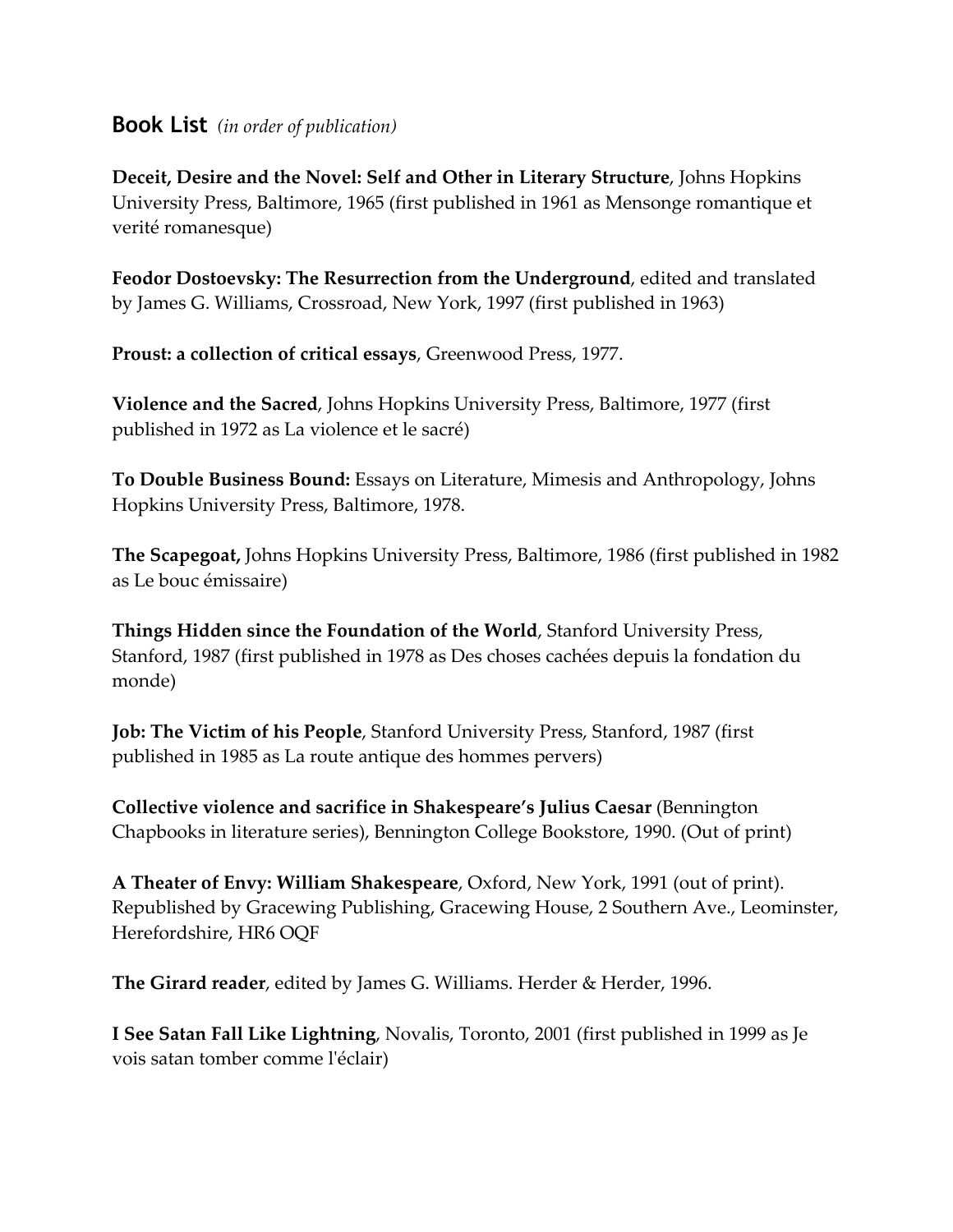**Oedipus unbound: selected writings on rivalry and desire**, (with Mark R. Anspach), Stanford University Press, Stanford, 2004.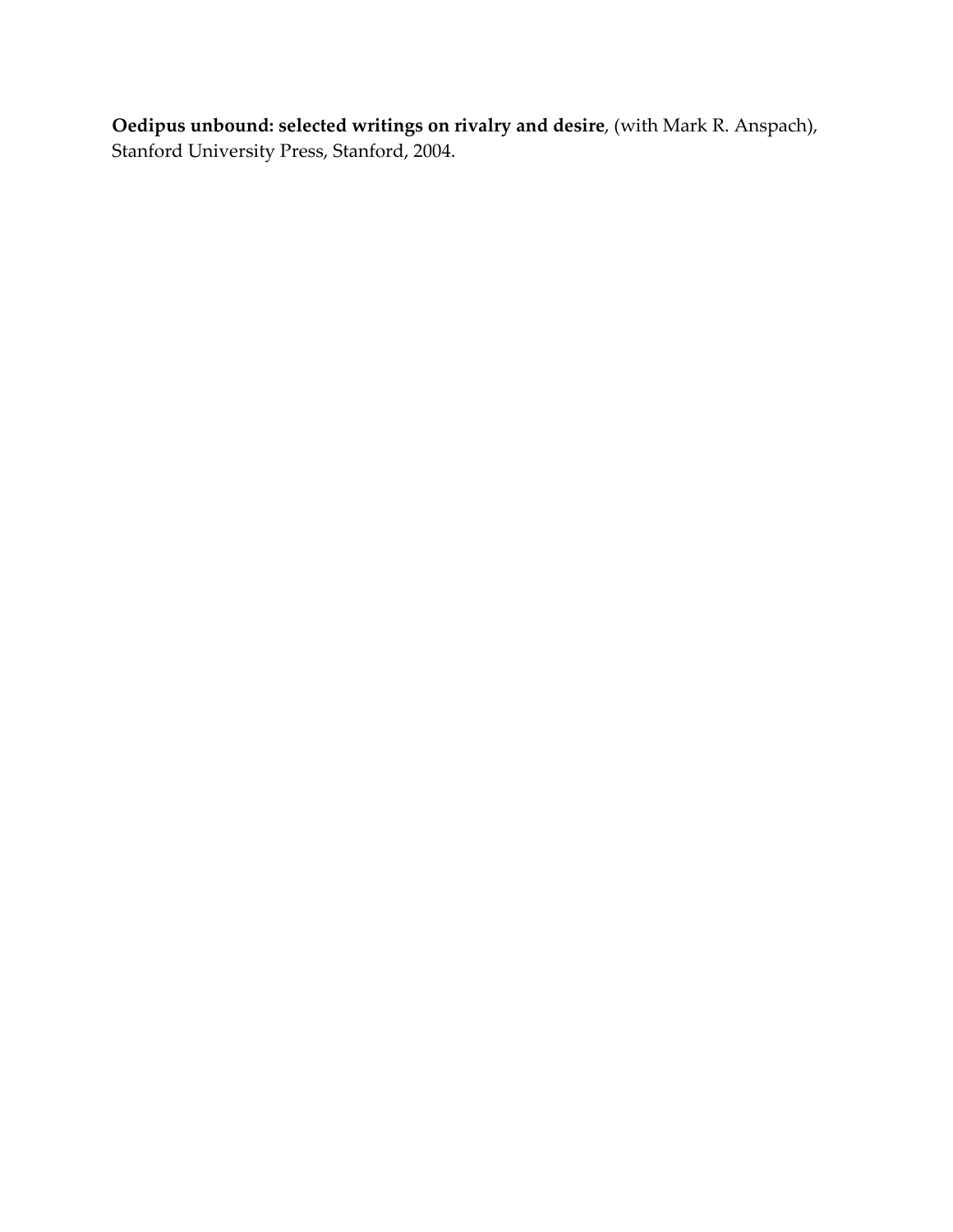### **Secondary Sources** *(books about or influenced by René Girard)*

James Alison, **Raising Abel: the Recovery of the Eschatological Imagination**, Crossroad, New York, 1996

James Alison, **The Joy of Being Wrong: Original Sin Through Easter Eyes**, Crossroad, New York, 1998

Gil Baillie, **Violence Unveiled: Humanity at the Crossroads**, Crossroad, New York, 1995

Cesáreo Bandera, **The Sacred Game: The Role of the Sacred in the Genesis of Modern Literary Fiction**, Pennsylvania State University Press, 1994

Golsan, Richard J. **Rene Girard and myth** (Theorists of myth), Routledge, 2001.

Sandor Goodhart, **Sacrificing Commentary: Reading to the End of Literature**, Johns Hopkins University Press, Baltimore, 1996

Robert G. Hamerton-Kelly. **Violent origins: Walter Burkett, Rene Girard, and Jonathan Z. Smith on ritual killing and cultural formation**. Stanford University Press, Stanford, 1988.

Robert Hamerton-Kelly, **The Gospel and the Sacred: Poetics of Violence in Mark,** Fortress Press, Minneapolis, 1994

Robert Hamerton-Kelly, **Sacred Violence: Paulʹs Hermeneutic of the Cross**, Fortress Press, Minneapolis, 1992

Andrew McKenna, **Violence and Difference: Girard, Derrida and Deconstruction**, University of Illinois Press, Urbana and Chicago, 1992

**To Honor René Girard**, Anima Libri, Stanford, 1986

**Violence and Truth: On the Work of René Girard,** ed. Paul Dumouchel, The Athlone Press, London, 1988 (first published in 1985 as Violence et verité)